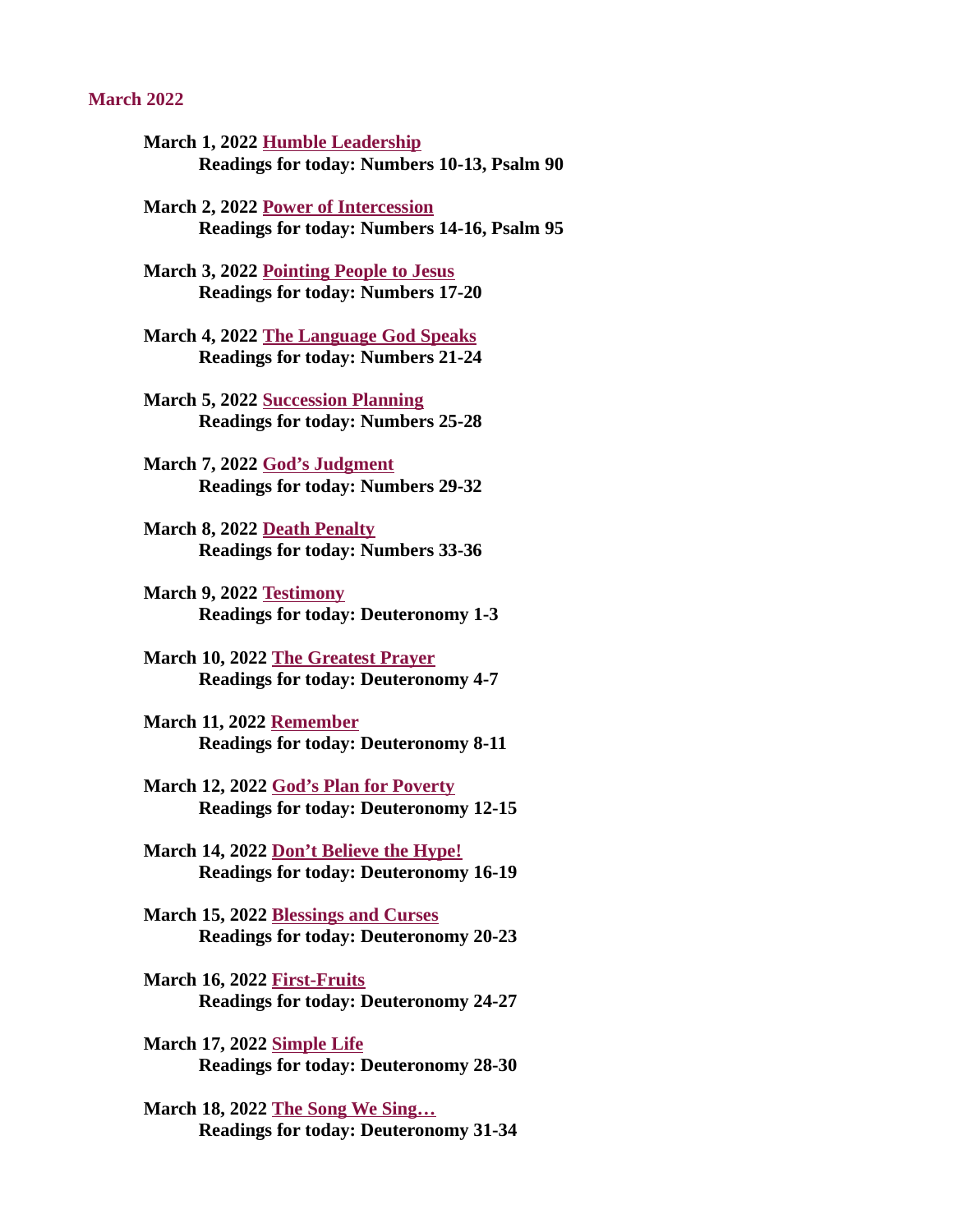<span id="page-1-0"></span>March 19, 2022 The Significance of [Insignificance](#page-30-0) Readings for today: Joshua 1-2, Psalm 105

March 21, [2022 Altars](#page-31-0) Readings for today: Joshua 3-6

March 22, 2022 [Collective](#page-32-0) Guilt Readings for today: Joshua 7-10

March 23, 2022 Keeping [Perspective](#page-34-0) Readings for today: Joshua 11-14

March 24, 2022 [Finishing](#page-36-0) Strong Readings for today: Joshua 15-18

March 25, 2022 Witness [Readings](#page-37-0) for today: Joshua 19-22

March 26, 2022 Choose this Day… [Readings](#page-38-0) for today: Joshua 23-24, Judges 1

March 28, 2022 The Power of One [Readings](#page-1-0) for today: Judges 2-5

March 29, 2022 The Work of Renewal [Readings](#page-40-0) for today: Judges 6-9

March 30, 2022 [Jephthah's](#page-41-0) Vow Readings for today: Judges 10-13

March 31, 2022 Flawed Heroes [Readings](#page-42-0) for today: Judges 14-18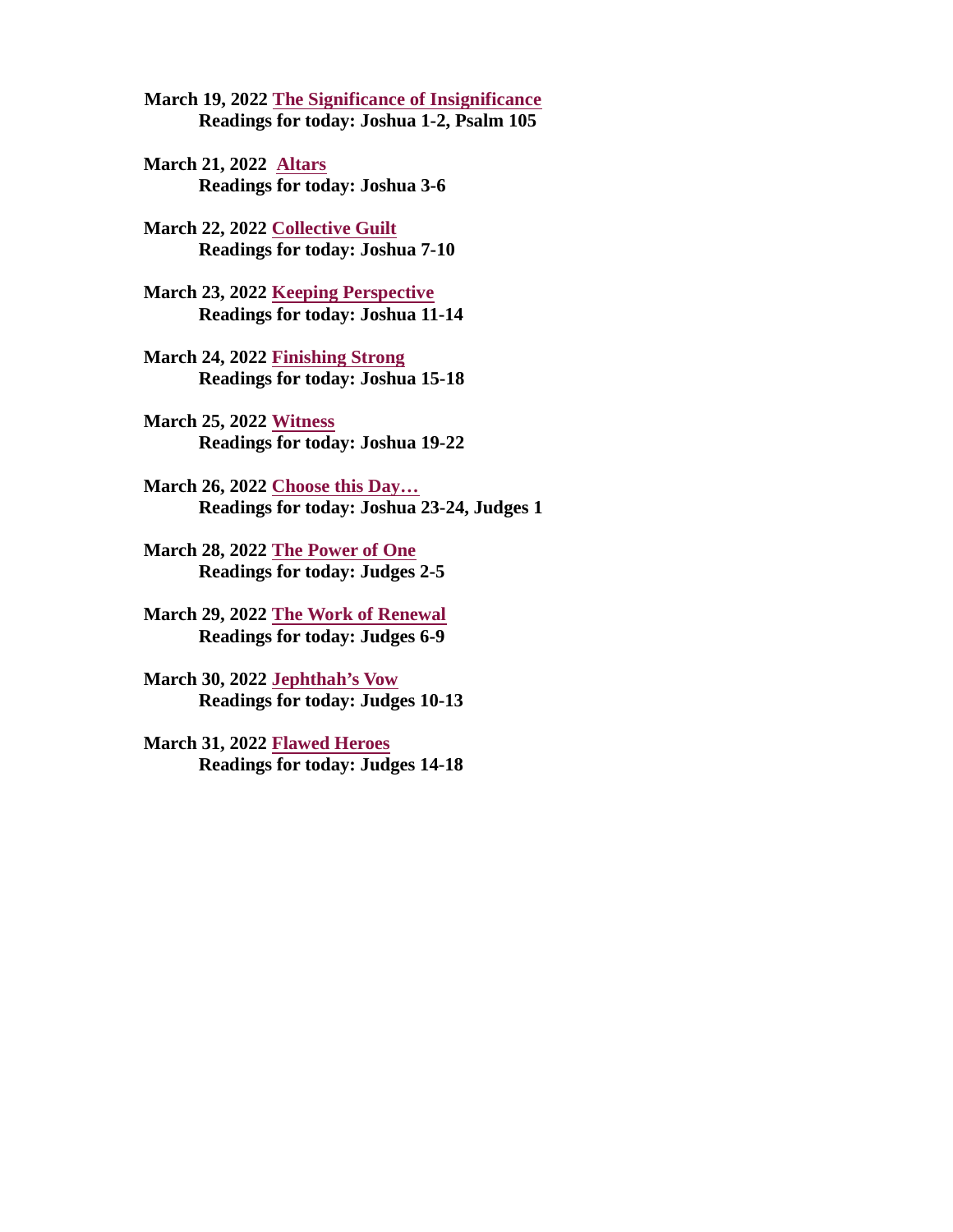### March 1, 2022 Humble Leadership

<span id="page-2-0"></span>Readings for today: [Numbers 10-13, Psalm 90](https://www.biblegateway.com/passage/?search=Numbers+10-13%2C+Psalm+90&version=ESV)

There seems to be a yearning in the human heart for deep connection. To God. To other human beings. There is a real craving in the world today for authenticity. A desire to "be real" and be known. I hear it all the time and I feel it down in my bones as well. The problem, of course, is most folks don't really want to engage on an authentic level because it's not very pretty when we do! We run into all kinds of sin and ugliness and we're not very good at accepting each other's faults. We aren't very good at showing each other grace. We aren't very good at forgiveness and reconciliation because such things take a lot of work. So we settle. We settle for less in our human relationships. We settle for not being known. Not being understood. Not being connected. And worst of all, we settle in our relationship with God. We only let Him in so far. We only let Him reign and rule over parts of our lives, not the whole. We only submit halfway and the result is a lot of pain and suffering and heartache.

Nothing's new under the sun. The people of God have been struggling with these things for thousands of years. It's like the struggle is hardwired into our system by the Fall. (Remember that tragic event in Genesis 3? It frames everything!) You think about the blessings Israel enjoyed. A literal pillar of fire by night and a cloud by day. God visibly present among them! God's glory filling the Tabernacle. Moses literally speaking to God on their behalf. Silver trumpets blowing every time they went forth to remind them God would be with them. The parting of the Red Sea. The deliverance from slavery in Egypt. Rescue from the plagues. Manna in the wilderness. The miracles they experienced were incredible! And still they complained! Still they struggled to believe! Still they rebelled!

"And the people complained in the hearing of the Lord about their misfortunes, and when the Lord heard it, his anger was kindled, and the fire of the Lord burned among them and consumed some outlying parts of the camp." (Num. 11:1)

"Now the rabble that was among them had a strong craving. And the people of Israel also wept again and said, "Oh that we had meat to eat!" (Num. 11:4)

"Miriam and Aaron spoke against Moses because of the Cushite woman whom he had married, for he had married a Cushite woman. And they said, "Has the Lord indeed spoken only through Moses? Has he not spoken through us also?" And the Lord heard it." (Num. 12:1-2)

"And there we saw the Nephilim (the sons of Anak, who come from the Nephilim), and we seemed to ourselves like grasshoppers, and so we seemed to them." (Num. 13:33)

Leading God's people has never been easy. There is always complaining. Always whining. Always criticism. But guess what? That's real! That's authentic! That's people being themselves. And if we're honest, none of us are immune. Even Moses complains, "I am not able to carry all this people alone; the burden is too heavy for me." (Num. 11:14) So what's the answer? Humility. One of my favorite verses in all of Scripture is Numbers 12:3, "Now the man Moses was very meek, more than all people who were on the face of the earth." What a statement! Moses' leadership was not based on his power or eloquence or influence or wealth or talent. It was based primarily on his humility. His meekness. And because Moses considered others more important than himself, he wasn't threatened. God put His Spirit on other leaders. He wasn't threatened when God's Spirit showed up in other parts of the camp.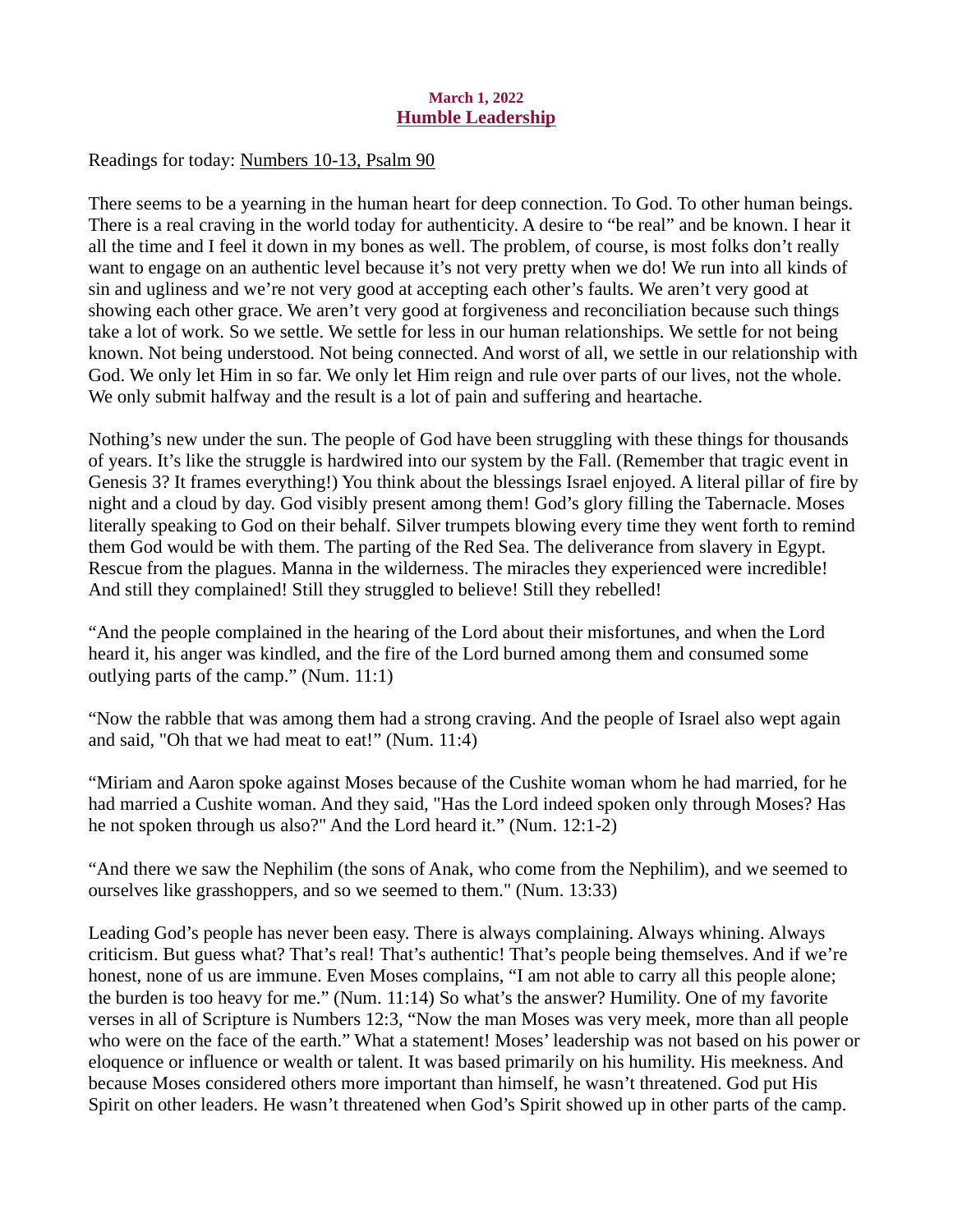Reminds me of the famous quote from Harry Truman, "It's amazing what you can accomplish if you don't care who gets the credit."

Humility gives us the ability to accept other people for who they are...warts and all. It gives us the ability to extend grace even in difficult circumstances. It gives us the ability to address the log in our own eye first before we go to pluck the dust out of our brother or sister's eyes. Most importantly, it is humility that allows us to submit our lives to the Lord and to follow in His ways.

Readings for tomorrow: Numbers 14-16, Psalm 95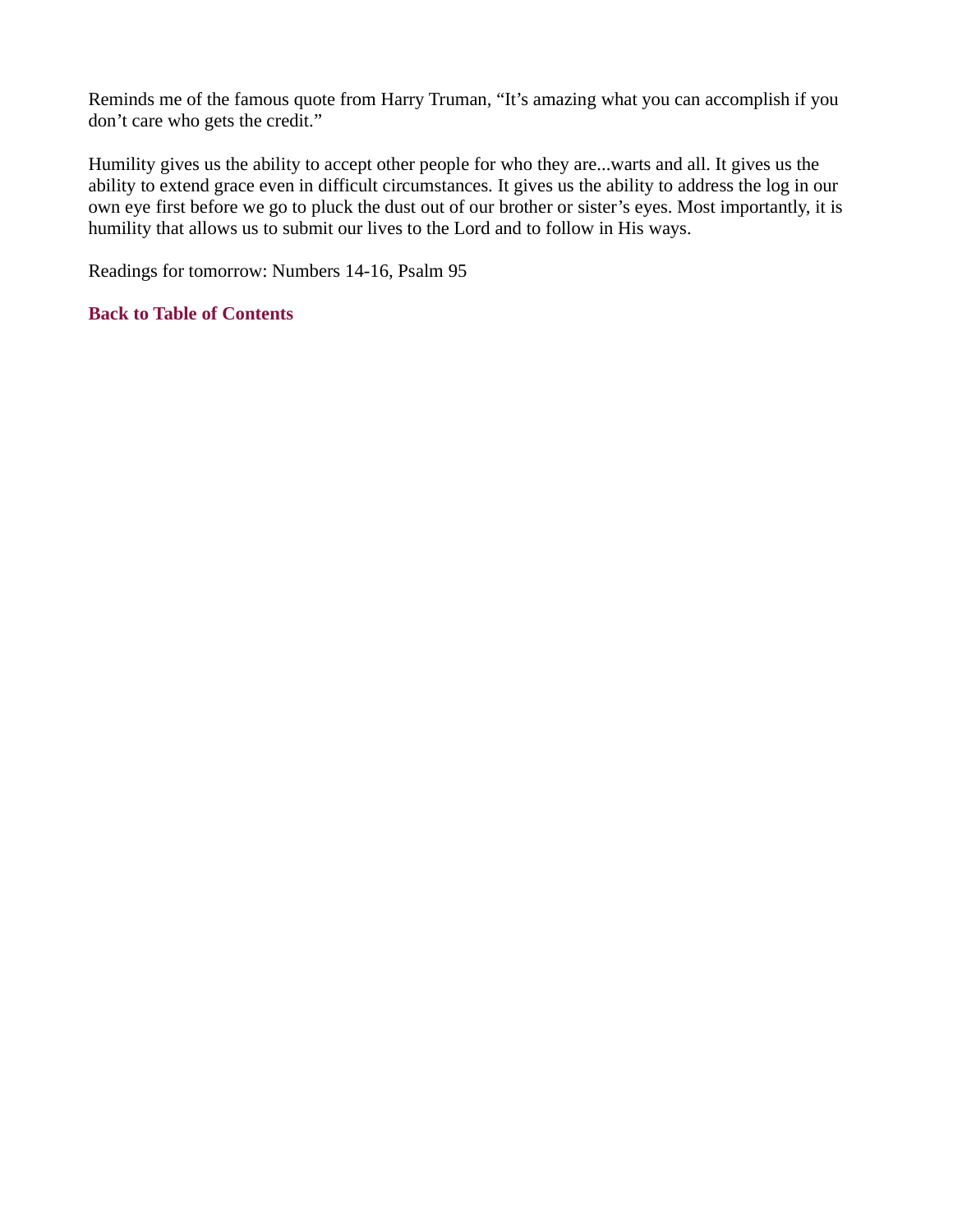### March 2, 2022 Power of Intercession

### <span id="page-4-0"></span>Readings for today[: Numbers 14-16, Psalm 95](https://www.biblegateway.com/passage/?search=Numbers+14-16%2C+Psalm+95&version=ESV)

Today's passage reveals two things in stark terms. If God were not faithful. If His steadfast love did not endure forever. If His grace was not extended to generation after generation. We would all be dead. We would all be destroyed. Our sin is simply too much. Our penchant for rebellion to hard to resist. Our pride too much to overcome. At the same time, God has a mission. Come hell or high water, God will make His glory known on the earth. No obstacle will stand in His way. Not even His own people! No power will prevent Him from accomplishing His great task. Not sin. Not evil. Not death. "But truly, as I live, all the earth shall be filled with the glory of the Lord." (Numbers 14:21)

The people of God quake in fear at the report of the spies. They mutiny against Moses and the Lord. They make plans to head back to Egypt. Back to slavery. Back to what was familiar. It reminds me of one of my favorite Proverbs, "Like a dog that returns to his vomit is a fool who repeats his folly." (26:11) But for the intervention of the Lord, they would have stoned Moses to death! Incredible! So God tells Moses to step aside so He can destroy them and start all over yet again. Once again, Moses is being tested. Once again, Moses is being challenged to stand in the gap for God's people. Once again, Moses intercedes. He calls on God to remember His own name. To be true to His character. It's an amazing prayer and worth reading again.

"But Moses said to the Lord, "Then the Egyptians will hear of it, for you brought up this people in your might from among them, and they will tell the inhabitants of this land. They have heard that you, O Lord, are in the midst of this people. For you, O Lord, are seen face to face, and your cloud stands over them and you go before them, in a pillar of cloud by day and in a pillar of fire by night. Now if you kill this people as one man, then the nations who have heard your fame will say, 'It is because the Lord was not able to bring this people into the land that he swore to give to them that he has killed them in the wilderness.' And now, please let the power of the Lord be great as you have promised, saying, 'The Lord is slow to anger and abounding in steadfast love, forgiving iniquity and transgression, but he will by no means clear the guilty, visiting the iniquity of the fathers on the children, to the third and the fourth generation.' Please pardon the iniquity of this people, according to the greatness of your steadfast love, just as you have forgiven this people, from Egypt until now." (Numbers 14:13-19)

Some might see this as Moses talking God down. Talking God off the ledge. Persuading Him to change His mind. This is where the true nature of intercessory prayer comes in. Intercessory prayer actually creates a new condition, a new situation to which God responds. Whereas the sin of the people of God created one situation to which God responds righteously in judgment; Moses' intercession creates a second situation to which God responds righteously in mercy. If Moses refused to intercede, God's people would have perished. God would have followed through on His threat and His punishment would be just. However, Moses did stand in the gap. He fell on His face before the Lord and asked God to forgive and pardon – not because the people of God deserve it – but for the sake of His own reputation and great name.

So often we are tempted to believe prayer is worthless. After all, God already knows what He will do, right? God already knows the outcome so why pray at all? Friends, this is part and parcel of what it means to be in a real, authentic relationship with God. He invites us to intercede. He invite us to lift up the needs of those we love. He invites us to stand in the gap for our friends and neighbors and community and world. And as we do, He promises to respond in accordance with His divine nature and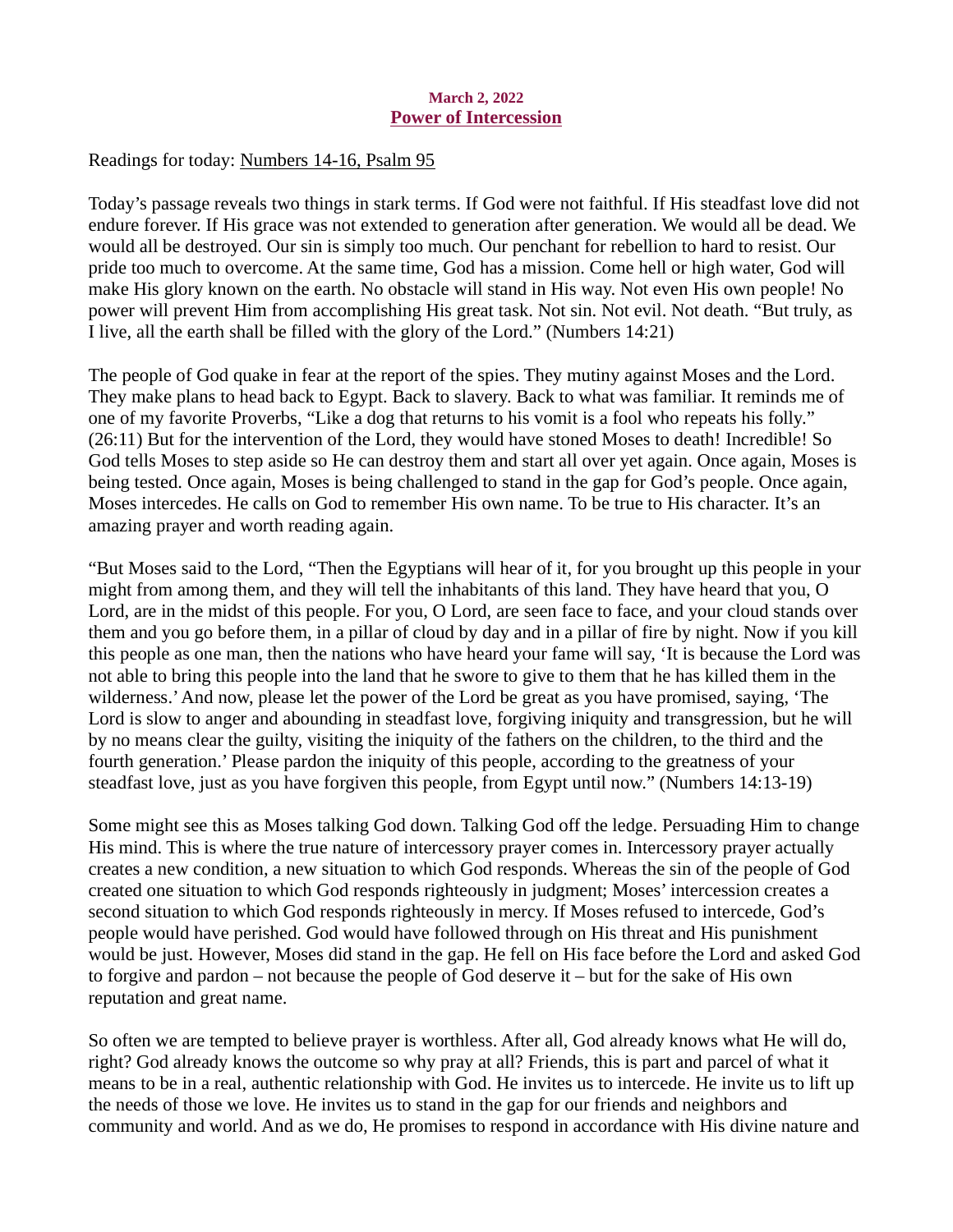character and will. Does this mean we will always get the outcome we desire? No. Like any good Father, God keeps the bigger picture in mind. He sees what's happening on a universal, global scale and we have to trust He knows what is best. But this does not mean our prayers are any less powerful or effective. Let me encourage you to accept God's invitation to intercede on behalf of others. Don't be afraid to boldly ask God to act on their behalf. Call on God to intervene in accordance with His divine will and nature and then trust Him with the results.

Readings for tomorrow: Numbers 17-20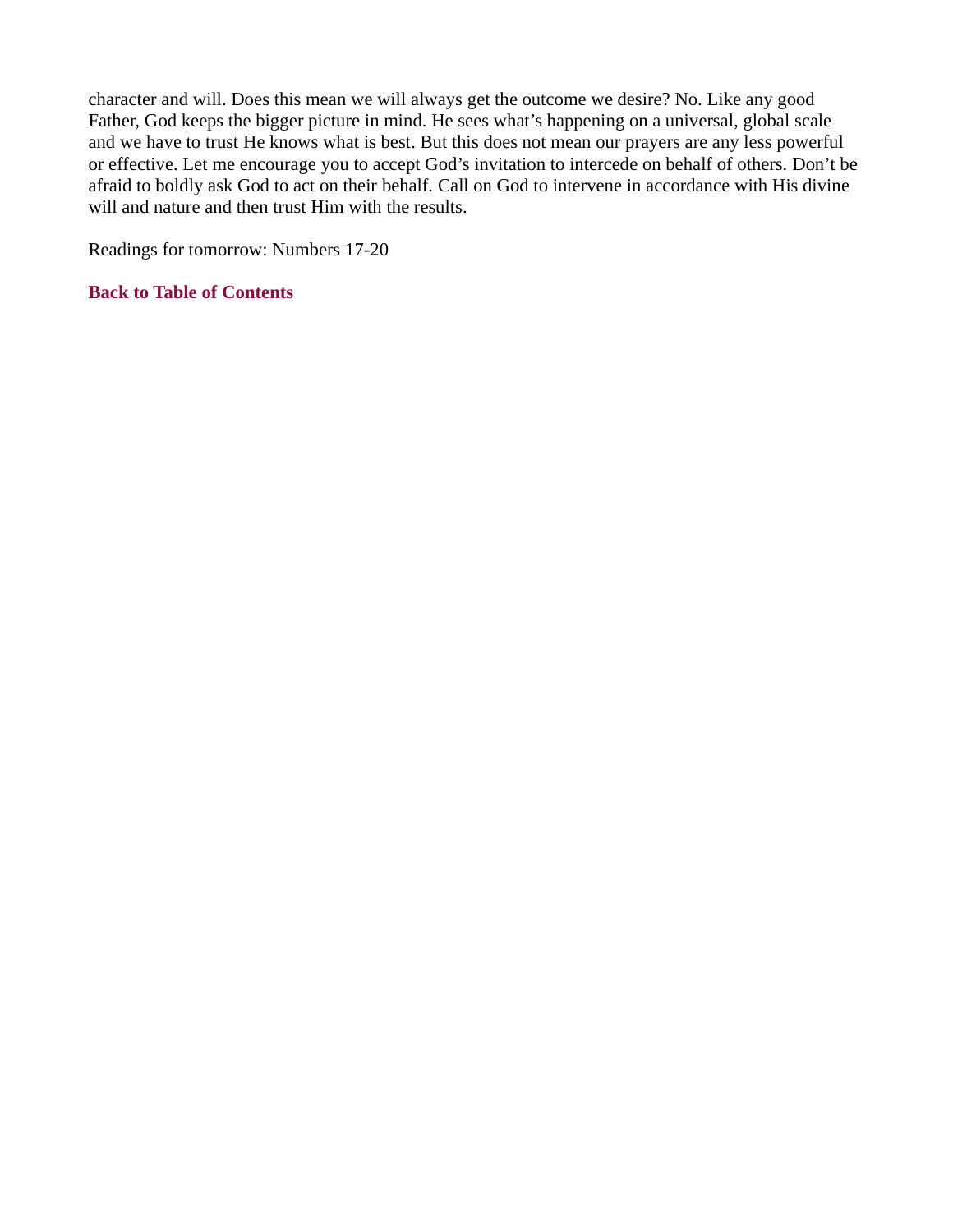### March 3, 2022 Pointing People to Jesus

<span id="page-6-0"></span>Readings for toda[y: Numbers 17-20](https://www.biblegateway.com/passage/?search=Numbers+17-20&version=ESV)

As a pastor, I do a lot of counseling. One of the most common issues I face is something called "blame shifting." Basically, a person commits a wrong and when confronted on it, "shifts" the blame to someone else. This can be their spouse. Their children. Their parents. Their boss. Even their pastor! :-) I cannot tell you the number of times I have counseled a couple on their marriage only to have them blame me for their eventual separation and divorce. Never-mind the fact they were unwilling to put in the work. Unwilling to change any of their unhealthy behaviors. Unwilling to engage each other at a different level. At the end of the day, because the counseling didn't "work", it must be my failure as a pastor.

We see this same dynamic in play in Moses' relationship with Israel. How many times do they accuse Moses of failing to lead them well? How many times do they blame him for not providing water, food, or getting them to the Promised Land? Never-mind their own sin. Their own lack of faith. Their own fear. Their worship of false gods. "And the people quarreled with Moses and said, "Would that we had perished when our brothers perished before the Lord! Why have you brought the assembly of the Lord into this wilderness, that we should die here, both we and our cattle? And why have you made us come up out of Egypt to bring us to this evil place? It is no place for grain or figs or vines or pomegranates, and there is no water to drink." (Num. 20:3-5) Over and over again, we hear this refrain. Let's go back to Egypt. Let's go back to slavery. You brought us out here to die. The accusations are unjust. The attacks are personal. And Moses must have been hurt so he responds the way any of us would…he reacts in anger.

"Hear now, you rebels: shall we bring water for you out of this rock? And Moses lifted up his hand and struck the rock with his staff twice, and water came out abundantly, and the congregation drank, and their livestock." (Numbers 20:10-11) Makes perfect sense to me. I can't tell you the number of times I've felt exactly the same way. It's incredibly frustrating to be falsely accused. It's hurtful to have your motives questioned or your character attacked. It makes me angry when people lie about me or say all manner of things about me that just are not true. How many times have I wanted to lash out over the years? How many times have I lashed out only to later regret it?

God will not be mocked. He will not allow us to get in the way of His own glory. By lashing out in anger and striking the rock twice, Moses was more focused on himself than on God. The people would now be tempted to be more afraid of Moses than of the Lord. So the Lord issues His judgment. "Because you did not believe in me, to uphold me as holy in the eyes of the people of Israel, therefore you shall not bring this assembly into the land that I have given them." No one is above God's law, not you. Not me. Not even Moses. All of us are responsible to "uphold God as holy" in the eyes of those we live with and live among. All of us are responsible to point people to Jesus no matter how hurt or betrayed or angry we may feel. And the only way we can ever do this with any kind of integrity is if we swallow our pride and humble ourselves before the Lord.

Readings for tomorrow: Numbers 21-24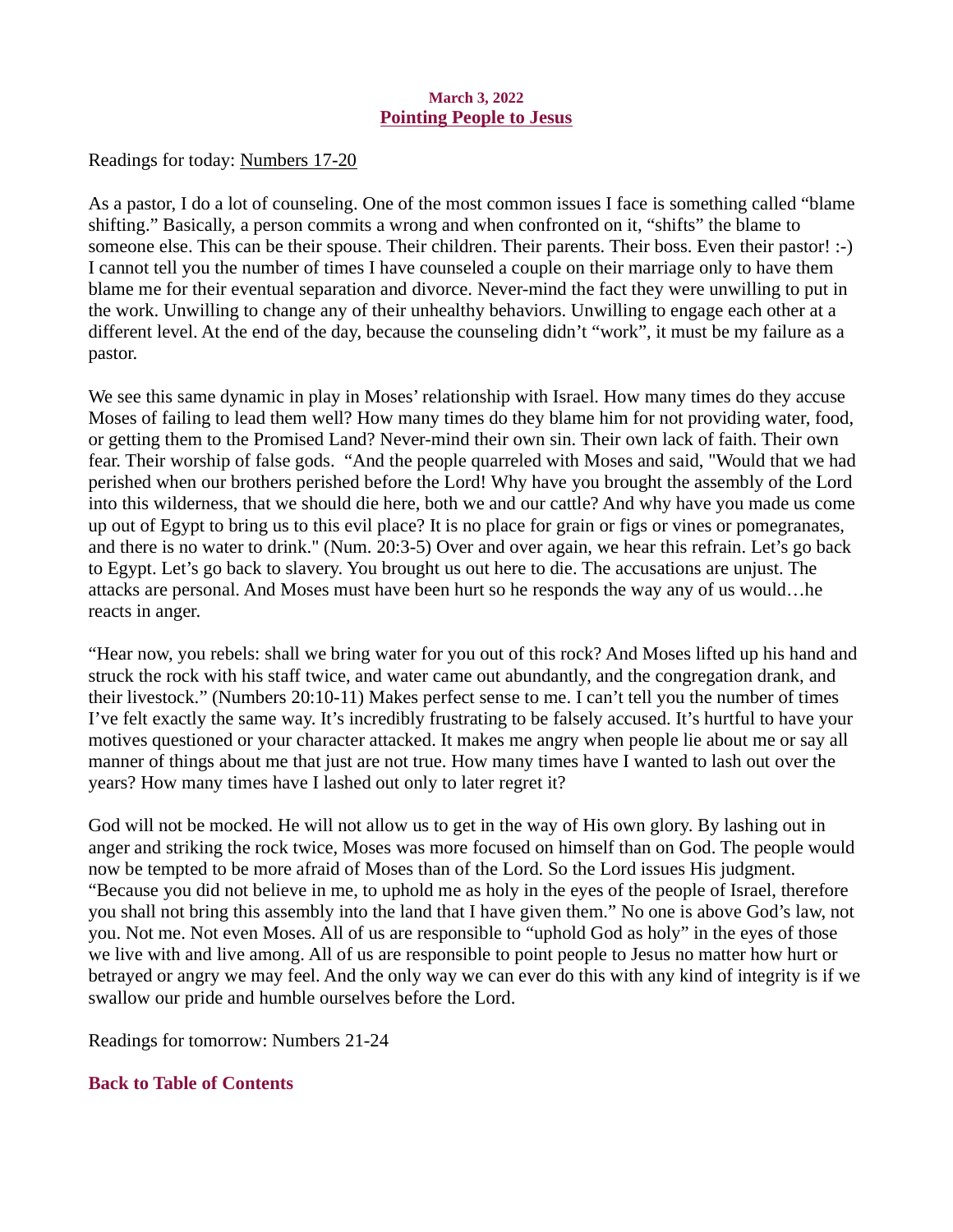#### March 4, 2022 The Language God Speaks

<span id="page-7-0"></span>Readings for toda[y: Numbers 21-24](https://www.biblegateway.com/passage/?search=Numbers+21-24&version=ESV)

When I first became a Christian, I started eating at this little pit BBQ place off Arapahoe in Boulder, CO. It was owned and operated by an amazing man named Bruce. Bruce was the son of the famous "Daddy Bruce" who served the homeless of Denver for many years, making sure they got a full Thanksgiving dinner. Bruce Jr. was cut from the same cloth as his father. He not only served the homeless of Boulder, he also was a strong believer in Jesus Christ. I don't know that I've ever met someone quite like him. He literally could quote you chapter and verse from the whole Bible. He would quiz me every time I came in before he would make me any food. He would tell the best stories about how God had worked in his life. One day, he was sharing with me his frustrations with how biblically illiterate American Christians tend to be. He was a black Baptist preacher and could preach with the best of them. I still remember the crescendo of his sermon that day. "Doug, when I'm in need don't you give me no Footprints in the Sand! I don't need no Prayer of Serenity! Tell me about the donkey that spoke! Now that's in the Bible!" I still chuckle every time I think of it!

Today we read a crazy story about a fortune-teller named Balaam and his donkey. Israel is moving towards the Promised Land. God is going to fulfill His promise to Abraham. But it won't be easy. The land is already occupied. There are forces arrayed against them all along the way. Nations and tribes and cities whom they will have to fight in order to claim God's promise as their own. Arad. Amorites. Bashan. All fall before Israel. All are put to the sword. Devoted to destruction. And now it's Moab's turn. (If you remember, the Moabites are descendants from Lot who was Abraham's nephew. His oldest daughter got him drunk and slept with him in order to get pregnant so these are distant cousins of Israel.) One can almost imagine living in those days. Getting word of a new superpower rising from slavery. Defeating the Egyptians. Overrunning all who oppose them. Fear and trembling seize the Moabites. So Balak, their king, sends for Balaam. His hope is that Balaam will use his magic to put a curse on Israel, thus weakening them so they can be defeated. But Balaam is visited by God. God commands Balaam not to go with the princes of Moab. However, Balaam eventually relents before the pressure Balak brings to bear. He mounts his donkey and begins his journey. It's not long before the donkey freezes in its tracks. It can see the angel of the Lord blocking their path. Balaam, in his blindness, is both physically and spiritually unaware. God opens the mouth of the donkey (insert your favorite Shrek scene) and speaks to Balaam. The net result of it all is that Balaam will indeed go to Balak but will only speak blessings over Israel.

So what are we to make of such stories? Magic? Fortune-telling? Donkeys that speak? The point here is that God speaks to us in a language we can understand. He meets us in the middle of our cultural superstitions. He uses all things - even our delusions - to bring about His perfect will. Remember when Jacob peeled poplar and almond trees in order to breed a specific kind of goat and sheep in Genesis? Does anyone actually believe the power was in the trees? Or was it God using Jacob's foolishness to accomplish His purposes? What about the bronze serpent on the pole? Is it really the talisman that saved Israel from the poisonous snakes that were killing them? Or was it God using their superstitions to deliver them? Think about the myths we so easily believe today. The "invisible hand" of Adam Smith from his famous book, Wealth of Nations. The myth of universal human rights in a world where every tribe and nation seems to place a different value on life. The notion that democracy is transcultural and can be universally applied in the same way we apply it here in America. (A mistake that cost us dearly in Afghanistan and Iraq...) The reality is we too believe in magic. We too believe in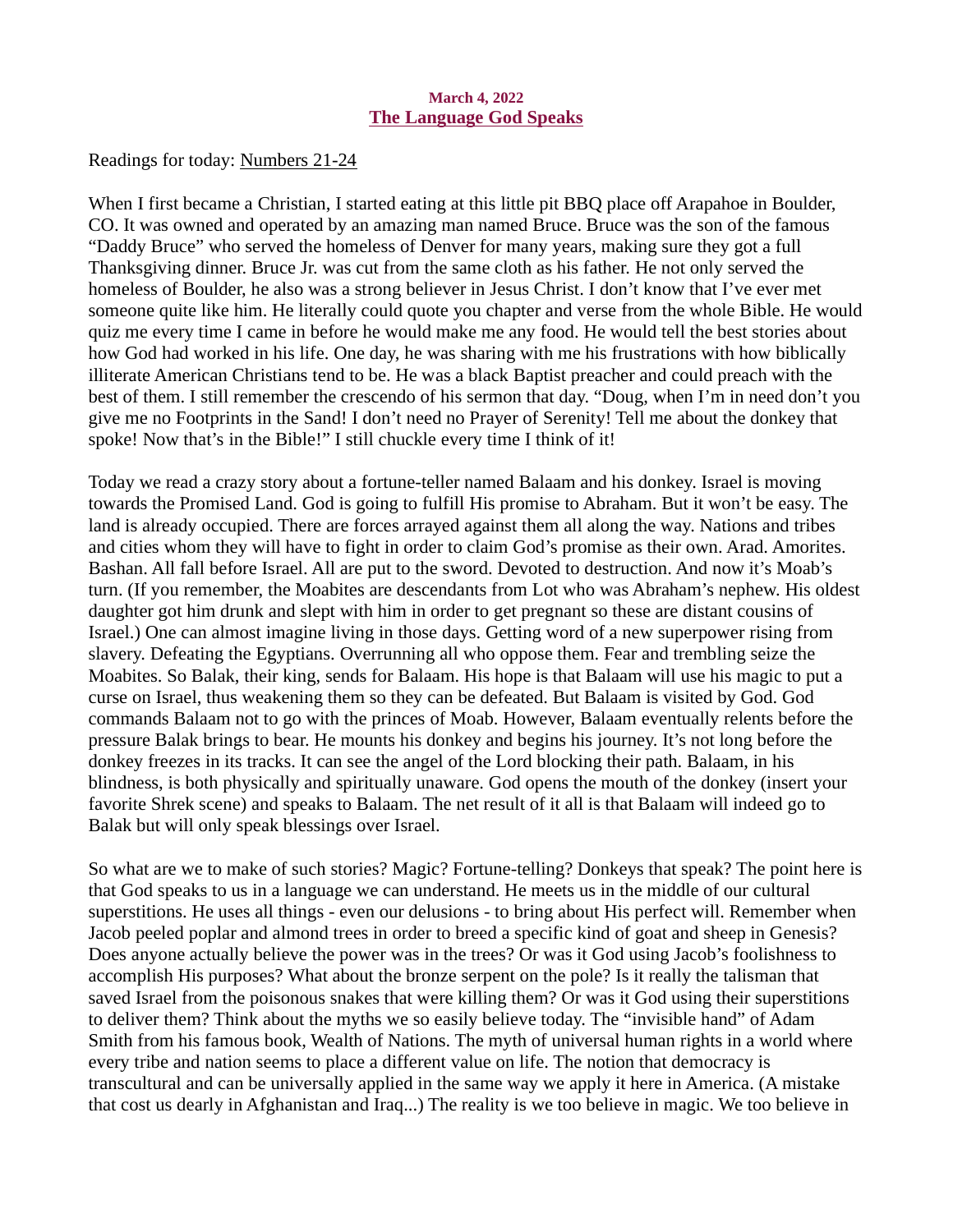myths. They may be couched in more sophisticated language and political or economic theory but they are fairy tales nonetheless.

So what's a Christian to do? We have to push past our superstitions and look to God. We have to push past the "bronze serpents" we create and stop looking to "fortune-tellers" to show us the way. We have to dig deep into God's Word. We must fix our eyes on Jesus! He is our only hope! He is greater than any bronze serpent! He is wiser than any Balaam! He is the Way, the Truth, and the Life!

Readings for tomorrow: Numbers 25-28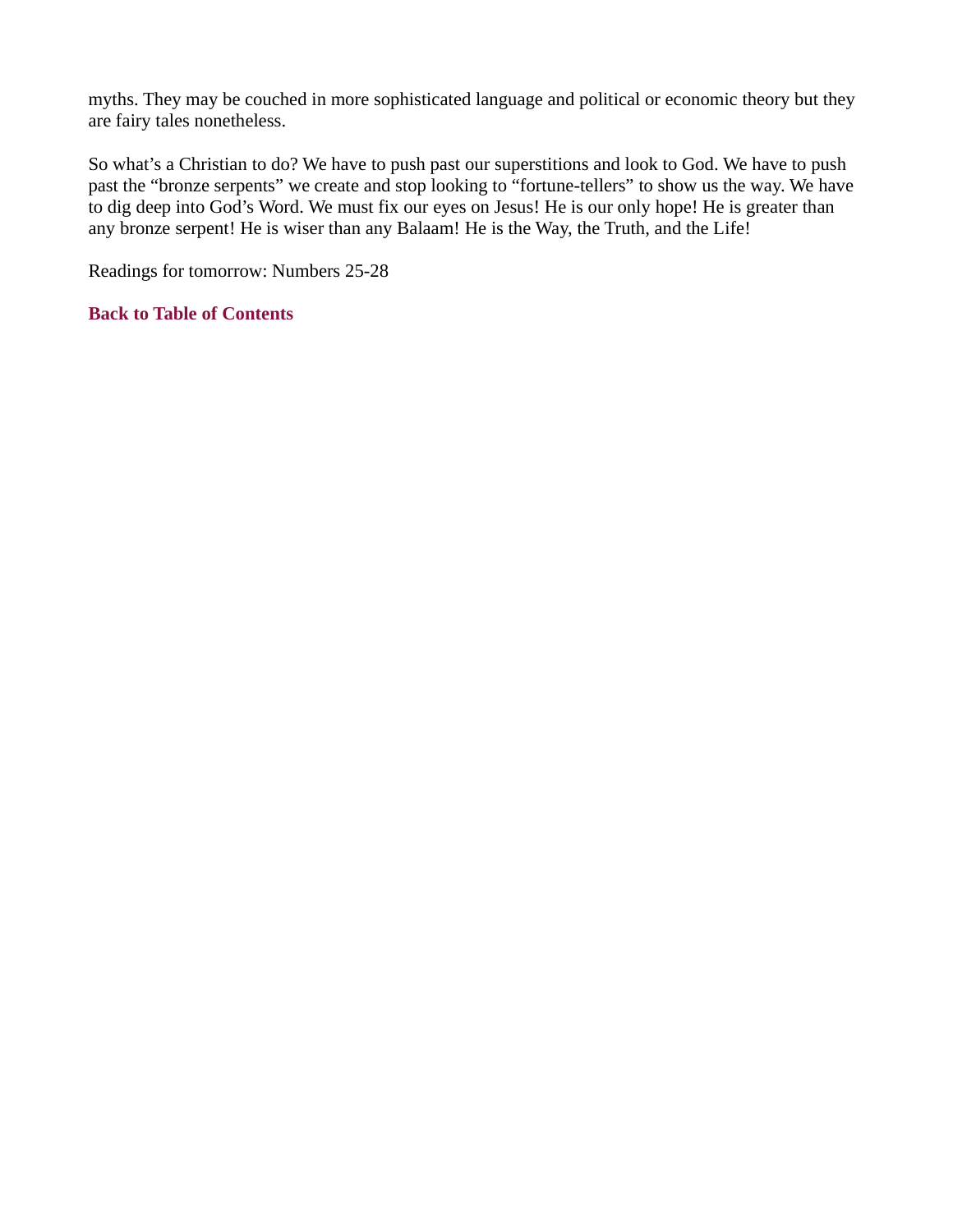### March 5, 2022 Succession Planning

<span id="page-9-0"></span>Readings for toda[y: Numbers 25-28](https://www.biblegateway.com/passage/?search=Numbers+25-28&version=ESV)

For years, I've harbored this dream of retiring as the church janitor. No big send off. No celebratory retirement dinner. No special recognition. Just a long, slow fade into the background. I hope with all my heart it happens and I'm actually making plans towards that end. Yes, I am still very much in my prime years of leadership. But time goes by fast and before you know it, I will come to the end. My preaching gifts will wane. My vision for the future will begin to fail. My influence will fade as it rightly should and when that happens, I must be humbly willing to take a step back. Let another take my place.

This is one of the things I love most about Moses. He knows he's coming to the end. The closer they get to the Promised Land, the closer they get to end of his life and leadership because God has already told him he will not be allowed to cross over. So when they arrive at Mt. Abarim, God calls Moses to go up and see the land He has given to Israel. It will be the last thing Moses will see before his death. He will at that time be "gathered to his people" just like his brother Aaron. However, Moses loves his people. He doesn't want them left without a leader so he asks God to appoint his successor. To raise up a man to take his place. And once again, God answers Moses' prayer. He raises up Joshua and he is commissioned as Moses' successor in front of all the people.

There are several things to learn from this passage about succession planning. First and foremost, none of us is irreplaceable. The Kingdom of God is much bigger than any one person. Second, we must humbly accept the fact that we will eventually decrease and another will increase. We will eventually fall and another rise to take our place. This is natural and good and right. Third, we should be preparing with this end in mind. Not holding too tightly to our position or power but rather plan for the day when we need to step aside. Fourth, we should be praying for God to raise up our successor. We should be praying for the man or woman whom God is calling to take our place.

As I said, I want to retire as the church janitor and I am already planning with that end in mind. Should the Lord be gracious to me, I might have another fifteen years in my current position. At that point, I need to relinquish my role as senior pastor and move into an associate role. I need to fade into the background and let another take my place. I need to humble myself under their leadership. Serve as their chief cheerleader. Do all I can to help them be successful. Then I need to fade even further. From ordained pastor to an ordinary staff position. Doing all I can to give my life in service to others. Decreasing as much as possible so others increase around me. Finally, after my physical and spiritual and emotional strength is spent, I can be "gathered to my people" and hear the words I long to hear from Jesus, "Well done, good and faithful servant."

Readings for tomorrow: None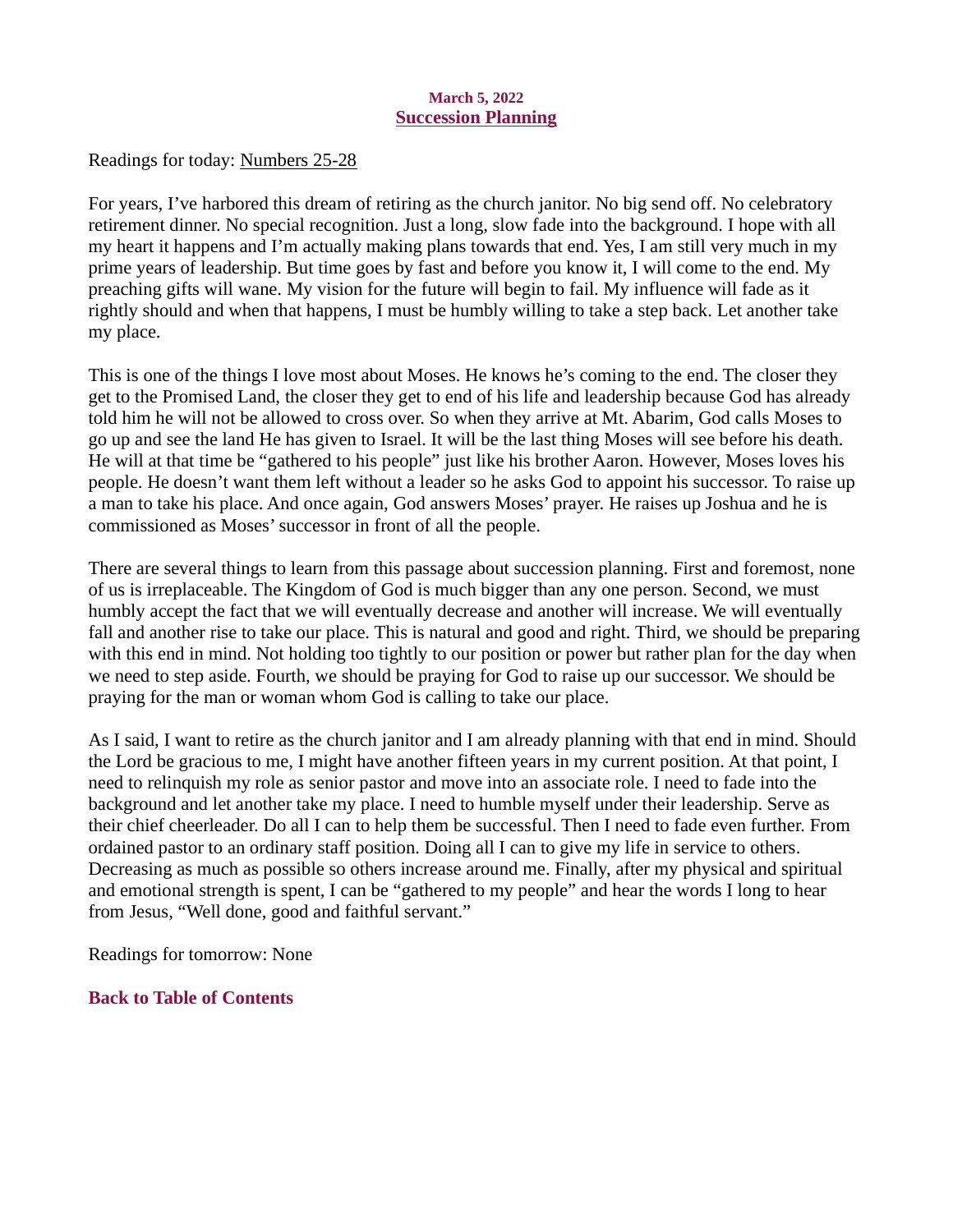### March 7, 2022 God's Judgment

<span id="page-10-0"></span>Readings for toda[y: Numbers 29-32](https://www.biblegateway.com/passage/?search=Numbers+29-32&version=ESV)

Holy War. Jihad. Violence sanctioned by God Himself. In Numbers 31, God directs Moses and Israel to attack Midian. "Avenge the people of Israel on the Midianites. Afterward you shall be gathered to your people." Who was Midian and what had they done to Israel to cause God's judgment to fall on them in such an extreme fashion?

Midian was a son of Abraham and his servant Keturah. While Abraham was still living, he sent Midian away so that there would be no competition for Isaac's inheritance. Midian presumably thrived over the years becoming a great tribal nation. Abraham's great-grandson Joseph was sold to Midianite traders as they made their way to Egypt. Moses fled to Midian to escape Egyptian justice and actually married a Midianite woman. As Moses learned to lead the nation of Israel, he leaned on his father-in-law, a Midianite priest, for advice but Israel's close association with Midian would come back to haunt them as they began to intermarry with them and co-mingle their worship practices. This results in judgment as God pours out His wrath on Israel through a plague which is only stopped when Phinehas kills Cozbi, daughter of a Midianite chief named Zur, and her husband Zimri who was the son of a Simeonite chief. Furthermore, the Midianites had allied themselves with the Moabites, setting themselves in opposition to Israel, and called on one of their prophets - Balaam - to come and curse the people of God.

You may remember the 2nd Commandment. "You shall not make for yourself a carved image, or any likeness of anything that is in heaven above, or that is in the earth beneath, or that is in the water under the earth. You shall not bow down to them or serve them, for I the Lord your God am a jealous God, visiting the iniquity of the fathers on the children to the third and the fourth generation of those who hate me," (Exodus 20:4-5) God is jealous for His divine name. Jealous for His divine glory. Jealous for His relationship with His people. He makes it clear over and over again throughout the Scriptures that He will tolerate no rivals. So when Israel begins to worship the Midianite gods, God takes action. First, he punishes Israel as I mentioned above. Then He calls for holy war. He commands His people to attack Midian and "execute the Lord's vengeance." Vengeance not in the sense of God losing control and lashing out but vengeance in the sense of the righteous execution of God's justice. Israel is successful. They kill all the males that come against them. They take the women and children hostage. They plunder their possessions. Then they go one step further. As an act of ritual purity, they kill all the male children and any women who is not a virgin. It is brutal. It is horrifying. It is judgment. The women were just as guilty as the Israelite men in the sin of idolatry at Peor and their guilt conveys to their male children as well who - if left alive - might seek their own revenge against Israel in the future. Once again, we have to remember how different ancient near east culture was when compared to our own. Blood feuds between tribes and clans were common and could last generations.

This is scary stuff. Especially for the 21st century American reader. It doesn't square with our notions of a loving God who always shows mercy and grace to the sinner. When we read passages like this, we think of modern-day terrorists. Suicide bombers. Religious extremists like ISIS and we cannot understand how our God could ever act in such ways. This is where we come face to face with God's holiness. God's righteousness. God's justice. The stark reality is this...evil makes God angry. Idolatry is an offense. He does not let it go. He does not overlook our sin. He does not turn a blind eye to our rebellion. This is why the cross itself is so brutal and horrifying. There God pours out the full measure of His righteous wrath and judgment on His Son. Satisfying the demands of divine justice through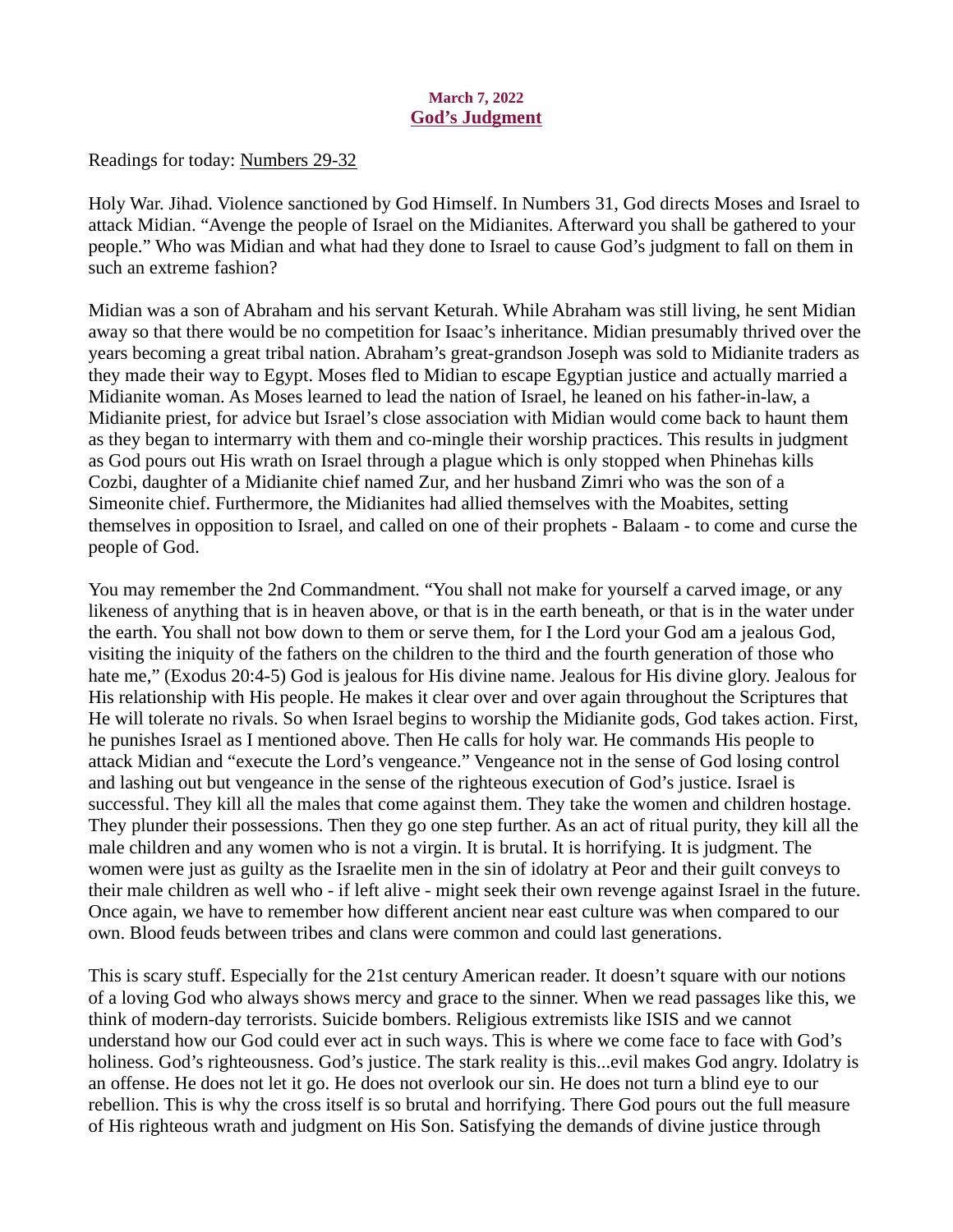Jesus' suffering and death. On the cross, the truly innocent One dies in our place thus saving us from God's righteous wrath and the "Lord's vengeance."

So what is our response? Repentance. Repentance is the only appropriate response of the creature when confronted by the Creator and this is the lesson we must all take away. God will not be mocked. Not back then. Not now. Not in the future. God is a God of love and mercy and grace but He is also a God of holiness and righteousness and justice. He is quick to forgive the sin of those who repent but He is also faithful to judge those who persist in their rebellion. Humble yourself before the Lord before it is too late. Embrace the Son and what He has done for you. Give your life to Christ that you might be saved from the coming judgment.

Readings for tomorrow: Numbers 33-36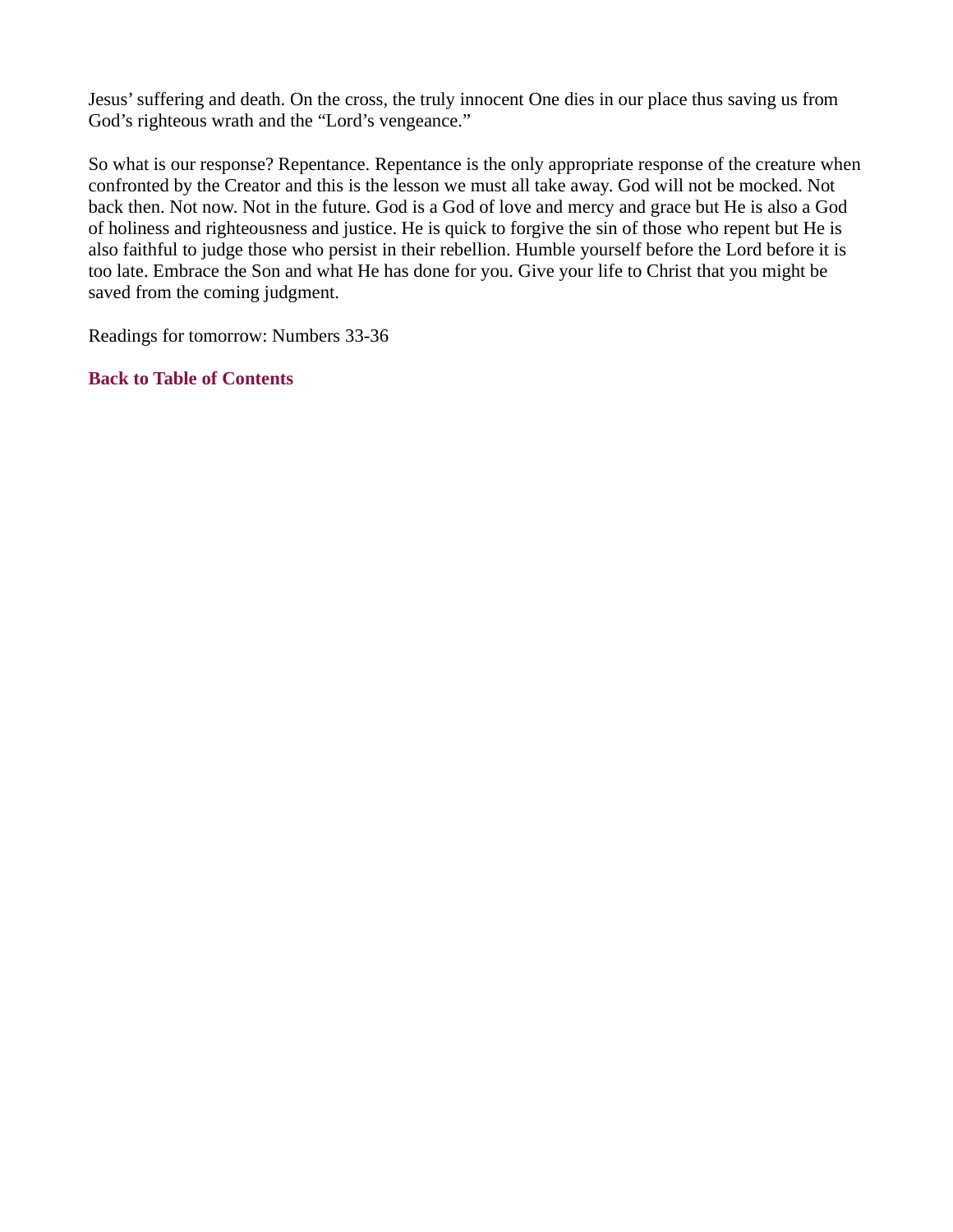### March 8, 2022 **Death Penalty**

<span id="page-12-0"></span>Readings for toda[y: Numbers 33-36](https://www.biblegateway.com/passage/?search=Numbers+33-36&version=ESV)

I worked for two years at New Jersey State Prison as a volunteer chaplain. NJSP is where the state of New Jersey sends the worst of the worst. Murderers. Violent criminals. Sex offenders. Gang leaders. Mafia dons. It is also where they used to house death row. I was never allowed into death row but I remember vividly standing outside the door and looking in through the window. It was a sterile environment and the men there were cut off from the general prison population. Most death row inmates are excluded from any kind of educational or employment programming and visitation is extremely limited. They can also spend up to 23 hours each day in their cells which essentially amounts to years of solitary confinement. New Jersey abolished the death penalty in 2007, five years after I left. But from 1690 to 1963, they executed 361 people.

The death penalty is a thorny subject for Christians. In theory, it does have biblical support drawn mainly from passages like the one we read today in Numbers 35. A careful reading of the passage reveals many fascinating details. Cities of refuge. Premeditated murder vs. accidental death. Avengers of blood. Congregational trials. Evidence. Witnesses. Motives. Methods. It's a very specific passage that actually places limits on vengeance in a way that would have been striking to other ancient near east cultures. It employs the principle of lex talionis or "an eye for an eye and a tooth for a tooth." Proportional justice. It keeps generational vendettas from forming between families and clans and tribes.

Those who support the contemporary use of the death penalty on biblical grounds need to wrestle with the boundaries this passage sets. Provision must be made for the safety of the murderer while he/she awaits trial. Motive must be carefully discerned and the accuser is the one to carry out the sentence. If there is no premeditation then the congregation is allowed to judge and show mercy by assigning the person to a city of refuge for a certain duration. (Lifetime of the current high priest.) There must be more than one witness to the crime. And you cannot tolerate murder in the land lest it become ritually polluted.

Obviously, it's quite the challenge to apply ancient near east law codes in a 21st century context. Layer in the well-documented class issues we have in our legal system - statistically ethnic minorities and the poor are FAR more likely to be convicted and/or serve longer sentences - as well as the frequency with which our justice system convicts the wrong person (DNA evidence has been a game-changer here) and one can see why many would argue we should abolish the death penalty altogether. Furthermore, it seems Jesus accuses all of us being guilty of murder in His words from the Sermon on the Mount, "You have heard that it was said to those of old, 'You shall not murder; and whoever murders will be liable to judgment.' But I say to you that everyone who is angry with his brother will be liable to judgment; whoever insults his brother will be liable to the council; and whoever says, 'You fool!' will be liable to the hell of fire." (Matt. 5:21-22)

So what do we do? We must carefully and prayerfully consider our position on the death penalty. We must ask if it is just, not in abstraction but in concrete practice. We must make sure the actions we take are just, the process transparent, and if there is even a hint of incompetence or injustice in the way we prosecute then we must forbear. Furthermore, we have to come to grips with the gravity of our actions. Executing another human being is deeply significant. The shedding of blood is not something to take lightly. Unjust killing pollutes the land in which we dwell. Furthermore, to take the life of another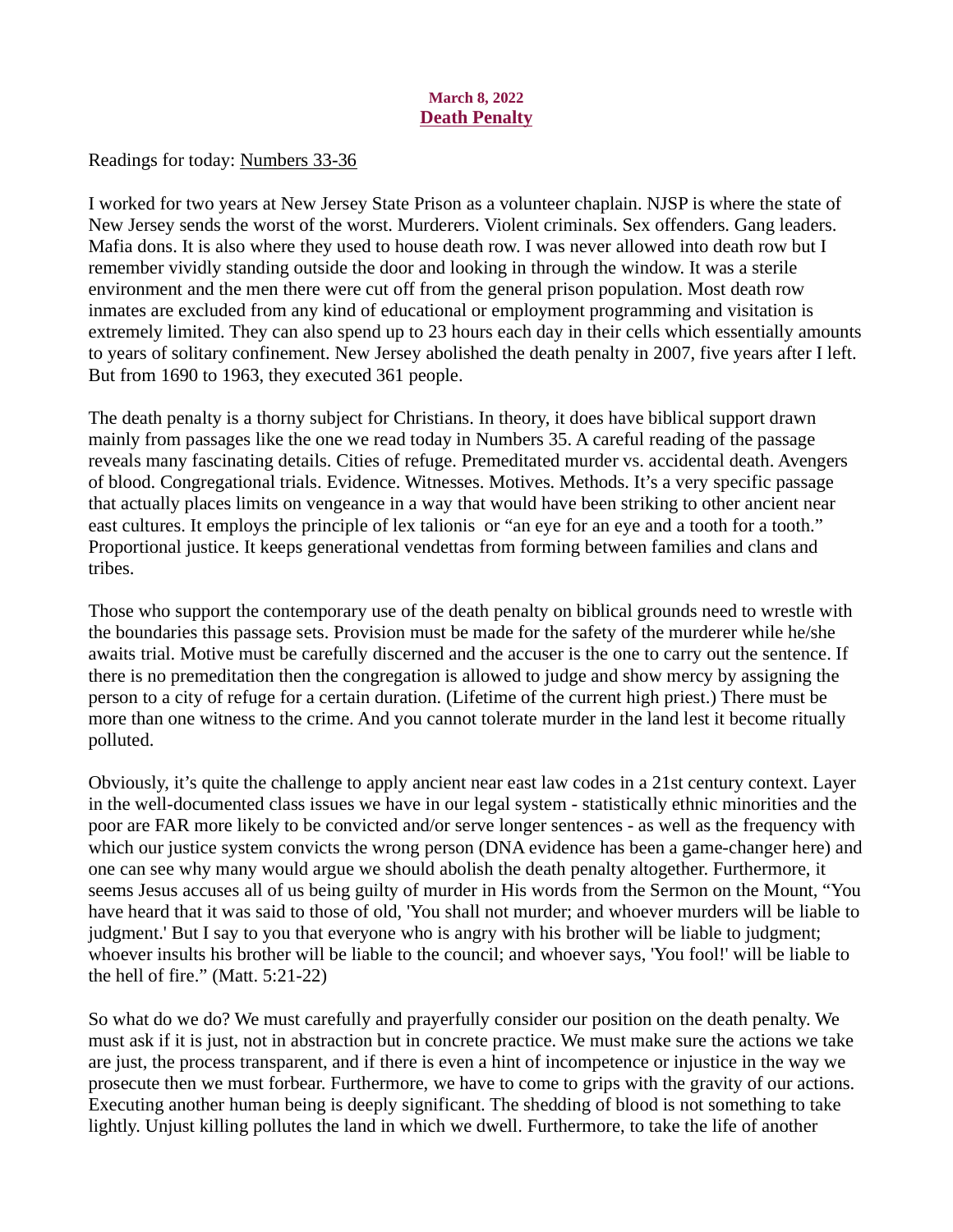human being before they accept Christ as Lord and Savior consigns them to an eternity in hell. All these factors must weigh heavily on us as we wrestle with this issue and think about public policy in our society.

Readings for tomorrow: Deuteronomy 1-3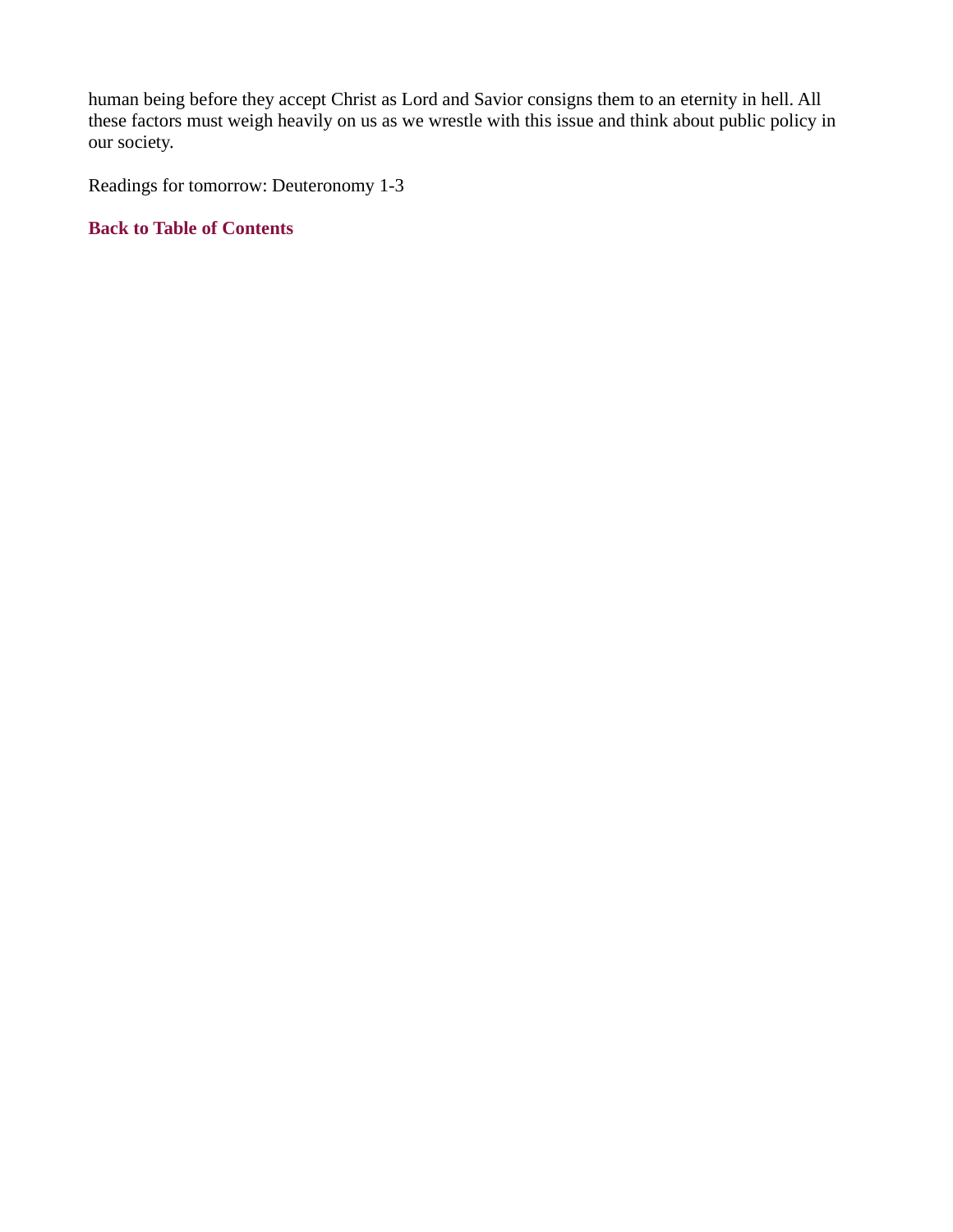### March 9, 2022 **Testimony**

<span id="page-14-0"></span>Readings for today[: Deuteronomy 1-3](https://www.biblegateway.com/passage/?search=Deuteronomy+1-3&version=ESV)

Well done! You just finished Numbers and you've made it through what some would say is one of the toughest stretches in the Bible. Give yourself a high five! Now let's dig into Deuteronomy. The final book in what's known as the Torah.

The Book of Deuteronomy is a sermon. In fact, it is Moses' final sermon to God's people. His last will and testament. His final chance to encourage, challenge, confront, and comfort. He's led Israel for decades. He's led them out of Egypt. Led them through the wilderness. Led them through the ups and downs of the wilderness journey. He has personally witnessed the miracles of God. He has personally performed the miracles of God. Delivered the Ten Commandments. Issued the Law. Created an entire system of worship, governance, economics, and military organization that will long outlast him. It is a remarkable and almost unparalleled accomplishment.

Now he's at the end of his life. He's not going over the Jordan. He will not set foot in the Promised Land. He has one last chance to address the people he's led for over forty years. What would you say if you were in Moses' position? Given one last chance to address those you love or those you lead, what would be on your heart and mind? Moses points them to God. He points them to God's faithfulness. Points them to God's provision and protection. He wants them to know beyond a shadow of a doubt that God is with them and He is for them and He is going before them as they cross over into new territory under new leadership.

"The Lord your God who goes before you will himself fight for you, just as he did for you in Egypt before your eyes, and in the wilderness, where you have seen how the Lord your God carried you, as a man carries his son, all the way that you went until you came to this place." (Deuteronomy 1:30-31)

"For the Lord your God has blessed you in all the work of your hands. He knows your going through this great wilderness. These forty years the Lord your God has been with you. You have lacked nothing." (Deuteronomy 2:7)

"This day I (the Lord) will begin to put the dread and fear of you on the peoples who are under the whole heaven, who shall hear the report of you and shall tremble and be in anguish because of you." (Deuteronomy 2:25)

"Your eyes have seen all that the Lord your God has done to these two kings. So will the Lord do to all the kingdoms into which you are crossing. You shall not fear them, for it is the Lord your God who fights for you." (Deuteronomy 3:21-22)

It's an amazing testimony and it gets me thinking…when I finish my life, how will I feel? When I look back at all I've experienced. All I've accomplished. All I set out to do. When I think about my family. My children. My future grandchildren. What will I want them to know about me? Say about me? Remember about me? Will it have anything to do with Christ? With all my heart, I hope so!

Readings for tomorrow: Deuteronomy 4-7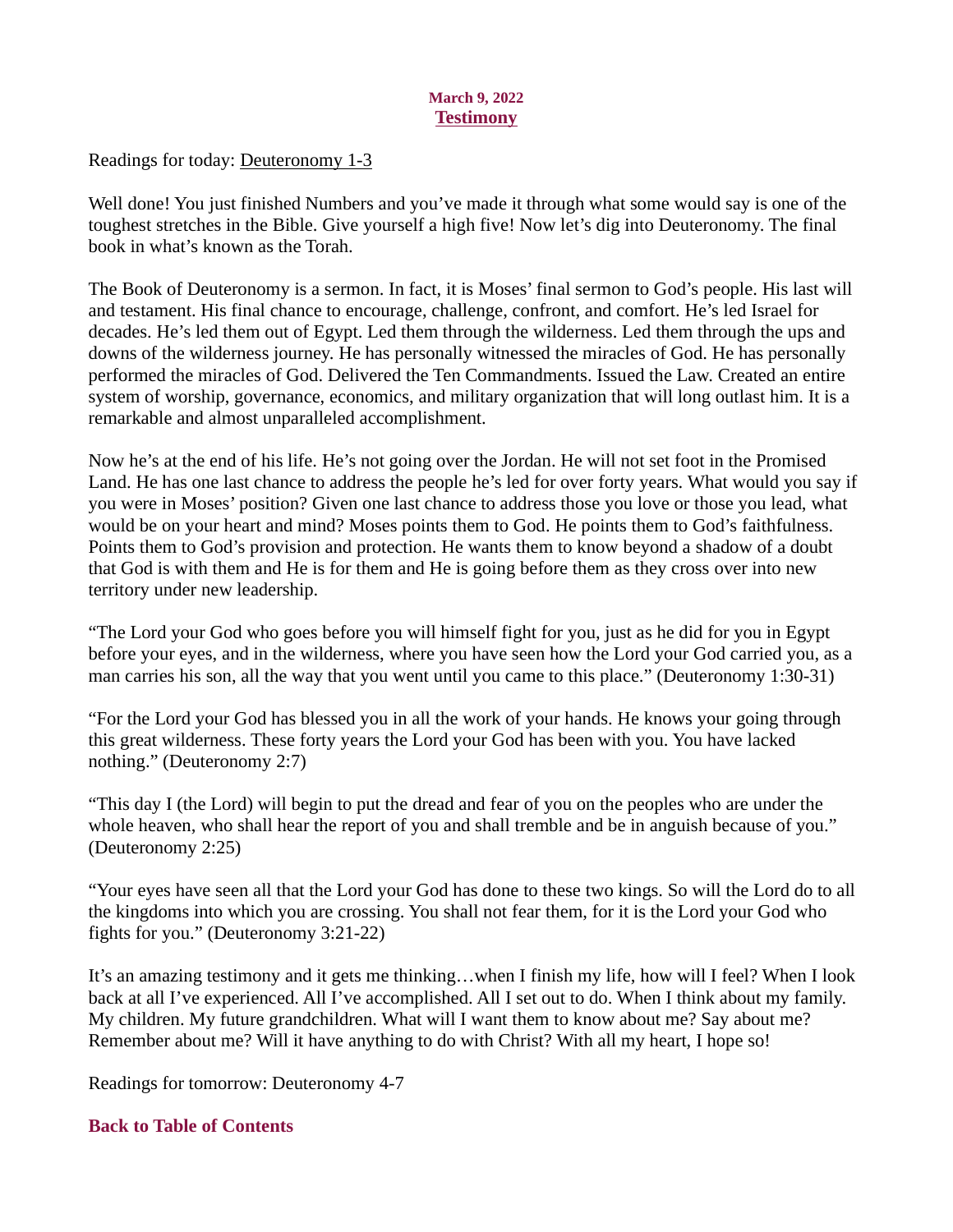### March 10, 2022 The Greatest Prayer

<span id="page-15-0"></span>Readings for toda[y: Deuteronomy 4-7](https://www.biblegateway.com/passage/?search=Deuteronomy+4-7&version=ESV)

Deuteronomy 6:4 contains the single most important prayer in all of Israel. "Hear, O Israel: The Lord our God, the Lord is one." It is the prayer known as the "Shema" (pronounced Sh'ma). Jews are required to recite this prayer twice a day. It is the first prayer they teach their children. It is the last prayer they pray before they die. It captures the essence of their monotheistic faith. Praying this prayer twice a day reminds the Jewish people of the personal relationship they have with God. They are His chosen people. They are His royal priesthood. They are His holy nation. Set apart by God Himself to declare His glory to the nations of the earth. "For you are a people holy to the Lord your God. The Lord your God has chosen you to be a people for his treasured possession, out of all the peoples who are on the face of the earth. It was not because you were more in number than any other people that the Lord set his love on you and chose you, for you were the fewest of all peoples, but it is because the Lord loves you and is keeping the oath that he swore to your fathers, that the Lord has brought you out with a mighty hand and redeemed you from the house of slavery, from the hand of Pharaoh king of Egypt. Know therefore that the Lord your God is God, the faithful God who keeps covenant and steadfast love with those who love him and keep his commandments, to a thousand generations..." (Deuteronomy 7:6-9)

Because God has set His great love on them, the expectation is that Israel will love Him in return. "You shall love the Lord your God with all your heart and with all your soul and with all your might." (Deuteronomy 6:5) This is the second part of the Shema. The commitment of the believer to honor God in every facet of their lives. First, we must love God with all our hearts. All our affections. All our feelings. We must love Him first above all other things. All other people. All of our accomplishments, dreams, and visions. Second, we must love Him with all our souls. From the depths of our beings. From the deepest recesses of who we are. To love God with our "soul" is to literally love Him from our bowels. From the gut. From a place deeper than our minds. Deeper than our hearts. The very core of our beings. Finally, we must love God with all our might. All our physical strength and activity should be dedicated to the glory of God. All our work. All our play. All our relationships. All our physical labor. All of it is to bring glory to God. This is what the Apostle Paul - a former Pharisee who prayed this prayer all his life - is referring to in Colossians 3:17 when he says, "And whatever you do, in word or deed, do everything in the name of the Lord Jesus, giving thanks to God the Father through him."

There's a lot packed into today's reading. So many reminders of God's great faithfulness to His people. Despite their sin and grumbling and complaining, God remains steadfast. This is the essence of the covenant of grace God made with His people. Fast forward a few thousand years to Jesus. A lawyer challenges him one day to identify the greatest of the commandments. Jesus goes right back to the Shema. "And Jesus said to him, "You shall love the Lord your God with all your heart and with all your soul and with all your mind. This is the great and first commandment. And a second is like it: You shall love your neighbor as yourself. On these two commandments depend all the Law and the Prophets." (Matt. 22:37-40) Not only did Jesus place the Shema at the center of His life but He demands His followers do the same.

How are you seeking to love God with all your heart, all your soul, all your mind, and all your strength? What does that practically look like in your life? If you do not know or nothing readily comes to mind, let me challenge you to memorize Matthew 22:37 and ask God to give you the wisdom to know how to place the Shema at the center of your life just like Jesus.

Readings for tomorrow: Deuteronomy 8-11 [Back to Table of Contents](#page-0-0)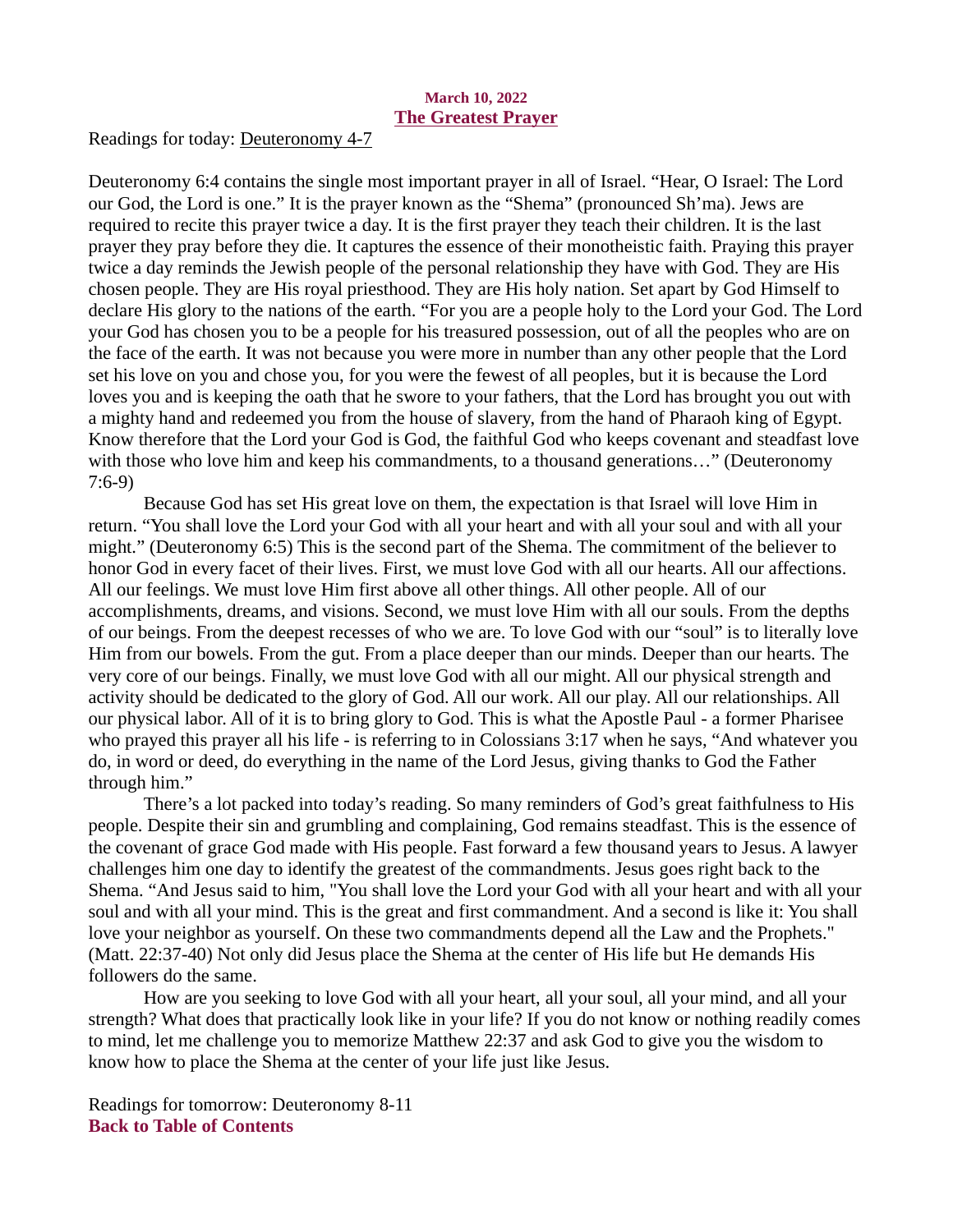### March 11, 2022 Remember

<span id="page-16-0"></span>Readings for toda[y: Deuteronomy 8-11](https://www.biblegateway.com/passage/?search=Deuteronomy+8-11&version=ESV)

It is so easy for us to forget God. I think about my own life. I've experienced the miraculous provision of God. From the moment He first saved me on the campus of the University of Colorado, I have blessed far beyond what I deserve. He introduced me to incredible, life-long friends through University Christian Fellowship. Introduced me to lifelong mentors who have shaped me into the man I am today. He introduced me to my wife of almost 26 years. He guided and directed my steps professionally at Boulder Community Hospital, Princeton Theological Seminary, New Jersey State Prison, Overlook Presbyterian Church, John Knox Presbytery, and now Parker Evangelical Presbyterian Church. Along the way, I've had a front row seat to the lives He has changed. It's truly incredible. Then I think about the conversations I've had with so many fellow believers down through the years. The miracles of healing they experienced through modern medicine. Miracles of provision as God opened new doors and new opportunities. Miracles of protection from bad decisions. Miracles of deliverance from sin and death. And still we forget. Still we lose sight of all God has done. Sadly, none of this is new.

Israel also had a tendency to forget God and Moses knew it. He knew they would get into the Promised Land and begin to prosper. They would build homes and plant vineyards. They would harvest crops and raise their herds. They would conquer cities and lay claim to the territory once promised to Abraham. And in the midst of all their success, they would lose sight of God. So he warns them. "Take care lest you forget the Lord your God by not keeping his commandments and his rules and his statutes, which I command you today, lest, when you have eaten and are full and have built good houses and live in them, and when your herds and flocks multiply and your silver and gold is multiplied and all that you have is multiplied, then your heart be lifted up, and you forget the Lord your God, who brought you out of the land of Egypt, out of the house of slavery, who led you through the great and terrifying wilderness, with its fiery serpents and scorpions and thirsty ground where there was no water, who brought you water out of the flinty rock, who fed you in the wilderness with manna that your fathers did not know, that he might humble you and test you, to do you good in the end. Beware lest you say in your heart, 'My power and the might of my hand have gotten me this wealth." (Deut. 8:11-17)

The reality is we have to work hard to remember. We have to incorporate spiritual rhythms into our daily lives so we do not forget. Reading God's Word and humbling ourselves before Him in prayer on a daily basis. Participating in corporate worship every week. Finding ways to serve. These are the holy habits that help us remember the most important truth of our lives...we are not our own! It is God who gives us the power to get wealth. (8:18) It is God who gives us victory over our enemies. (9:1-3) It is God alone who is righteous. God alone who is holy. To God belongs the heavens and the earth and all that is in them. And the only reason we are not destroyed along with the rest of the nations is because God made a decision in eternity to love us and set us apart for Himself. "Yet the Lord set his heart in love on your fathers and chose their offspring after them, you above all peoples, as you are this day." (Deut. 10:15)

This is why we walk in the ways of the Lord. This is why we keep His commandments. By following the Law of God, we are constantly reminded of His great goodness towards us. Reminded of His great love for us. Reminded of His great faithfulness. God demands our obedience not because He needs it. Not because He's controlling or manipulative or demanding or insecure. God demands our obedience because He wants to preserve in our hearts our memory of Him. "And now, Israel, what does the Lord your God require of you, but to fear the Lord your God, to walk in all his ways, to love him, to serve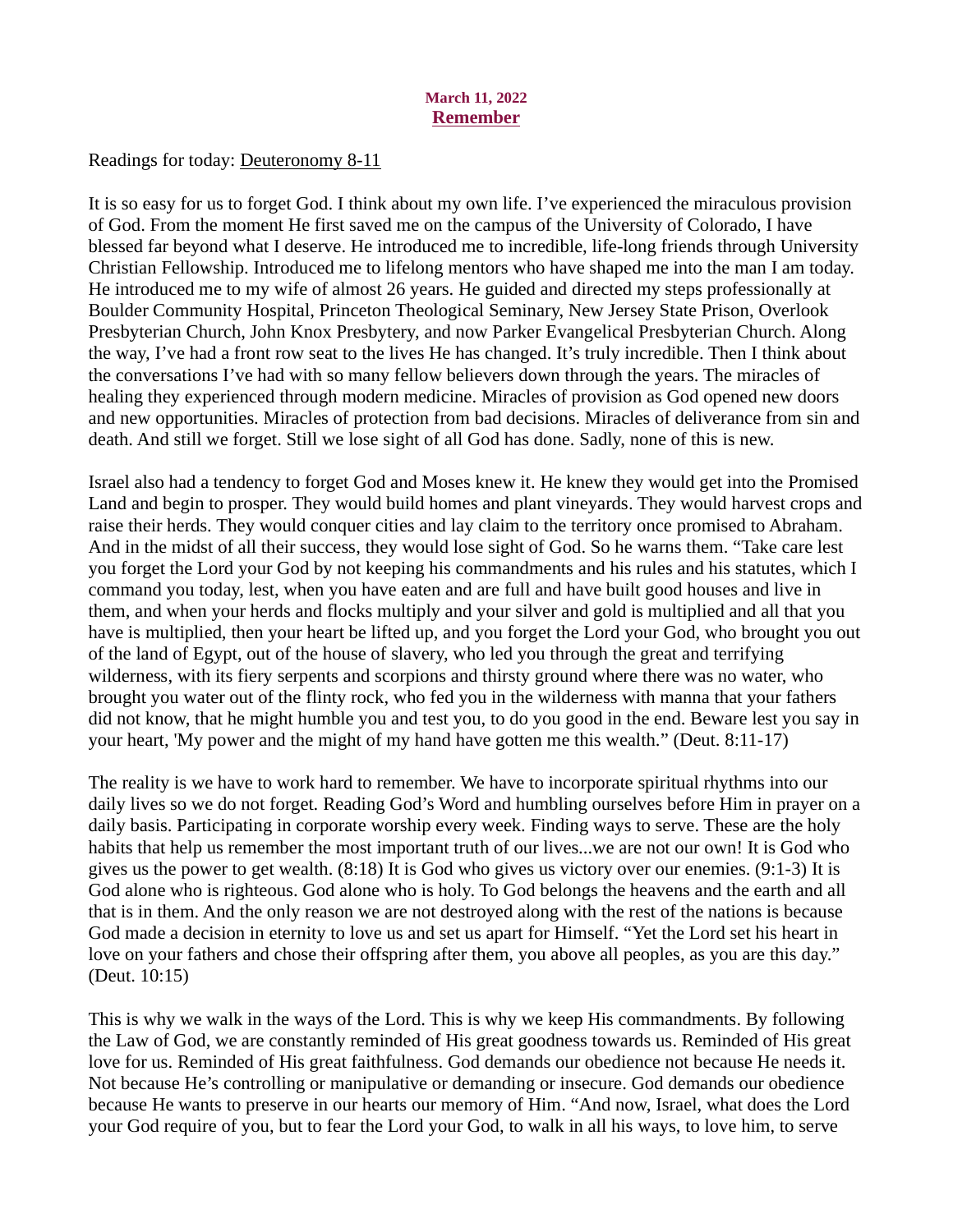the Lord your God with all your heart and with all your soul, and to keep the commandments and statutes of the Lord, which I am commanding you today for your good." (Deut. 10:12-13)

Readings for tomorrow: Deuteronomy 12-15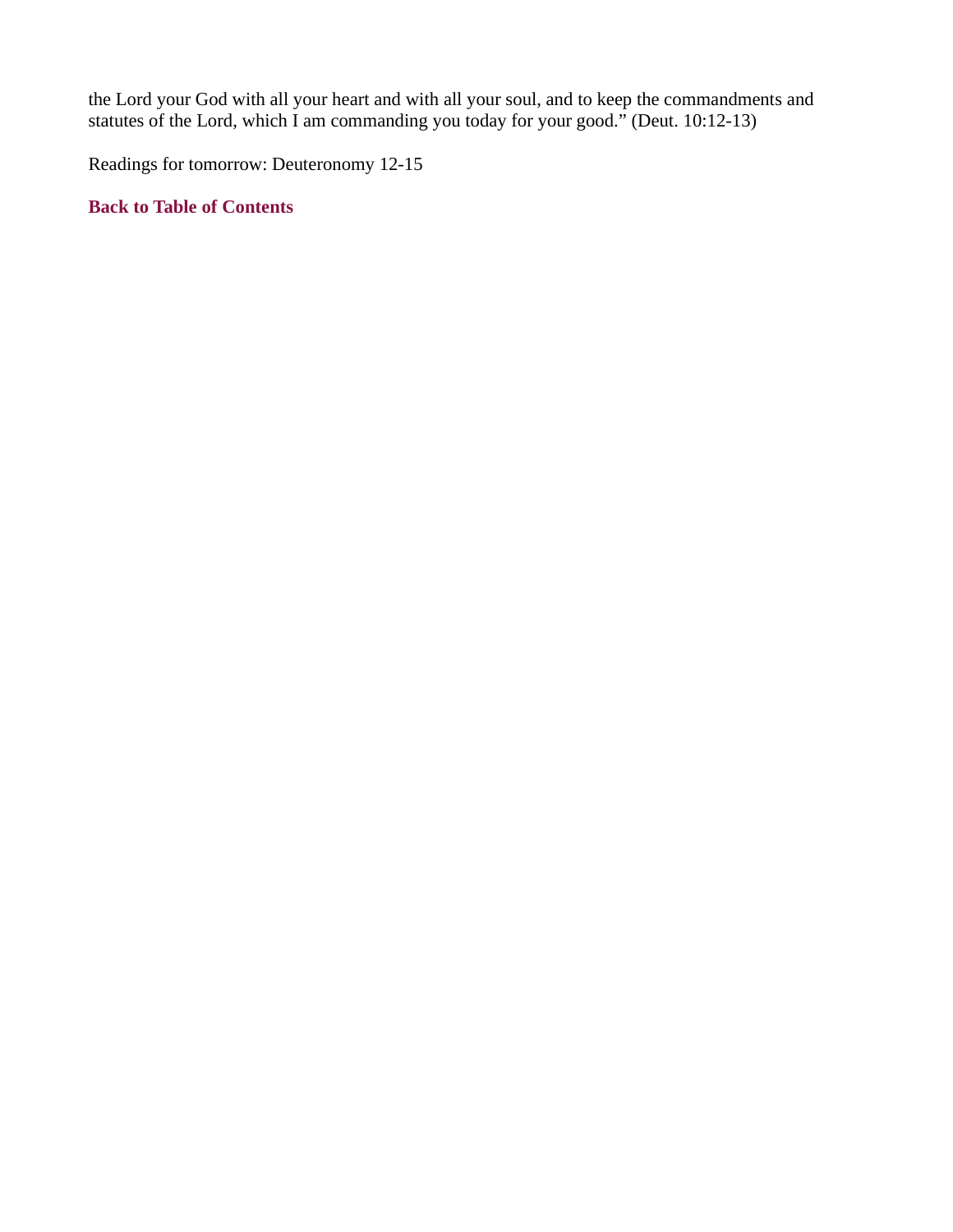### March 12, 2022 God's Plan for Poverty

<span id="page-18-0"></span>Readings for toda[y: Deuteronomy 12-15](https://www.biblegateway.com/passage/?search=Deuteronomy+12-15&version=ESV)

Poverty is a very real issue in our world today. Despite major advances in the global war on poverty and the progress truly has been miraculous as over 1 billion people have been lifted out of extreme poverty since 1990 - the struggle remains. Furthermore, this issue is complicated by how we define "poverty." There are some objective measures defined by the World Bank and others. Extreme poverty is defined as living on less than \$1.90/day. Moderate poverty is less than \$3.10/day. But then there is this idea of "relative poverty" which measures the economic distance of an individual from a certain percentage of the median household income in a particular community. Our response to the problem of poverty will depend to some extent on which definition we are working from and this, in turn, will shape how we approach our interpretation of the Biblical text.

In my travels around the world, I have personally witnessed life-threatening poverty. I have seen what extreme poverty does to a person. Physical bodies wasting away from hunger. Lifeless eyes staring into the distance. Mothers begging me to take their newborn children. Men and women bombed out on khat lying in the streets. I have seen the effects of extreme drought and famine. I have seen what happens when crops fail or the rains don't come. I have seen the graves of those who've perished in the violence that often ensues when resources become scarce. And though I acknowledge the truth of Jesus' words, "you will always have the poor with you", it doesn't mean I have to like it.

Thankfully, God cares deeply for the poor. We see His tender love and care on display in our readings from today. Deuteronomy 14:28-29 contains part of the national tax code for the nation of Israel. Every year, the Israelites were expected to contribute a tithe (10%) to the Lord in sacrifices. This essentially provided income and food for the Levites since they had no property inheritance among the tribes of Israel. A second tithe was contributed to provide food and income for the Israelites themselves during those seasons when they celebrated the required feasts and were not able to work their land. In addition to these first two annual tithes, a third tithe was required every three years to provide for the poor, orphaned, widowed, foreigner, and Levites who lived in the community to make sure everyone was provided for and no one went hungry. "At the end of every three years you shall bring out all the tithe of your produce in the same year and lay it up within your towns. And the Levite, because he has no portion or inheritance with you, and the sojourner, the fatherless, and the widow, who are within your towns, shall come and eat and be filled, that the Lord your God may bless you in all the work of your hands that you do." (Deut. 14:28-29) For those keeping score at home, this equates to an annual tax rate of 23% for each Israelite household and, in addition, they were expected to contribute freewill offerings as well.

What is the goal here? Believe it or not, it's to bring an end to poverty. "But there will be no poor among you; for the Lord will bless you in the land that the Lord your God is giving you for an inheritance to possess— if only you will strictly obey the voice of the Lord your God, being careful to do all this commandment that I command you today." (Deuteronomy 15:4-5) If God's people will obey God's voice, contribute their tithes and offerings as commanded by the Law, and give generously to the foreigner, orphan and widow in their midst then the problem of "absolute poverty" disappears. However, this will be a continual process. A continual test the Lord will put before them according to Deuteronomy 15:11. "For there will never cease to be poor in the land. Therefore I command you, 'You shall open wide your hand to your brother, to the needy and to the poor, in your land."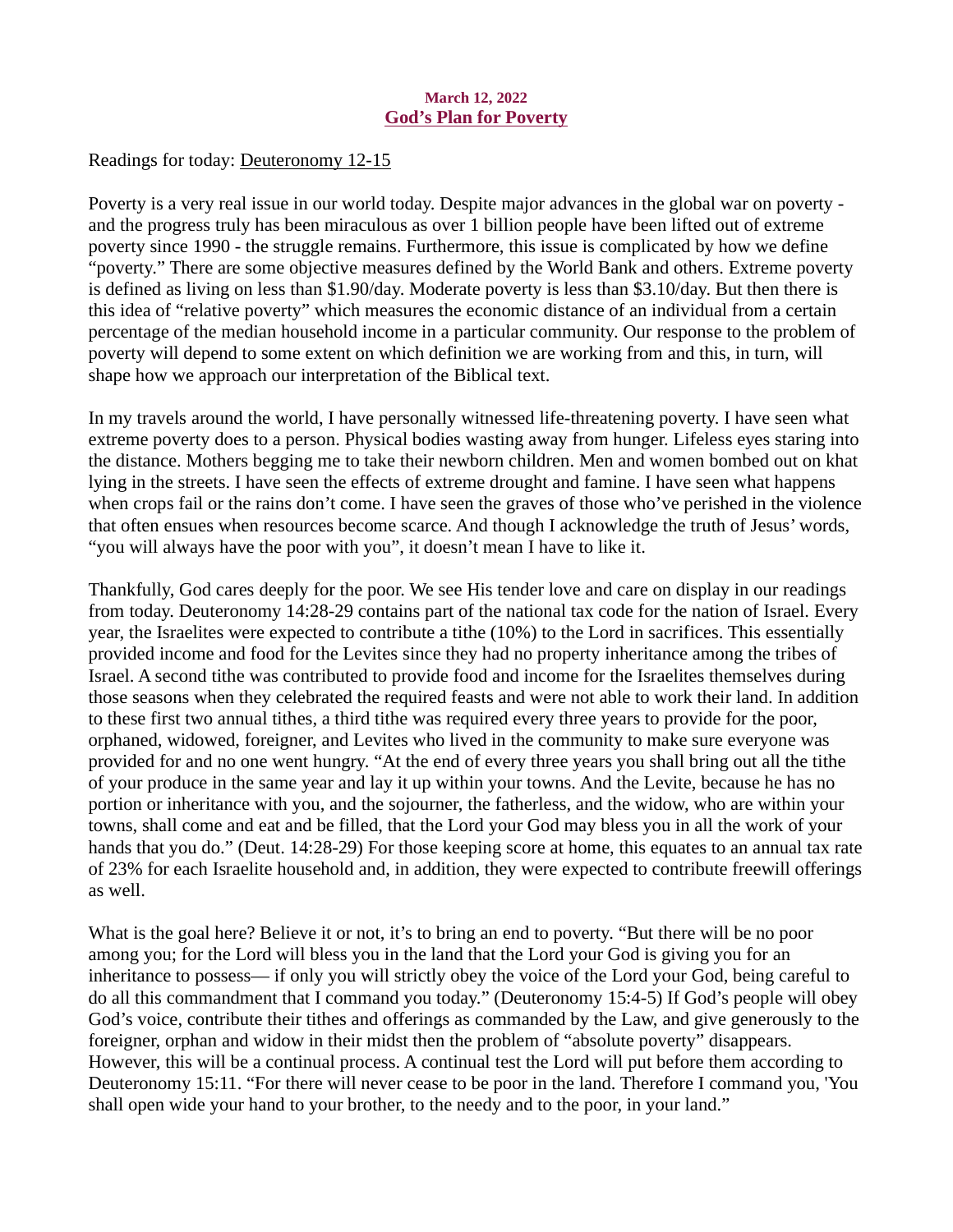Human society is unequal by definition. People are not all given the same gifts and talents. People are not all given the same opportunities. People are not given the same resources. Furthermore, there are forces beyond our control that make a huge impact on our economy. Natural disasters. Wars. Death. Disease. Famine. Drought. Availability of natural resources. All exact a toll. Throw in the fact that some human beings simply work harder and smarter than others and the gap between rich and poor only seems to grow.

God recognizes this very "human" trend which is why He demands generosity from His people. We who are blessed must in turn bless others. For our blessing did not come from ourselves but from God. He commands Israel to always remember their time as slaves in Egypt. To remain humble and compassionate towards those who have experienced economic hardship and therefore sold themselves into slavery to pay off their debts. When the Sabbatical Year comes (every seven years), they are to release their slaves, forgive their debts, and help them get started in their new life. "And when you let him go free from you, you shall not let him go empty-handed. You shall furnish him liberally out of your flock, out of your threshing floor, and out of your winepress. As the Lord your God has blessed you, you shall give to him." (Deut. 15:13-14) The Sabbatical Year serves almost as an economic "reset" as the wealth of the nation - which God has provided - is redistributed in a way that closes the gap between rich and poor. This effectively addresses the "relative poverty" of the country and provides hope and opportunity for those who wouldn't otherwise have it.

It's an open question how often Israel actually kept the Sabbatical Year or what practical application it could have in today's global economy. But the principle remains. If we live our lives with the understanding that all we have has been given to us by God. All our wealth. All our talent. All our opportunities. Then it becomes a lot easier to live generously. To provide for others. To sacrifice our own lifestyles so that we might relieve the burden of poverty for those around us, whether they live next door or on the other side of the globe.

Readings for tomorrow: None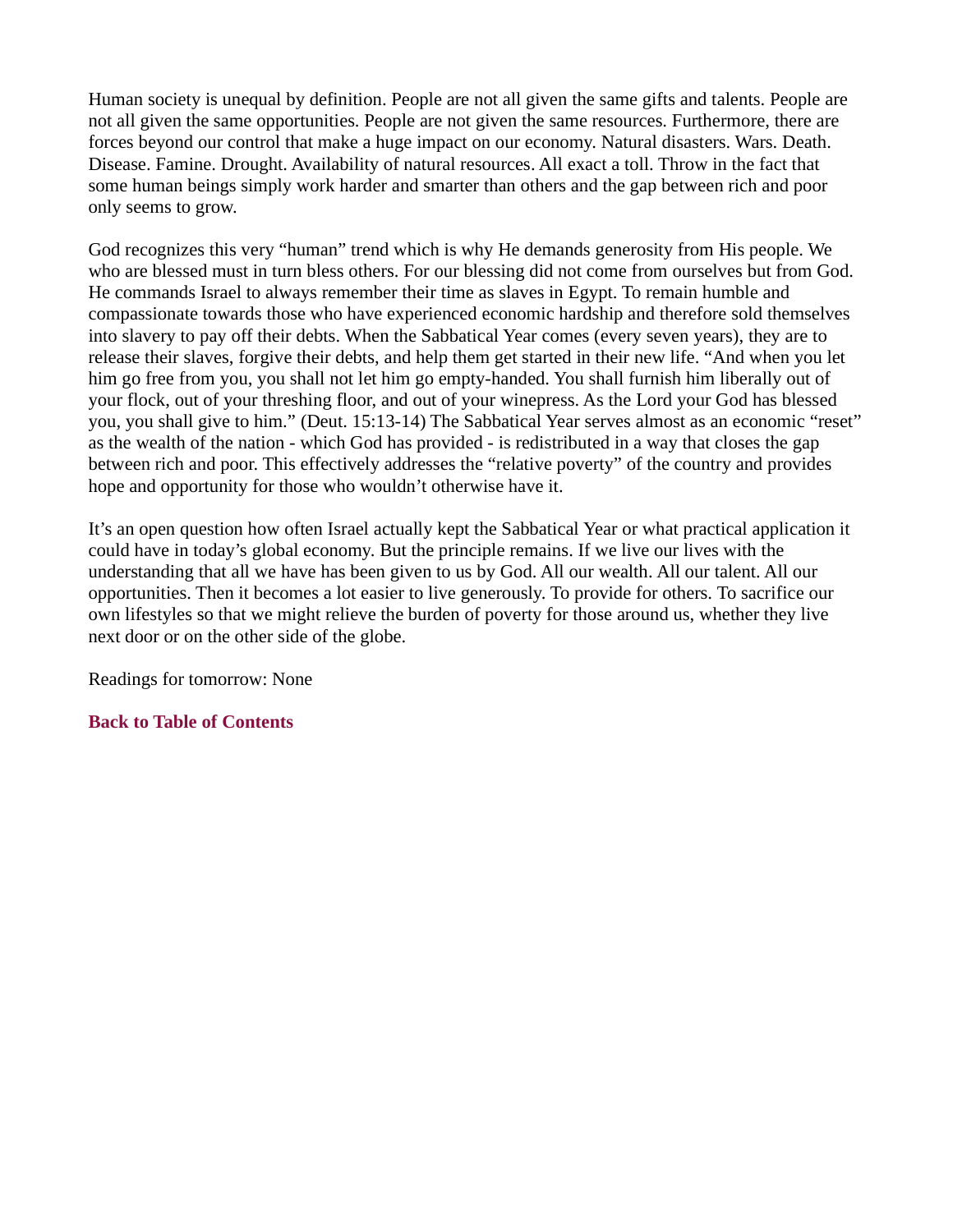### March 14, 2022 Don't Believe the Hype!

<span id="page-20-0"></span>Readings for toda[y: Deuteronomy 16-19](https://www.biblegateway.com/passage/?search=Deuteronomy+16-19&version=ESV)

God intends His people to live as beacons of life in a culture of death. This requires us to be different. Set apart. Transformed. Counter-cultural. It requires us to have our minds and hearts shaped primarily by God's Word rather than the ways of this world. It forces us to think through what we consume on a daily basis from the media, social media, and other outlets. We have to ponder how much time we are truly spending meditating on the Word of God versus watching television or YouTube or scrolling through Facebook/Twitter/Instagram feeds.

Surprisingly, God's people have always faced this challenge. They have always been at risk of becoming just like the pagan nations around them. The temptation is to go with the flow of the culture rather than take a stand against it. It doesn't matter whether we are talking about Philistines, Amorites, Edomites, Greeks, Romans, Germans, Russians, Communists, Atheists, Republicans, or Democrats. The temptation remains the same. To exchange our allegiance to God for something more culturally acceptable.

This is why God commands the future kings of Israel to take out a pen and paper (or quill and scroll as it were) and literally write out for themselves every single word of the Law of God. "And when he sits on the throne of his kingdom, he shall write for himself in a book a copy of this law, approved by the Levitical priests. And it shall be with him, and he shall read in it all the days of his life, that he may learn to fear the Lord his God by keeping all the words of this law and these statutes, and doing them, that his heart may not be lifted up above his brothers, and that he may not turn aside from the commandment, either to the right hand or to the left, so that he may continue long in his kingdom, he and his children, in Israel." (Deut. 17:18-20) Their work will then be graded by the Levitical priests. Assuming the king passes, he will keep the Law with him day and night. He shall immerse himself in it. Meditating. Reading. Pondering. Praying. The goal here is not just rote memorization but something much deeper. To "learn to fear the Lord his God."

But why is it important to fear the Lord? Because it is the beginning of wisdom according to Scripture. And we cannot live without wisdom. Not well. The other thing this daily practice of reading God's Law will do is humble the king. It will keep him from believing he is somehow higher or better than his brothers and sisters. It will keep him from making the mistake so many of the pagan rulers made and so many of our own rulers make when they start to believe their own hype. They start reading their own press. They start to see themselves as gods, giving them the divine right to rule. We see this in our own time in places like North Korea, Russia, and China as leaders like Xi Jinping eliminate term limits. There is nothing that leads more quickly to tyranny than when a world leader starts to believe there is no authority higher than their own.

The same is true for each of us. As soon as we lose sight of the reign and rule of God over our lives. As soon as we stop reading God's Word and stop believing what it declares about us and our sinful condition before the Lord. As soon as we start believing the cultural lie that we are our own highest authority. That we know best. That we deserve whatever we can get out of this life. We are doomed. Our lives will descend into tragedy and suffering and pain. Our most important relationships will break under the strain. We will never find fulfillment or deep satisfaction because we will have lost sight of the greater purpose for which we were created. To love and to serve Almighty God. To live under His direction and command. To pursue holiness as we seek to honor God in all we say and do.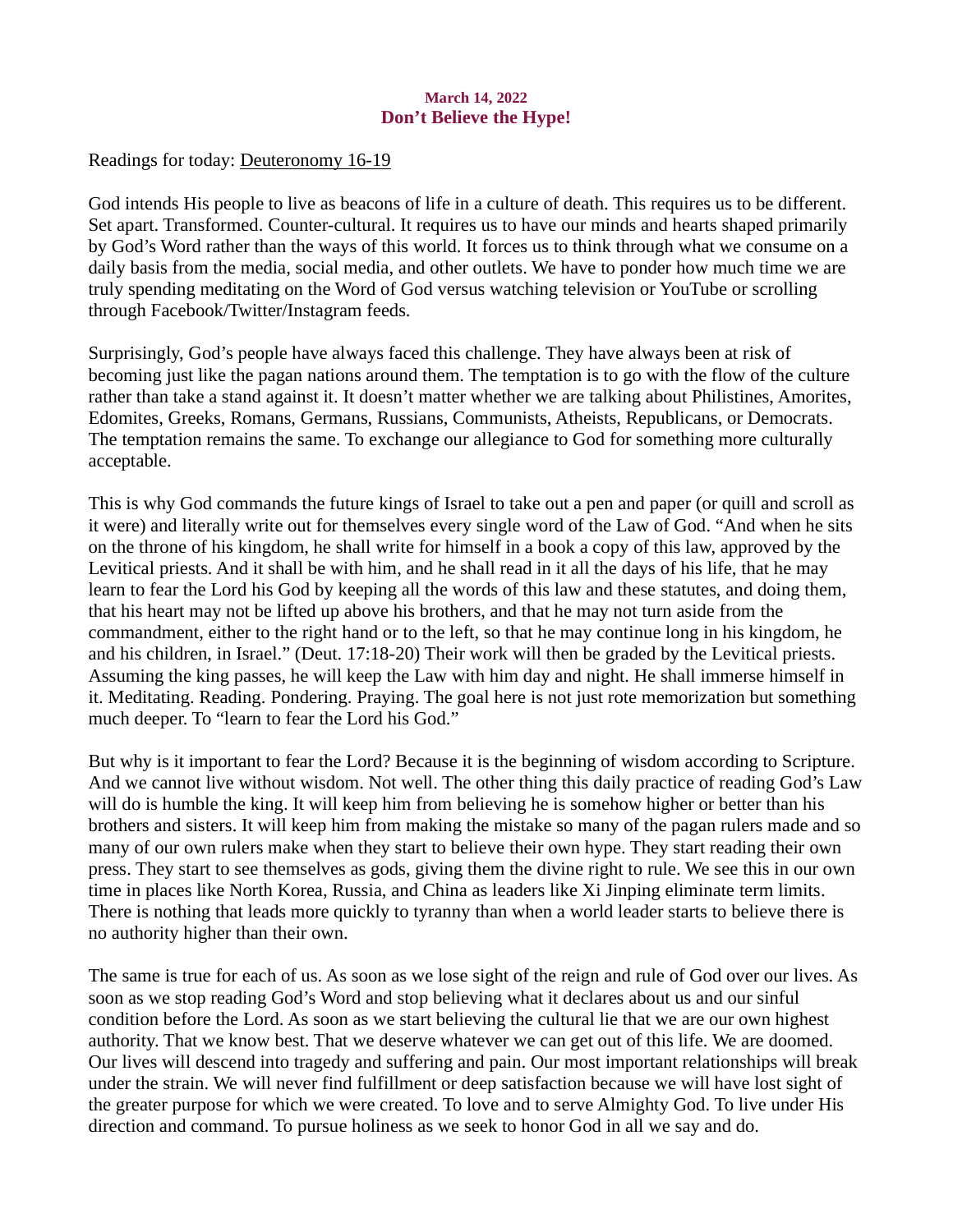This passage really is a call to self-examination. A courageous self-inventory must be made. Where am I struggling to submit my life to the Lord? Where am I struggling to live under His authority? Do those I am in relationship with experience me as humble? Gracious? Self-sacrificing? When I look at my schedule, where is God? When I look at my spending habits, where is God? When I evaluate my life goals, where is God? Do these things reflect His Lordship? Have I brought them under His authority? Have I truly asked Him to shape the desires of my heart?

Readings for today: Deuteronomy 20-23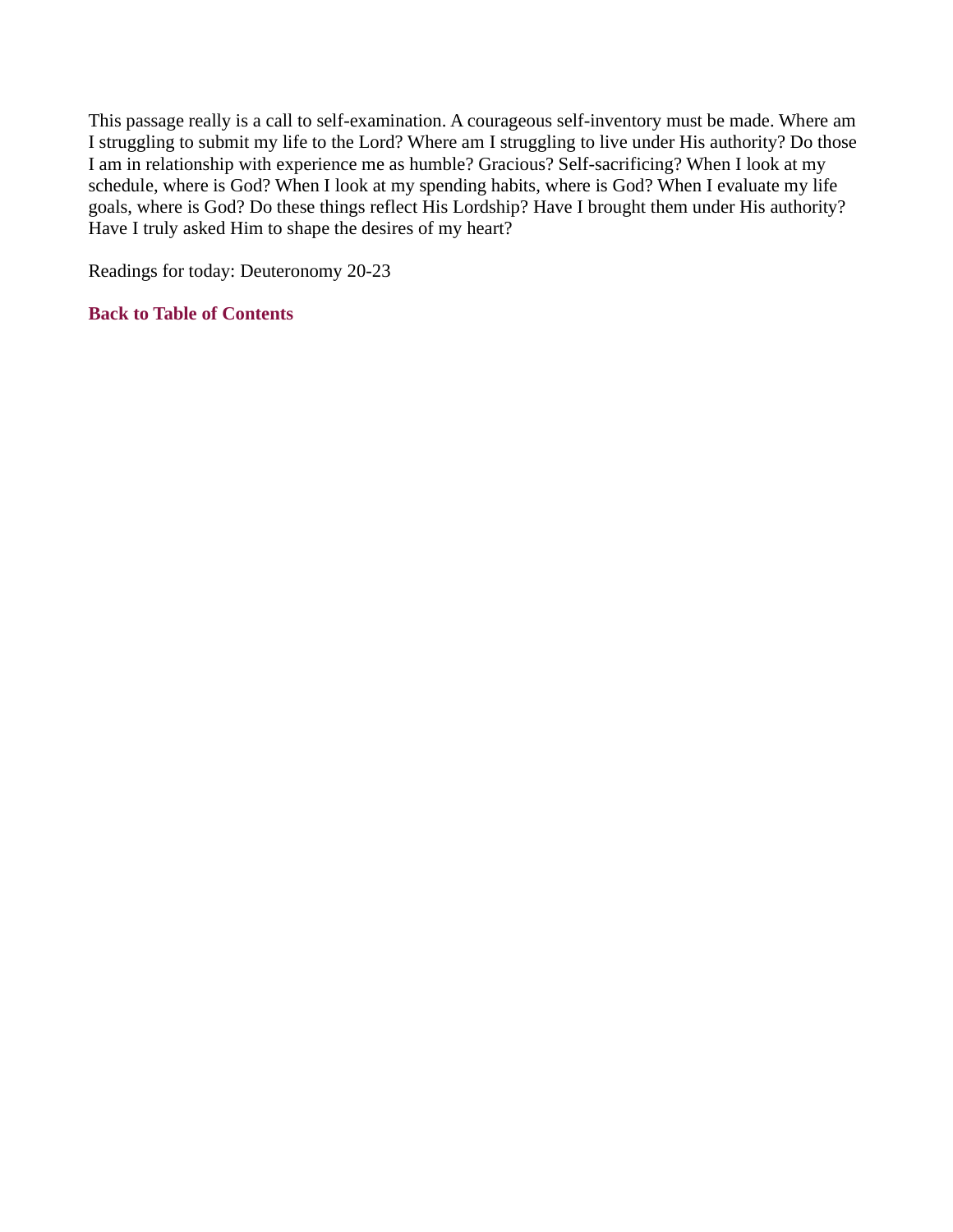### March 15, 2022 Blessings and Curses

<span id="page-22-0"></span>Readings for toda[y: Deuteronomy 20-23](https://www.biblegateway.com/passage/?search=Deuteronomy+20-23&version=ESV)

Buried in all the discussion today about who gets stoned for what and when is this key passage that the Apostle Paul will pick up later in Galatians and apply to Christ. "And if a man has committed a crime punishable by death and he is put to death, and you hang him on a tree, his body shall not remain all night on the tree, but you shall bury him the same day, for a hanged man is cursed by God. You shall not defile your land that the Lord your God is giving you for an inheritance." (Deut. 21:22-23) Blessings and curses are a huge theme in Deuteronomy. If you do well, you will be blessed. If you rebel against the commands of God, you are cursed. And not just you but your family, your land, your friends and neighbors because every action we take has communal consequences. This is why God is constantly telling His people to expel those who break His law lest they defile the land.

Enter the Apostle Paul. He picks up on this theme of "blessings and curses" in the Book of Galatians. He is writing to a group of largely Gentile believers who are doing their best to keep the Law of Moses. The entire book is a forceful critique that draws a sharp contrast between life under the Law and life under the Spirit. "For all who rely on works of the law are under a curse; for it is written, "Cursed be everyone who does not abide by all things written in the Book of the Law, and do them." Now it is evident that no one is justified before God by the law, for "The righteous shall live by faith." But the law is not of faith, rather "The one who does them shall live by them." Christ redeemed us from the curse of the law by becoming a curse for us—for it is written, "Cursed is everyone who is hanged on a tree"— so that in Christ Jesus the blessing of Abraham might come to the Gentiles, so that we might receive the promised Spirit through faith." (Galatians 3:10-14) Basically, Paul argues that when we seek to justify ourselves by keeping the Law, we take on the curse because no one can actually achieve what the Law demands. Furthermore, he tags Abraham and reminds God's people that it is not the Law that justifies in the first place but faith! Abraham believed God and was justified.

What then happens to the Law? What about the all the curses that have piled up over the centuries through the failure of God's people to keep it? Christ literally becomes the curse for us! He literally takes our place and perfectly satisfies the Law's just demands. And the sign of this great salvific event is the Cross. The place where Jesus literally hangs on a tree, becoming cursed on our behalf. As we know, He doesn't hang there all night but is buried that same day in accordance with the instructions given in Deuteronomy so even in His death, He fulfills the Law.

This, in itself, is incredible news but Paul's not done! Not only did Christ remove the curse by His saving death, He also unleashed all the blessings! All the promises God made to His people from Abraham forward are now ours in Christ Jesus! All the blessings of obedience are given to us because of Christ's great faithfulness! This includes the very Spirit of God which is now our inheritance as adopted sons and daughters of God!

It is so easy to make the mistake of reading Deuteronomy and get crushed by the weight of expectations. We read about the blessings and curses and think immediately of our own lives and how often we fall short. We start to wonder and question our faith in God. We immediately recognize the gap that exists between who we are and who we should be. We look at the list and see all the things we should do that we don't do and all the things we do that we shouldn't do. An honest person knows they've sinned and fallen short of God's glory. An honest person knows they have done things that bring them under the curse. Even earned them death. An honest person looks at the sin of their life and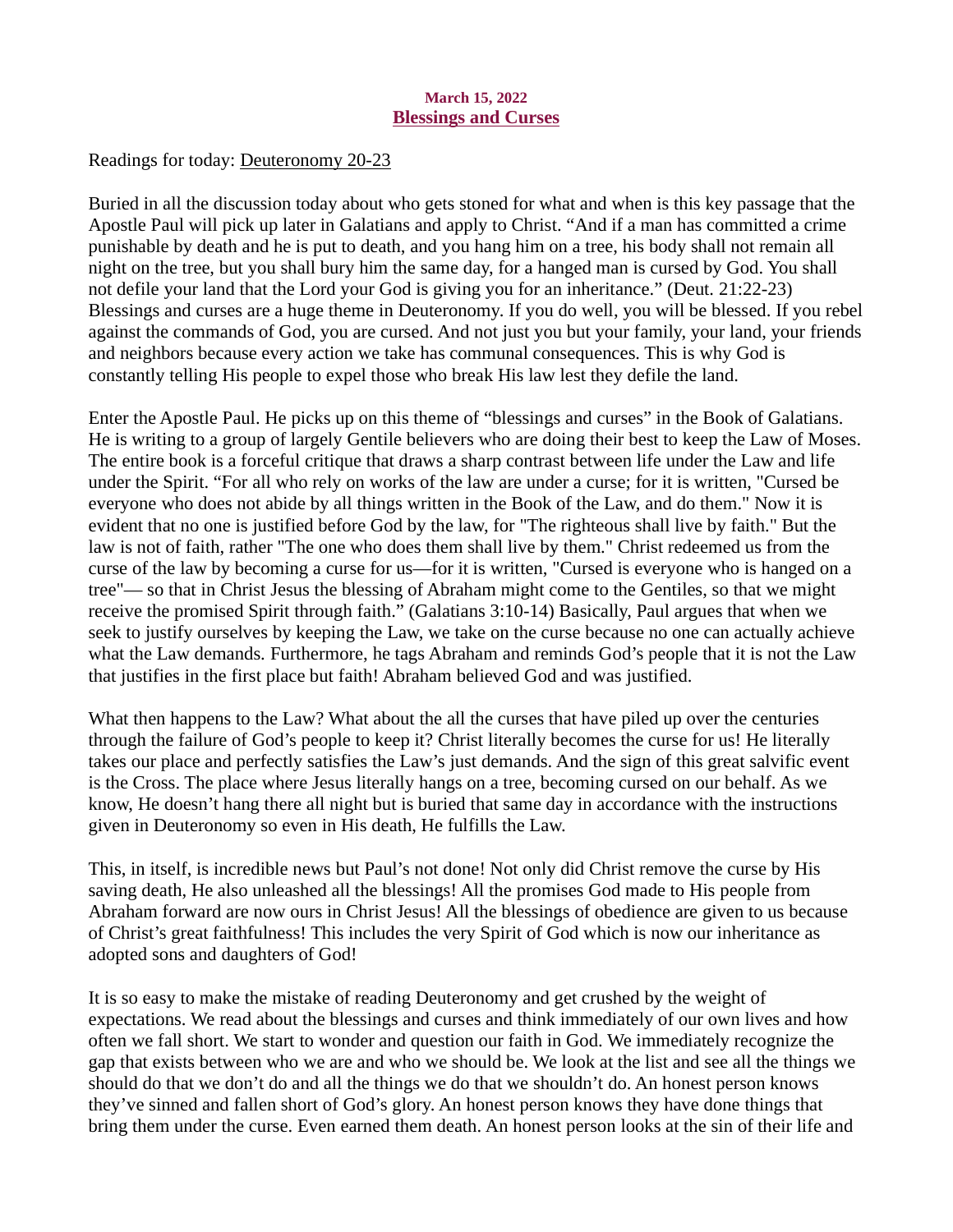experiences deep grief over what they have done. All that is good because it drives us to Christ! It brings us completely to the end of ourselves. The end of our pride. The end of our self-sufficiency. And it is there that Christ meets us with open arms. Hands and feet bearing the scars from where He hung on the tree. He embraces us. He lets us know all has been accomplished. The work of salvation has been finished. We are free.

Readings for tomorrow: Deuteronomy 24-27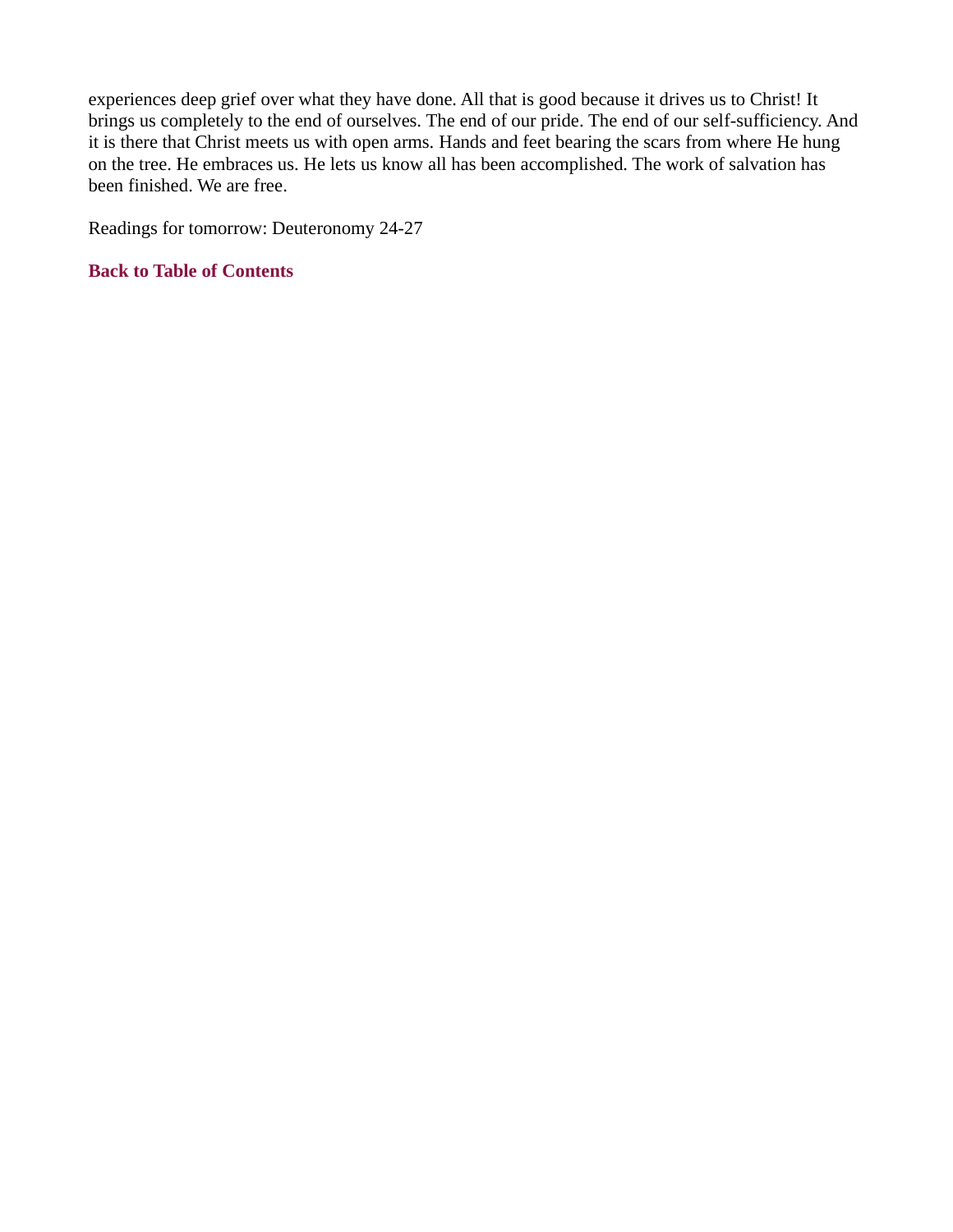### March 16, 2022 First-Fruits

<span id="page-24-0"></span>Readings for tod[ay: Deuteronomy 24-27](https://www.biblegateway.com/passage/?search=Deuteronomy+24-27&version=ESV)

The principle of first-fruits is an important one in the Bible. Simply put, when we produce whatever it is we produce, we are to take the first portion. The best portion. And offer it to the Lord. Before we take care of ourselves. Before we meet our own needs. Before we pay the mortgage. Before we head to the grocery store. Before we pay the bills. Certainly before we take that vacation. Before even putting money into savings or paying off debt. We are to give unto the Lord first.

Why? Is God short of cash? Does God need our money? Isn't this just a way for churches to manipulate God's people? How do I make sure the money actually goes where God wants it? After all, I've seen celebrity pastors buy multi-million dollar homes. I've watched ministries spend all kinds of money on stuff that's not important rather than helping people. I've seen the abuse. I've seen the waste. Furthermore, I have all kinds of opinions on what my church should spend their money on. I don't agree with the way they do ministry or what they emphasize or how they operate. Why should I give them any money at all?

Those are great questions. And if we're honest, we've all probably asked them. But let's go a level deeper. Let's bring it closer to home. How are we spending our money? Are we actually any better than the church or organization we criticize? If we were to open our personal books and give ourselves an audit, what would we find? How much money did we waste last year? What extravagances did we indulge? How much did we spend on stuff that's not important rather than helping others? It's a sobering exercise, is it not? The reality is we are all corrupted by sin and our natural tendency is to hoard our wealth. To spend it primarily on ourselves. To make sure we improve our lifestyles. To make sure we get our needs taken care of. To make sure we get to live the lives we believe we deserve. And after we accomplish that then maybe we'll throw a little money God's way just to hedge our bets. We find ourselves in worship when the call for the offering comes so we take out our wallet and give God a \$20. Throw Him a bone. Keep Him happy. And we walk away feeling like we at least did something.

According to research, the average Christian gives 2.5% of their income away. (For comparison, during the Great Depression, the average was 3.3%.) Average giving by adults in Protestant churches across the United States is \$17/week. 37% of regular church attenders don't give at all. And the higher the income, the less likely a person is to tithe or give 10%. Only 1% of those making 75k or more tithe their income. That's the bad news. Here's the good news. About 10 million Christians give 10% or more totally \$50 billion dollars a year to churches and non-profits. 77% of those who tithe actually end up giving between 11-20% of their income away. And charitable giving has continued to grow in the US though the share going to religious organizations is decreasing.

So back to the principle of first-fruits...why is it important? It serves as a reminder that everything we have comes from the Lord. Israel was descended from a wandering Aramean named Abraham. A man of no consequence other than the fact God chose Him to become the father of a mighty nation. His descendants immigrated to Egypt where they grew into a large and prosperous people until the Egyptians felt threatened and enslaved them. For hundreds of years they suffered until they cried out to the Lord for deliverance. God brought them out from Egypt with miracles and signs and wonders. He fought on their behalf. He defeated Pharaoh and his army. He provided for them in the wilderness. Fed them with manna. Quenched their thirst with water from a rock. And now He would bring them into the Promised Land. A land flowing with milk and honey. A land full of natural resources where they would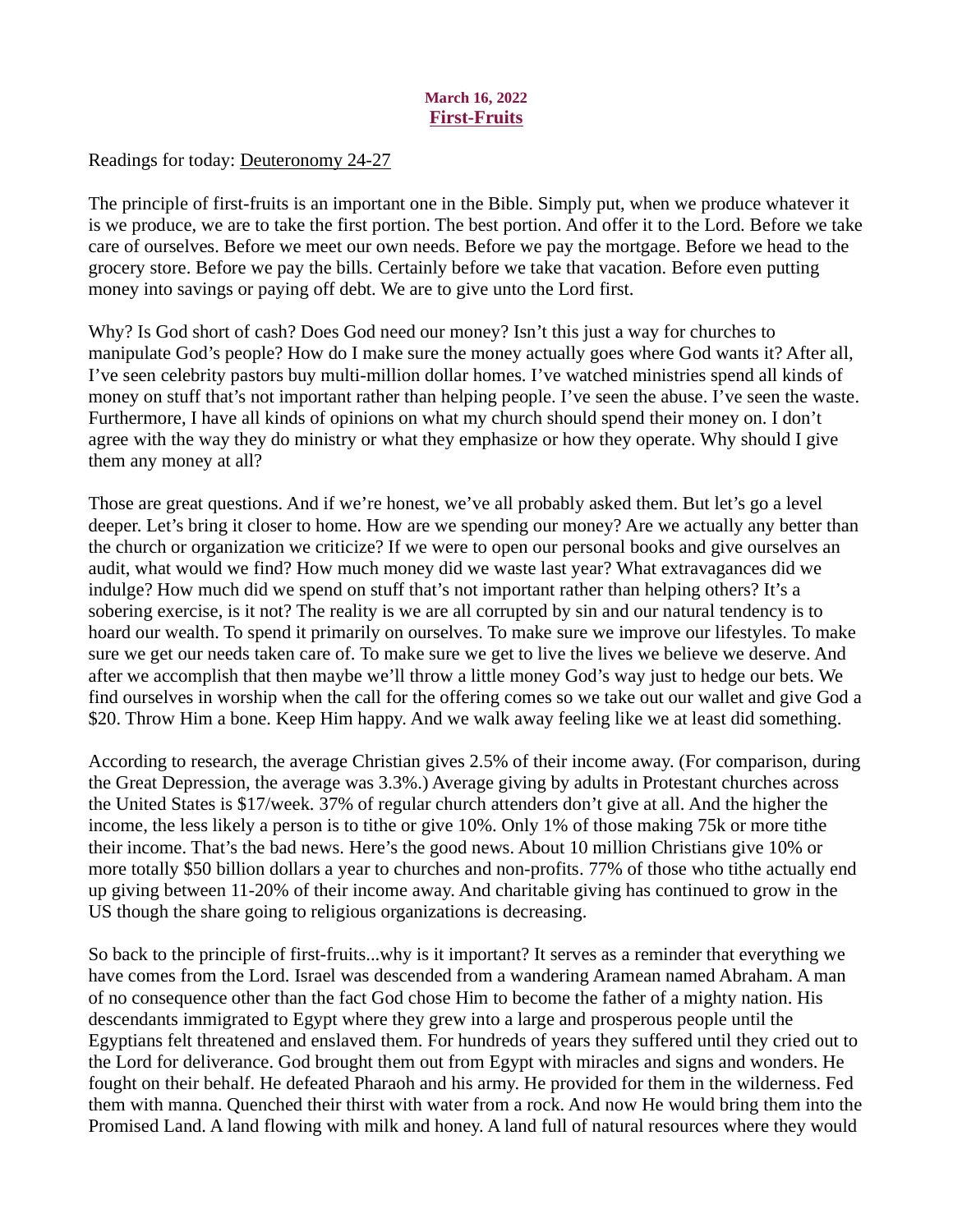flourish. None of this was their own doing. None of this happened through Israel's strength or ability or hard work. They are not masters of their fates or captains of their souls or in charge of their own destinies. They are God's people. His treasured possession. Among all the nations of the earth. So in recognition of this special status that they did not earn...they give. They offer the first and the best of what they have to the Lord.

So what about us? Do we do the same? Do we live our lives in recognition of all God has done for us? Do we offer Him the honor He deserves? Do we thank Him for where we were born? The family we were born into? The nation in which we get to live? The talents we are naturally endowed with? The opportunities He's given us along the way? The gifts we've received that we did not earn? And do we acknowledge His sovereign grace over our lives by offering back to Him our first-fruits of time, talent, and treasure? (Notice I didn't say time, talent or treasure because we cannot substitute one for the other.) This is truly what it means to love God with all our hearts and souls.

Readings for tomorrow: Deuteronomy 28-30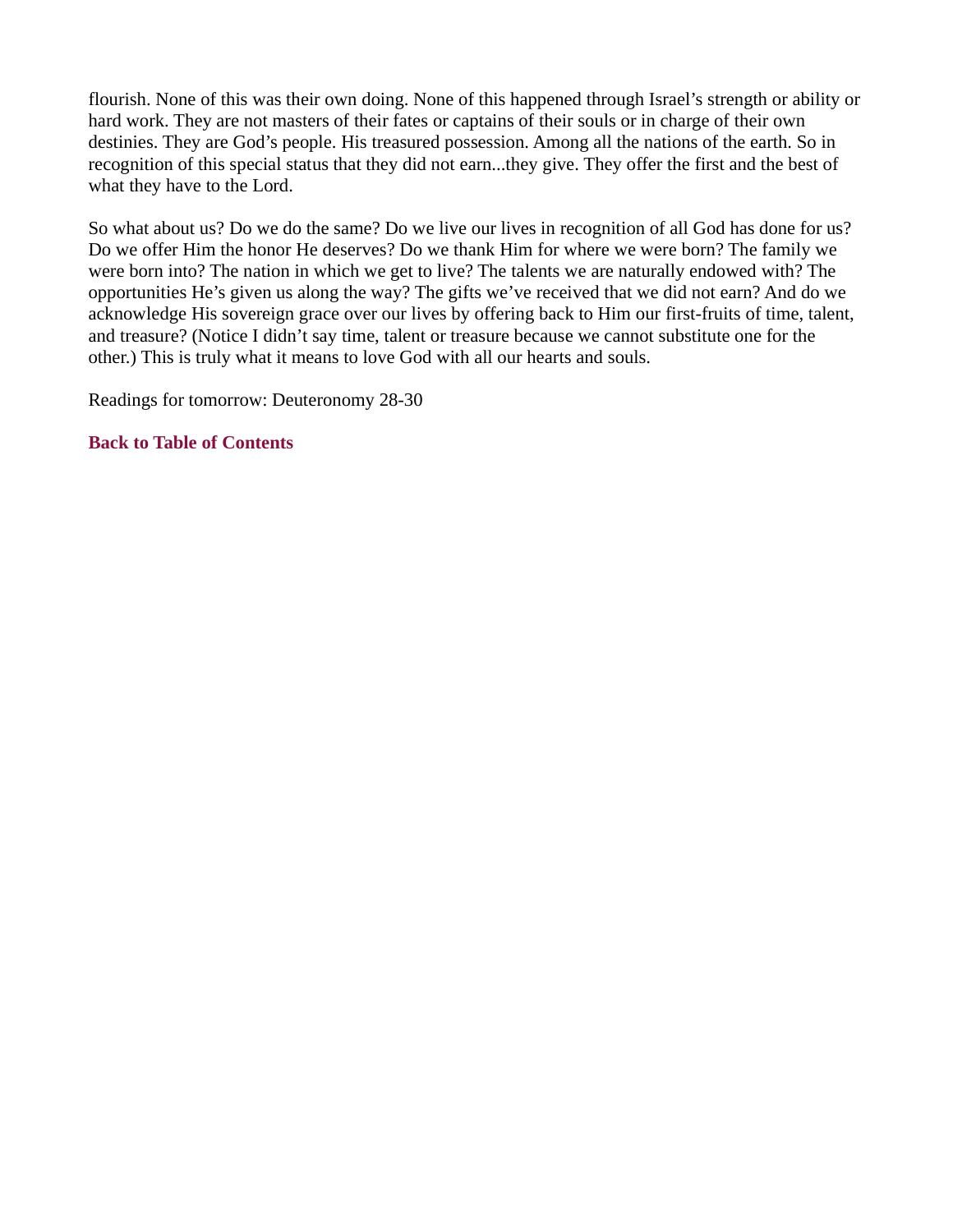### March 17, 2022 Simple Life

<span id="page-26-0"></span>Readings for toda[y: Deuteronomy 28-30](https://www.biblegateway.com/passage/?search=Deuteronomy+28-30&version=ESV)

Obey God and you will be blessed. Your family will flourish. You will never be defeated. Your crops will never fail. Your flocks will grow. You'll receive promotion after promotion at work. You're kids will earn college scholarships. You'll never see the inside of a hospital. You will be healthy and wealthy and prosper in all that you do. Disobey God and you will be cursed. Your family will suffer. Your enemies will be victorious. Your crops will fail. Your flocks will miscarry. You'll be terminated from your job. You're business will go under. Your kids will do drugs and never leave home much less go to college. You will be sick and poor and everything you do will turn to ash.

If only things were that simple...

Today's reading from Deuteronomy is one of the most misunderstood and even abused sections of Scripture. Heretical prosperity preachers love this part of the Bible. Especially Deuteronomy 28:12-14, "The Lord will open to you his good treasury, the heavens, to give the rain to your land in its season and to bless all the work of your hands. And you shall lend to many nations, but you shall not borrow. And the Lord will make you the head and not the tail, and you shall only go up and not down, if you obey the commandments of the Lord your God, which I command you today, being careful to do them, and if you do not turn aside from any of the words that I command you today, to the right hand or to the left, to go after other gods to serve them." They love to tell their listeners that if they will just obey God by sending in their money - "sowing a seed" is the phrase they commonly use - God will make them the head not the tail. Their fortunes will only go up, never down. They will find healing for all their hurts. They will accumulate more possessions and earn more money than they know what to do with. All because they had faith and obeyed God.

If only things were that simple...

Sadly, life is not that simple. We all know it. We've all seen it. God's faithful often suffer. Their families struggle. The stock market crashes and takes their savings. Natural disasters strike and destroy all they own. I've seen cancer or COVID come out of nowhere and take the lives of some of the most godly people I've known. I've watched evil flourish. Look at what's happening in Ukraine right now! I've witnessed dishonest people get ahead. Horrible, manipulative, ungodly people flourish. The pandemic of the last two years has certainly brought the worst out in many folks and some of them seemed to have come out smelling like roses. I don't understand.

What does it mean to faithfully obey the voice of the Lord? (28:1) What does it mean to keep His commands and walk in His ways? (28:9) What does it mean to return to the Lord and obey His voice? (30:2) Here is what I've discovered. Following God's Law is a means to a much greater end! As always, the key is the heart. "And the Lord your God will circumcise your heart and the heart of your offspring, so that you will love the Lord your God with all your heart and with all your soul, that you may live." (Deut. 30:6) The key is living from the "inside out" rather than from the "outside in." You and I cannot "work" our way into God's good graces. We can't "obey" our way into God's blessings. We can't "earn" our way into God's favor. That's "outside-in" thinking! The idea that if we just follow God's commands faithfully enough we will be blessed is nonsense. Life with God doesn't work that way! It's not an equation. It's not an A+B=C kind of deal. So we can't look at our life - with all it's ups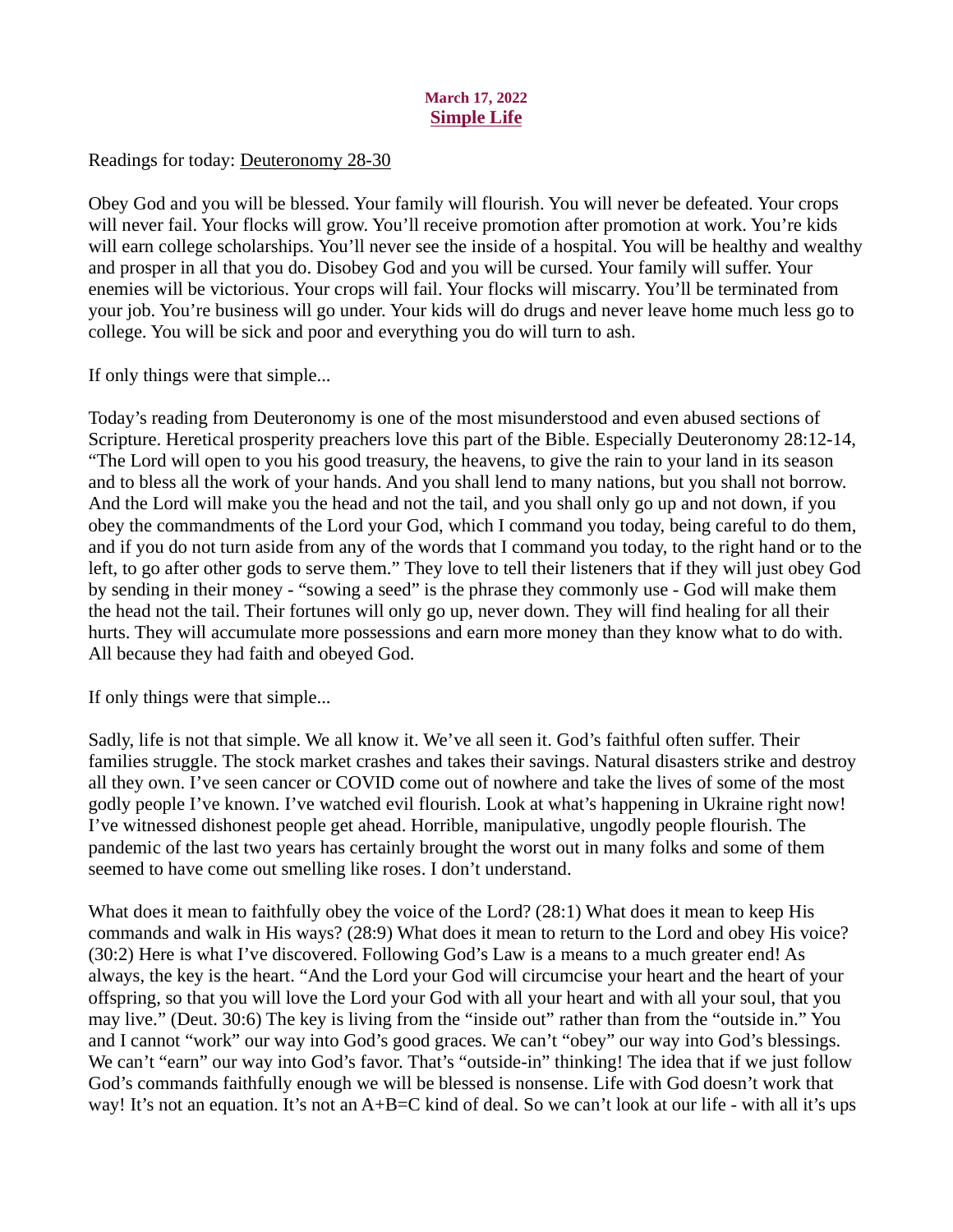and downs - and conclude that when life is up, God and I are good. Or when life's down, God and I are on the outs. That's not how life with God works.

It's just not that simple...

What God is after is the human heart. Over and over again, He's makes this clear. Genesis. Job. Exodus. Leviticus. Numbers. Deuteronomy. The theme is consistent. God wants a family. A people with whom He will share His great love. Furthermore, He desires their love in return. Love Me with all your heart, soul, mind and strength! Return to Me with all your heart and soul! Love Me for who I AM! I AM the God who chose Abraham when he was bouncing around Ur living life as a happy pagan. I AM the God who visited your forefathers and mothers. Abraham and Sarah and Hagar. Isaac and Rebekah. Jacob and Leah and Rachel. I AM the God who delivered you from slavery in Egypt. I AM the God who guided and protected you in the wilderness. I AM the God who has brought you to the Promised Land. Yes, obey Me! Not because you have to or are forced to or because you are afraid of what might happen. Not because you'll get ahead in this world or be healthy and wealthy and live a life of luxury. No! Obey Me because you love Me and long to serve Me. This is the key! Loving God from the heart will NATURALLY lead to obedience which in turn NATURALLY leads to blessing. Don't get these confused. Don't put the cart before the horse. The goal here is not the blessings. The goal is God! God must be our supreme treasure. God must be our heart's truest and deepest desire. God must be our all in all.

Readings for tomorrow: Deuteronomy 31-34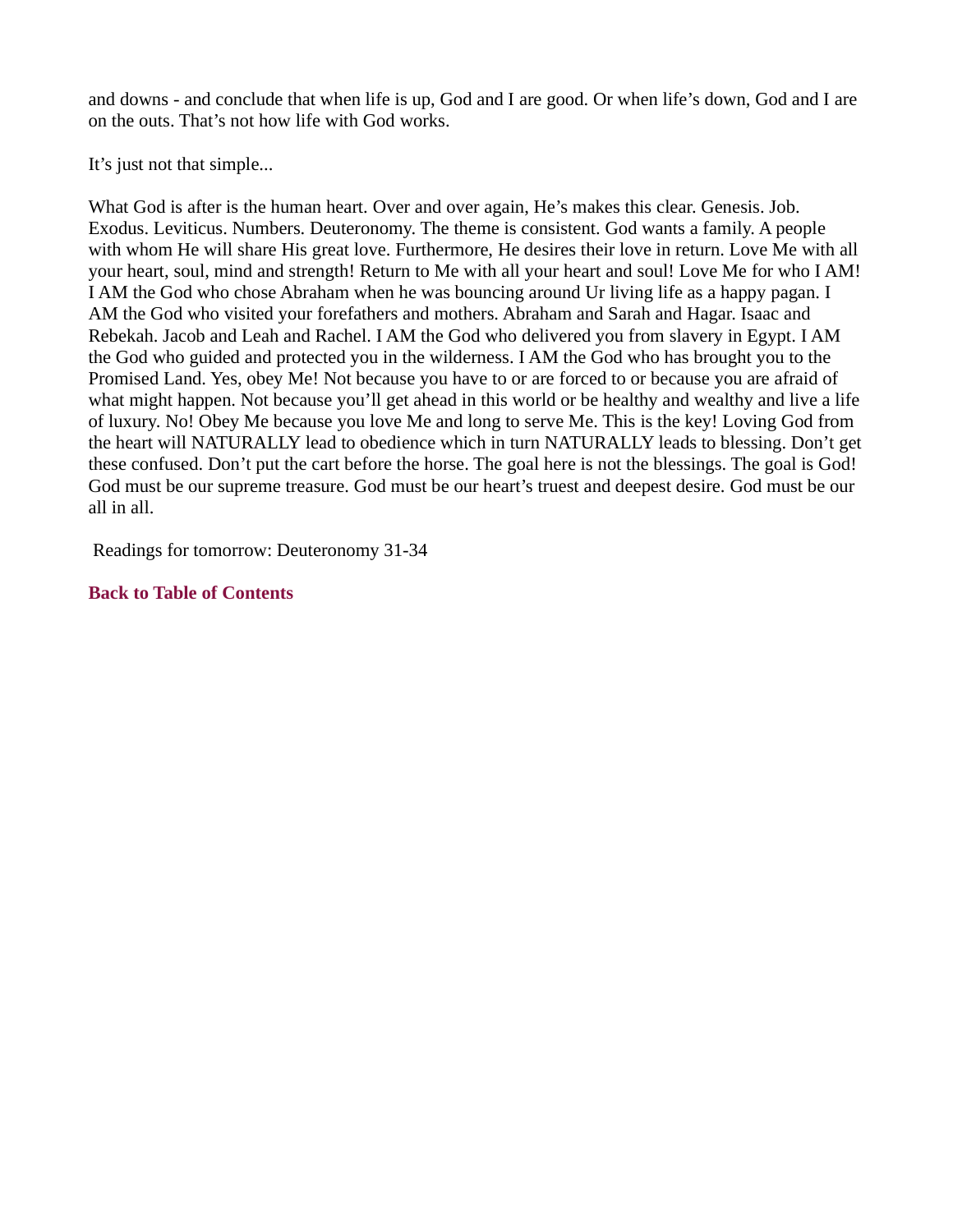### March 18, 2022 The Song We Sing…

<span id="page-28-0"></span>Readings for today: [Deuteronomy 31-34](https://www.biblegateway.com/passage/?search=Deuteronomy+31-34&version=ESV)

As we finish the Book of Deuteronomy, we need to pause for a moment and reflect on the life of Moses. Miraculously saved at birth. Raised in the palace of Pharaoh. Exiled for murder. Bedouin shepherd. Husband. Father. Called late in life to save Israel. Prophet. Miracle-worker. Deliverer. Spiritual and political leader of a nation of wandering ex-slaves. His life, especially the last third, was marked by his close relationship with God. Now we are at the end. Now the people stand on the borders of the Promised Land. Now he's on a mountain looking over at the fulfillment of all God has promised. Now is his last chance to share with his people all he has learned in his 120 years of walking with the Lord.

So Moses sings them a song...(Deut. 32:1-43)

"Give ear, O heavens, and I will speak, and let the earth hear the words of my mouth. May my teaching drop as the rain, my speech distill as the dew, like gentle rain upon the tender grass, and like showers upon the herb. For I will proclaim the name of the Lord; ascribe greatness to our God! "The Rock, his work is perfect, for all his ways are justice. A God of faithfulness and without iniquity, just and upright is He..." For Moses, everything begins with God. God's faithfulness. God's steadfast love. God's enduring grace. Without God, he is nothing. Without God, the people of Israel are nothing. Without God, they would still be slaves in Egypt. If God had abandoned them, they would have died in the wilderness. If Moses is going to sing about anything, it will be about the greatness of God! The glory of God! The majesty of God!

"They have dealt corruptly with him; they are no longer his children because they are blemished; they are a crooked and twisted generation. Do you thus repay the Lord, you foolish and senseless people? Is not he your father, who created you, who made you and established you? Remember the days of old; consider the years of many generations; ask your father, and he will show you, your elders, and they will tell you..." Moses also sings of the people he has served. He boldly reminds them of the truth. They are sinners. They are broken. They are rebellious. They despised God. They abandoned God. They doubted God. They disobeyed God. He sings, eyes wide open to the reality of their condition. He pulls no punches. He's not interested in sentimentality. This is his last chance to speak and he's not going to waste words on empty flattery.

"But the Lord 's portion is his people, Jacob his allotted heritage. "He found him in a desert land, and in the howling waste of the wilderness; he encircled him, he cared for him, he kept him as the apple of his eye. Like an eagle that stirs up its nest, that flutters over its young, spreading out its wings, catching them, bearing them on its pinions, the Lord alone guided him, no foreign god was with him. He made him ride on the high places of the land, and he ate the produce of the field, and he suckled him with honey out of the rock, and oil out of the flinty rock. Curds from the herd, and milk from the flock, with fat of lambs, rams of Bashan and goats, with the very finest of the wheat— and you drank foaming wine made from the blood of the grape..." Back to God. It was God who first called Jacob. Found him in the wilderness. Loved him. Nursed him. Cared for him. Taught him how to walk. Taught him how to live. Guided him along the way. Always protecting. Always providing.

"But Jeshurun grew fat, and kicked; you grew fat, stout, and sleek; then he forsook God who made him and scoffed at the Rock of his salvation. They stirred him to jealousy with strange gods; with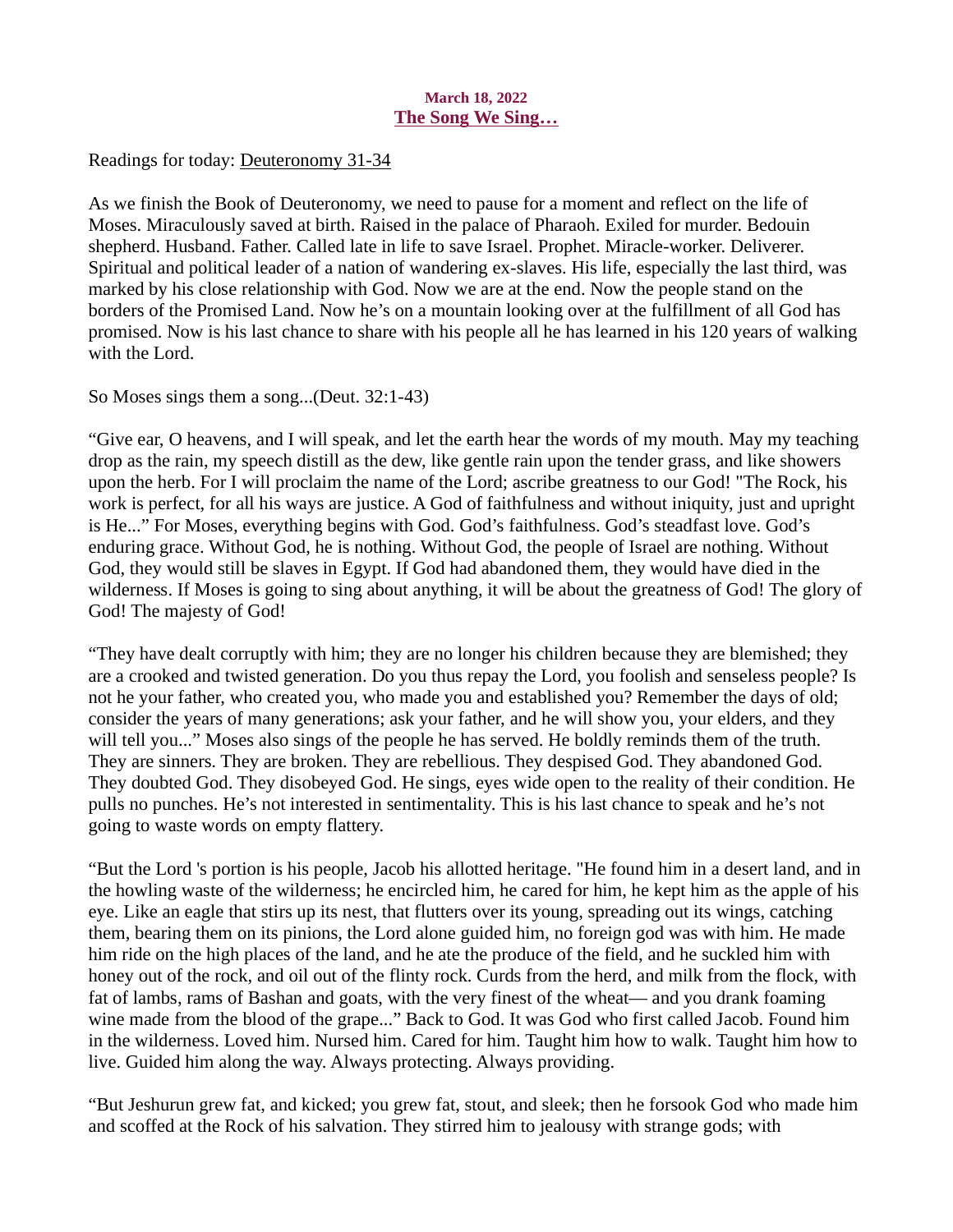abominations they provoked him to anger. They sacrificed to demons that were no gods, to gods they had never known, to new gods that had come recently, whom your fathers had never dreaded. You were unmindful of the Rock that bore you, and you forgot the God who gave you birth..." What was the response of the people? Again, rebellion. As they grew strong and prosperous, they forgot God. They started going their own way. Doing their own thing. Forgetting God. Seeking to be their own gods. They repeated the sin of Adam and Eve. They fell for the original temptation of the evil one. They gave in, wanting to live like gods themselves.

"The Lord saw it and spurned them, because of the provocation of his sons and his daughters. And he said, 'I will hide my face from them; I will see what their end will be, for they are a perverse generation, children in whom is no faithfulness..." So God judged them. Disciplined them in his wrath. He sought to purify and sanctify them through suffering. Through exile. Through wandering. Through defeat. He was faithful to remind them they held no power of their own. They had no strength of their own. All they had achieved had come via the mercies of God. He would not allow their illusions and self-deceptions to stand.

"For the Lord will vindicate his people and have compassion on his servants, when he sees that their power is gone and there is none remaining, bond or free...See now that I, even I, am he, and there is no god beside me; I kill and I make alive; I wound and I heal; and there is none that can deliver out of my hand...Rejoice with him, O heavens; bow down to him, all gods, for he avenges the blood of his children and takes vengeance on his adversaries. He repays those who hate him and cleanses his people's land." It took God forty years to bring his people to their knees. But the long years of wandering were not in vain. Now they knew God. Now they saw God. Now they understood God. They submitted. They surrendered. They repented. And they were ready to enter the land He had promised.

Friends, this isn't just Moses' story. It's not just Israel's story. It's my story. It's your story. And this begs a really important question...when the years grow short and your strength begins to fail and you're surrounded by your family and those you love, what song will you sing? Will you sing of God and His great faithfulness? Will you sing of His mercies and kindness? Will you declare His glory and majesty? Will you make known His mighty works to the next generation? What song will you sing?

Readings for tomorrow: Joshua 1-2, Psalm 105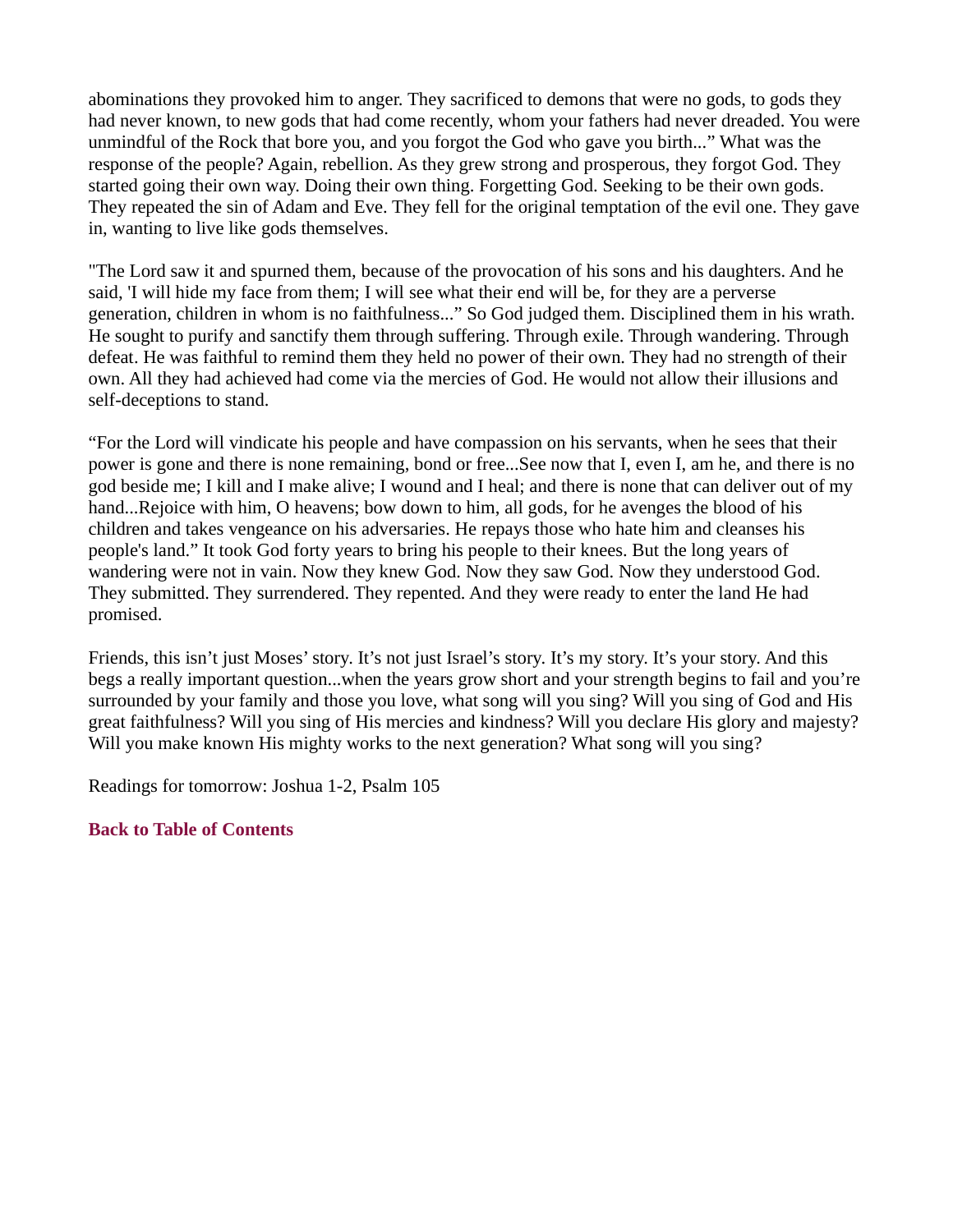### March 19, 2022 The Significance of Insignificance

<span id="page-30-0"></span>Readings for today[: Joshua 1-2, Psalm 105](https://www.biblegateway.com/passage/?search=Joshua+1-2%2C+Psalm+105&version=ESV)

God is no respecter of persons. God does not look on the outward appearance of a man or woman. He doesn't look to their credentials or their titles or their net worth. God doesn't need the influential or the powerful or those with a large platform. God measures a person solely by what He sees in the heart. Is the person humble? Teachable? Do they seek to serve rather than be served? Do they love unconditionally? Are they repentant? Do they cultivate self-awareness? Do they have a sensitivity to the Holy Spirit? These are the qualities God looks for in a disciple and we see them on display in the life of a Canaanite prostitute named Rahab.

Rahab is the most unlikely of heroes. She is "triple outcast" due to her ethnicity, gender, and vocation. She lives and works in a disreputable area of town. She is the antithesis of the Law and yet she responds in faithfulness to Yahweh. "I know the Lord has given you the land, and that the fear of you has fallen upon us, and that all the inhabitants of the land melt away before you. For we have heard how the Lord dried up the water of the Red Sea before you when you came out of Egypt and what you did to the two kings of the Amorites who were beyond the Jordan, to Sihon and Og, whom you devoted to destruction. And as soon as we heard it, our hearts melted, and there was no spirit left in any man because of you, for the Lord your God, He is the God in the heavens above and on the earth beneath." (Joshua 2:9-11) As Jesus Himself will later say, "blessed is the one who does not see and yet believes." Rahab is blessed for her faith. Though she did not personally witness the miracles that took place at the Red Sea or in the wilderness, she exhibits a deep sensitivity to God which leads her to repentance. Repentance simply means to "turn around." To make a 180 degree shift in life and head in a new direction. Rahab exhibits this on a number of levels. She turns from her pagan, Canaanite faith to embrace Yahweh as Lord. She turns from her tribal and ethnic identity to become one with the people of Israel. She turns from her life of prostitution and marries Salmon, becoming the great-great grandmother of King David. (Matthew 1:5)

Rahab's story is one of the most remarkable stories of redemption in all of Scripture. Without Rahab, the conquest of the Promised Land might have failed before it even started. Without Rahab, the people of Israel may have gotten bogged down in a pitched battle at Jericho. Without Rahab, the casualties would have been high, morale would have been lost, and the people might have gone back to Egypt. Her faith saved not only herself and her family but the people of God as well.

One of the great temptations we face is to assume we are too insignificant to be used by God. We look around at those who are more powerful, more influential, more popular and we wonder how in the world we can compete. We look at those who are more wealthy, more financially secure, who seem to have more disposable income and we wonder what difference we can make with our meager resources. We look at those who are younger and more attractive, more physically fit, more healthy and we wonder how we can keep up. We look at those who are smarter, have more degrees, who've achieved more success and we wonder why God would ever want to use us. Rahab's story exposes the lies we so often believe. Her testimony proves beyond a shadow of a doubt that God can and will use anyone who comes to Him by faith. Repent, friends! Turn and believe. Let God use you to further His great plan of salvation in the world!

Readings for tomorrow: None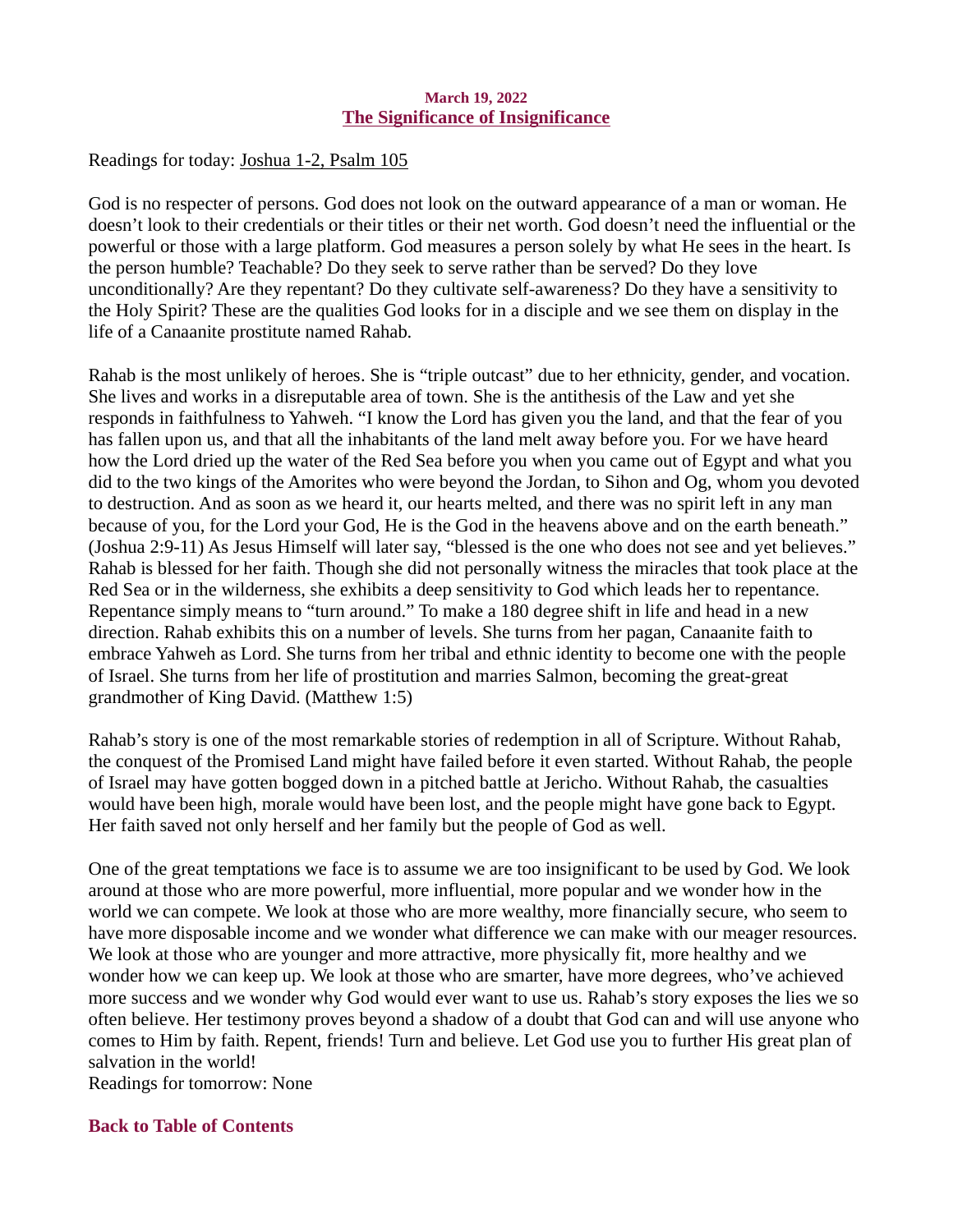### March 21, 2022 Altars

<span id="page-31-0"></span>Readings for toda[y: Joshua 3-6](https://www.biblegateway.com/passage/?search=Joshua+3-6&version=ESV)

"And Joshua said to them, "Pass on before the ark of the Lord your God into the midst of the Jordan, and take up each of you a stone upon his shoulder, according to the number of the tribes of the people of Israel, that this may be a sign among you. When your children ask in time to come, 'What do those stones mean to you?' then you shall tell them that the waters of the Jordan were cut off before the ark of the covenant of the Lord. When it passed over the Jordan, the waters of the Jordan were cut off. So these stones shall be to the people of Israel a memorial forever." (Josh. 4:5-7)

When you think back on your life, where have you seen God at work? Where have you seen His finger touch down? Where have you witnessed Him working a miracle on your behalf? How do you remember such things? How do you mark such occasions? Israel built altars. They would take uncut stones and stack them on top of each other to remind themselves of God's great faithfulness. As we get deeper into the Old Testament, it will soon feel like the landscape is riddled with these altars. It's like you can't travel anywhere in Israel without stumbling over an altar they've made! Altars were significant. Especially in an oral culture where many of the stories were not being written down as they happened but instead were passed from father to son, mother to daughter. Walking by an altar presented an opportunity for the family to pause and remember and re-tell the tale of God's great love and miraculous deliverance for His people. These altars formed something like a national "scrapbook" or "Instagram" account for ancient Israel. A place they could go to be reminded of their most precious memories.

Of course, preserving the institutional memory of Israel was not the only purpose for the altars. There was an "evangelistic" component as well. "And he said to the people of Israel, "When your children ask their fathers in times to come, 'What do these stones mean?' then you shall let your children know, 'Israel passed over this Jordan on dry ground.' For the Lord your God dried up the waters of the Jordan for you until you passed over, as the Lord your God did to the Red Sea, which he dried up for us until we passed over, so that all the peoples of the earth may know that the hand of the Lord is mighty, that you may fear the Lord your God forever." (Josh. 4:21-24) Remember, God's great aim is to fill the earth with His glory. His great vision at the end of time is that of every tribe, tongue, and nation coming to bow before His throne. Even here, Israel is being reminded of her calling to be a light to the nations. To reflect to the world the greatness and glory and majesty of God. Sometimes that will mean executing divine justice on the pagan tribes around them. Other times it will mean showing great mercy happened with Rahab and her family in Jericho. Through it all, God is making Himself known to the world in and through His people.

The same holds true today. God is making Himself known to the world through His people. His plan hasn't changed. His purposes haven't changed. He is the same yesterday, today, and forever! Where His people struggle, God brings comfort. Where His people fail, God brings discipline and judgment. Where His people step out in faith, God meets them and performs miracles on their behalf. This is who our God is and always will be! Readings for tomorrow: Joshua 7-10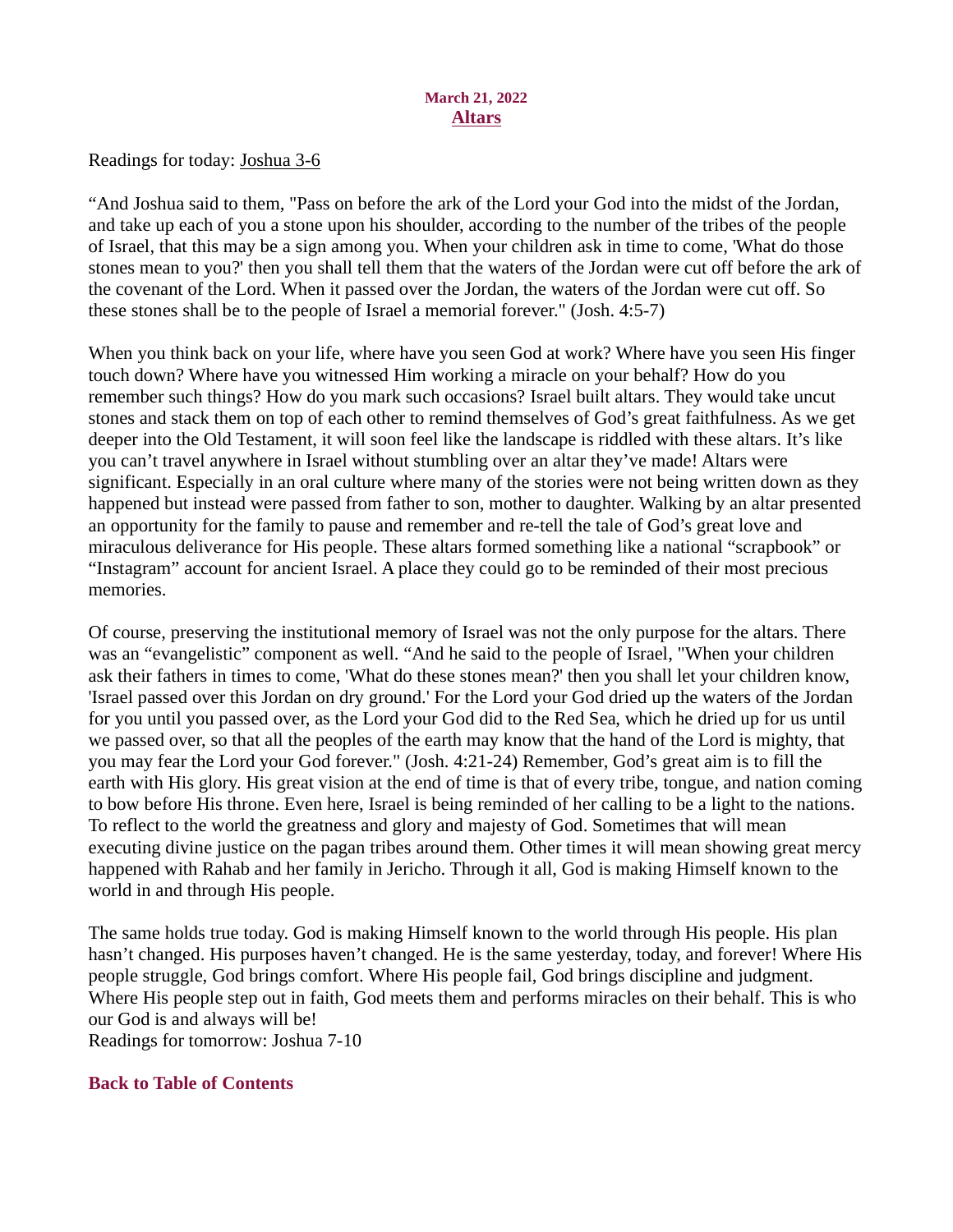### March 22, 2022 Collective Guilt

<span id="page-32-0"></span>Readings for today[: Joshua 7-10](https://www.biblegateway.com/passage/?search=Joshua+7-10&version=ESV)

Today's reading is a tough one. Ancient Near East justice was often brutal and terrifying and impacted more than just the individual who committed the crime. Achan broke faith with God. He took items dedicated to the Lord and hid them in his tent for personal gain. This was not just stealing, it was sacrilege. Taking what is holy and desecrating it. Notice the play on words in this passage. Devoting the spoils of war to destruction typically meant burning them in a great bonfire as an offering to the Lord. However, Achan kept some of the devoted things for himself therefore the anger of the Lord "burned" against the people of Israel. Furthermore, once the sin was discovered, they took Achan and his family and all his possessions and "burned them with fire" in the valley of Achor. We cannot fathom how such an act could ever be called just and good much less be commanded by the Lord but again, God speaks to us in cultural language we can understand and He works through our common cultural understandings to reveal His will.

This raises another difficult question for us. The idea of collective guilt. Achan sins by taking some of the devoted things but the Lord's anger burns against the people of Israel. Thirty-six men die in the ensuing attack on Ai as God withdraws His protective hand in judgment. Many more are probably wounded in the assault as well. So much grief. So much pain. So much suffering. All because of one man's sin. And God makes it very clear He holds Israel responsible for what Achan has done. "Israel has sinned; they have transgressed my covenant that I commanded them; they have taken some of the devoted things; they have stolen and lied and put them among their own belongings. Therefore the people of Israel cannot stand before their enemies. They turn their backs before their enemies, because they have become devoted to destruction." (Joshua 7:11-12) Why did God not just kill off Achan? Why did He punish all of Israel for one individual's transgression? How in the world can this be fair?

Once again, we are confronted with cultural distance. We have been raised in a modern, western context which elevates the individual above the community. We think of ourselves as independent agents first and members of a community second. When a person sins or commits a crime, they do the time. They pay the price. They suffer the consequences. Not their family. Not their community. Not the people they are connected to unless they were active accomplices. The Ancient Near East was a much different world. The people of Israel held a collective identity. They understood themselves to be members of a community first and individuals second. They saw themselves as intrinsically connected to each other so when one person sinned, all were culpable. All had a share in the guilt. All were accomplices in allowing such a thing to take place. By the way, this idea is replete throughout the Scriptures and it is one of the major reasons we struggle to bridge the gap between the world of the Bible and our world today.

Friends, the reality is we are not just individuals with a personal relationship with God. We are members of a body called the church that holds a collective identity before the Lord. What we say or do impacts those around us. Our individual sin creates a ripple effect in the community that does have consequences. We are our brother and sister's keeper. We are responsible one for another. We are held accountable by God on some level for the way we contribute to the overall health and well-being of those around us whether it is in our families, among our friends, in our neighborhoods, schools, workplaces, and communities. Our actions or lack of actions matter to God and they make a significant difference in the world. Thankfully, God doesn't just judge us collectively. He redeems us collectively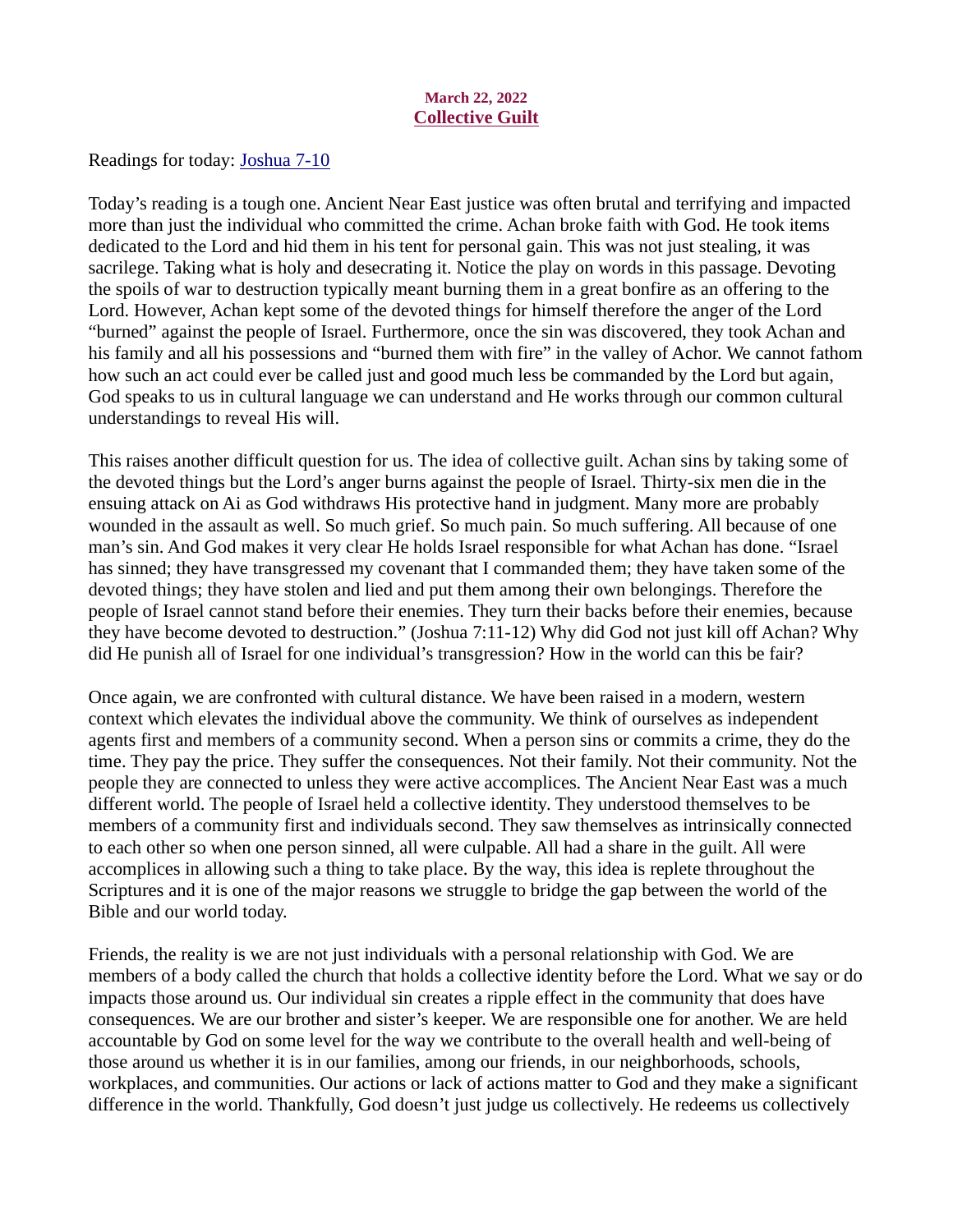<span id="page-33-0"></span>as well. 1 John 2:2 says, "Christ is the atoning sacrifice for our sins, and not for ours only but also for the sins of the whole world." Thanks be to God for collective grace!

Readings for tomorrow: Joshua 11-14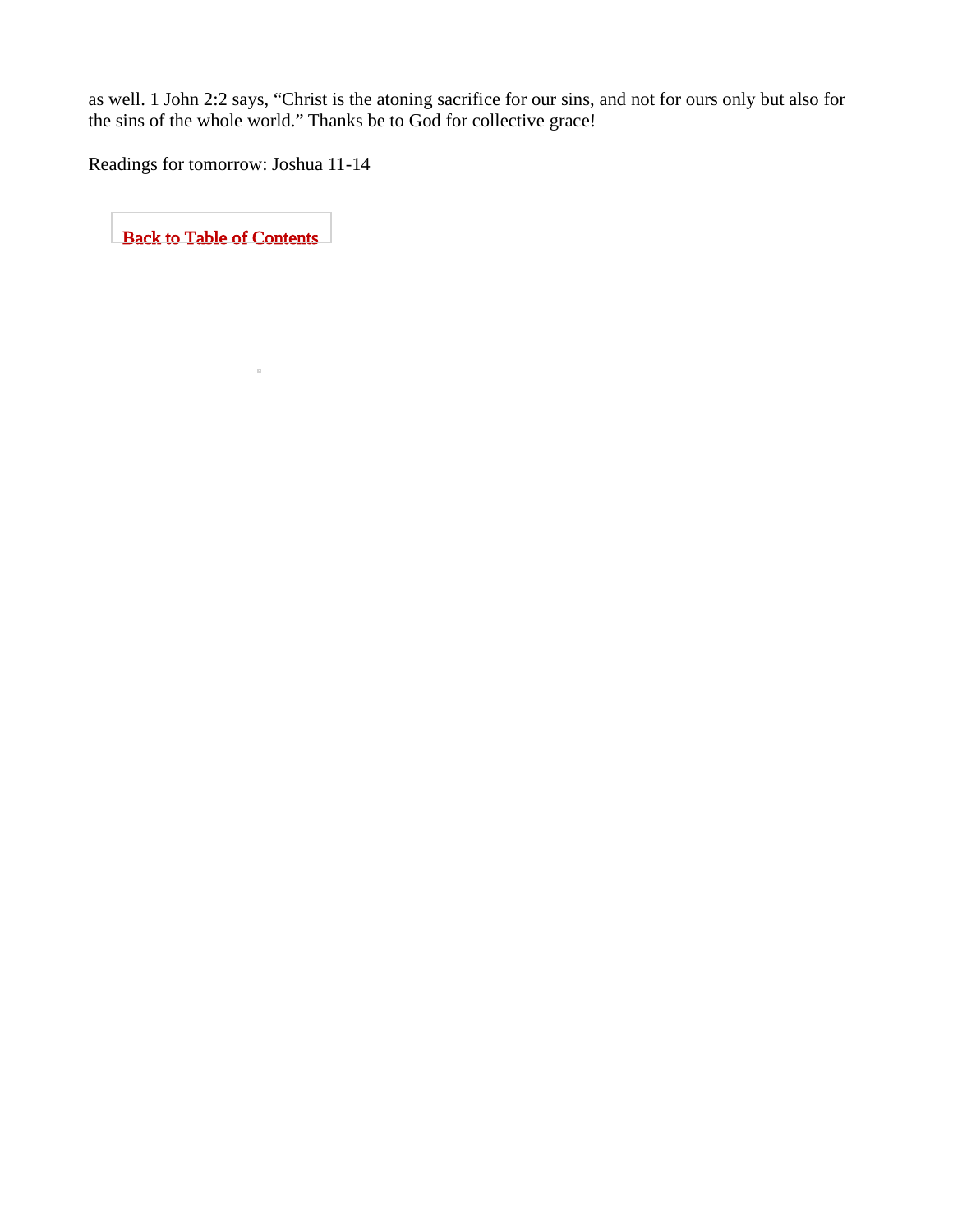### March 23, 2022 Keeping Perspective

<span id="page-34-0"></span>Readings for today: **Joshua 11-14** 

It's about this time every year in my Bible reading that I start to get weary. Worn down by all the bloodshed and violence. Worn down by all the God-sanctioned religious warfare. Worn down by the thoughts of men, women, and children dying in these cities as Israel conquers the Promised Land. I am worn down by a world I do not understand. Worn down by the brutality of it all. Worn down trying to understand how God is driving it all. I come to the end of my finite mind. I come the end of my understanding. I come to the end of my ability to reason my way through. And I just sit with the horror of it all. Overwhelmed.

Several years ago, I had dinner with some friends. One of them does a lot of work in Rwanda with the mountain gorillas. He and his family have been engaged over there for decades helping with the research. He was there just after the genocide. He saw the bodies piled up in the streets. Stacks upon stacks. It was horrifying. He can never get the images out of his head. I have another friend who survived the Killing Fields of Cambodia. He remembers the mass graves. Miraculously escaped one himself. He remembers standing in a line as soldiers executed one person after the next and when it came his turn, they pulled him out of line for some reason and kept on killing. If there's anything history has taught us, it's that humanity's inhumanity knows no bounds. The purges in Maoist China and Stalinist Russia. The Holocaust. The recent invasion of Ukraine. Those are just the more recent examples! Think of the Mongolian conquest. The Crusades. The African slave trade. British occupation of India. Rome's brutal conquest of the Germanic tribes. For as long as human beings have walked this earth, there has been war. There has been violence. There has been suffering. In fact, some historians calculate that in the history of the entire human race, we've experienced four years of peace. FOUR! Can you imagine?

When human beings engage in such violence, they tend to pull on a common thread…God. God ordains this war. God sanctions this violence. God is on our side. God commands us to fight these battles and destroy these enemies. But is this really true? I readily admit I struggle through the histories of the Old Testament even more than I do Leviticus. In my head, I can make some sense of the law code but I cannot rationalize all the death and destruction. So what's a faithful, Bible-believing Christian to do?

Three things help get me through this part of the reading every single year...

Joshua 5:13-15. At the beginning of the conquest, before the fall of Jericho, the commander of the Lord's armies appears to Joshua. Joshua falls on his face before him and asks him if He is for Israel or for their adversaries. It's a great question. It's a common question. Essentially, he's asking the angel, "Are you for us or against us?" Are you on our side or their side? Are you team Israel or team Canaanite? I love the angel's response. "No, I am the commander of the army of the Lord. Now I have come." Basically, the only "side" I'm on is my own! I am no tribal deity. I am not like the other gods. I reign and rule according to my own sovereign purposes and plan.

My finite mind. My understanding of the world is shaped by time, culture, space, nation, etc. I am not an "objective" observer of history. There is no such thing. I have built-in biases and assumptions that I bring to the table when I read the Word of God that act as "filters." These filters can be helpful or harmful depending on the text and will shape how I "receive" the Word of God in any situation.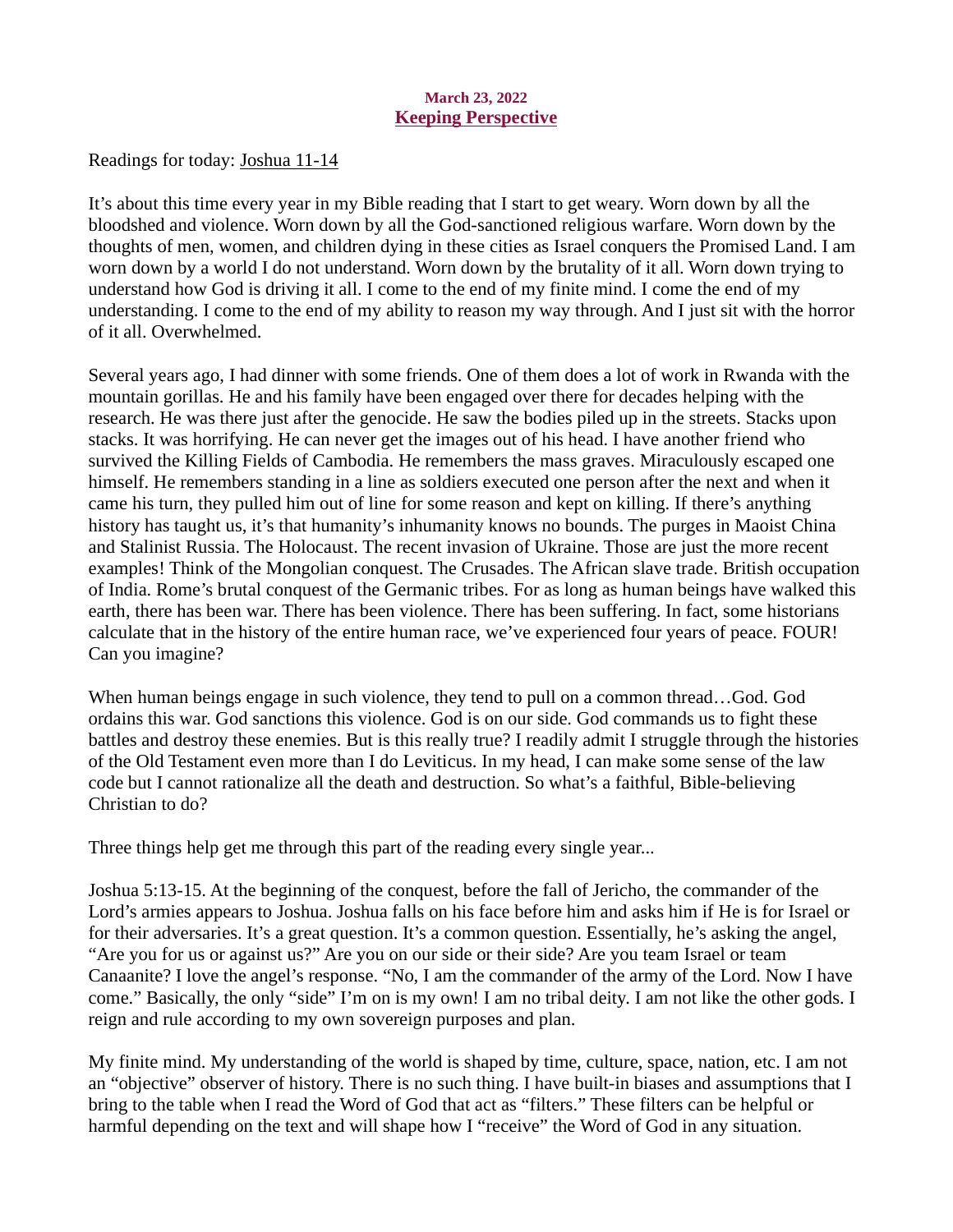Humility. I need to read with humility because I do not know all the answers. Nor will I ever. My questions and fears and doubts are real and I may not find satisfaction this side of heaven. That's okay. If there is a God who rules and reigns over the universe and if this God is good then I can ultimately trust Him. I can trust He sees things I cannot and He is orchestrating things to His own ends which are ultimately holy and righteous and just.

There is one more thing I always try to keep in mind. My own sinfulness. The evil I carry in my own heart. Like the Apostle Paul, I do things I know I should not do. I don't do things I know I should do. Every day is full of the sins of "commission" and the sins of "omission" that negatively impact the lives of those I love and the lives of those I am around. The evil in the world is not just "out there" but inside of me as well. So I read with the understanding that but for the grace of God, I too deserve death and destruction. And that moves my heart to praise and thanksgiving for what God has done in Jesus Christ.

Readings for tomorrow: Joshua 15-18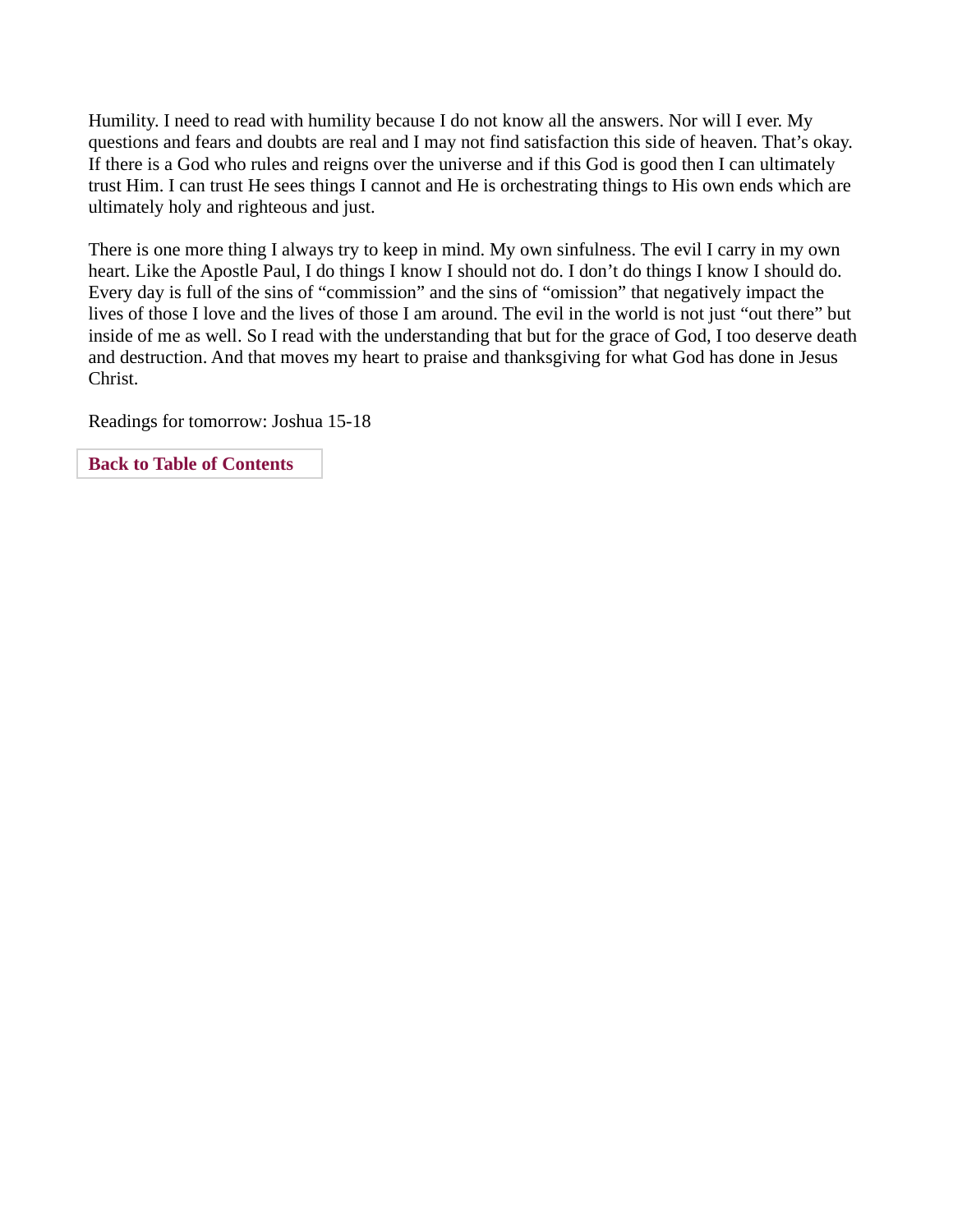### March 24, 2022 Finishing Strong

<span id="page-36-0"></span>Readings for toda[y: Joshua 15-18](https://www.biblegateway.com/passage/?search=Joshua+15-18&version=ESV)

The key is not how we start the race but how we finish. I remember running in my first 5K when I was a young boy with my brothers. It was the Denver Symphony Run in downtown Denver. I remember the day was dreary and rainy. I remember pushing my way to the front of the start line with my brothers. I remember the starting gun going off and the three of us sprinting to the front of the pack. We led the race for about the first 50 yards. You probably can imagine what happened next. We spent the next three miles alternating between jogging and walking as we struggled to finish. It was a painful experience.

Israel sprints out of the gates in their conquest of the Promised Land. They win victory after victory. Joshua's leadership is exceptional. His tactics strong. His strategic decisions brilliant. Always in the right place at the right time. Anticipating. Attacking and counter-attacking. It reminds me of the movie, When We Were Soldiers, and how Colonel Hal Moore seemed to make every right move. The first campaign has come to an end. Israel is now firmly and deeply entrenched. They are the new power to be reckoned with in the region. But Joshua cannot be everywhere all at once so it is now up to each tribe to go out and secure their inheritance. They are to go out with the same faith and boldness and courage that marked Moses and Joshua and complete the conquest. They are to place their trust in God and His ability to fight on their behalf. But they fail. They fall short. They lose heart. So the Jebusites remain in the territory of Judah. The Gezerites remain in the territory of Ephraim. Other Canaanites remain in the territory of Manasseh. As they struggle to uproot those already living in the land, they start to lose heart. They give into fear. They are afraid of the military might of those who oppose them. The iron chariots and those fortified in the hill country. They worry they won't succeed. They take their eyes off of Yahweh. They forget His faithfulness. And the conquest is never fully completed.

Finishing is hard. How many people do you know who start this race we call the Christian life only to wither along the way? Jesus knew this about us and He even told a story once about a farmer who went out to plant his seeds. Some seeds fell on the hard path. Some seeds fell among the rocks. Some seeds fell among the weeds. Other seeds in good soil. Each tried to take root. The seeds on the path had nowhere to go so they were eaten by the birds. The seeds among the rocks had no place to put down roots so they sprung up quickly but then died. The seeds that fell among the weeds also sprung up but were eventually choked off. Finally, the seed that fell on good soil produced a bountiful harvest. What makes up the soil of your heart? Did the seeds of the gospel ever find purchase in your heart? Did they spring up only to die for lack of roots? Did the cares and the worries of this world choke off your faith? Or are you producing a harvest of righteousness? Are you finishing the race strong?

Readings for tomorrow: Joshua 19-22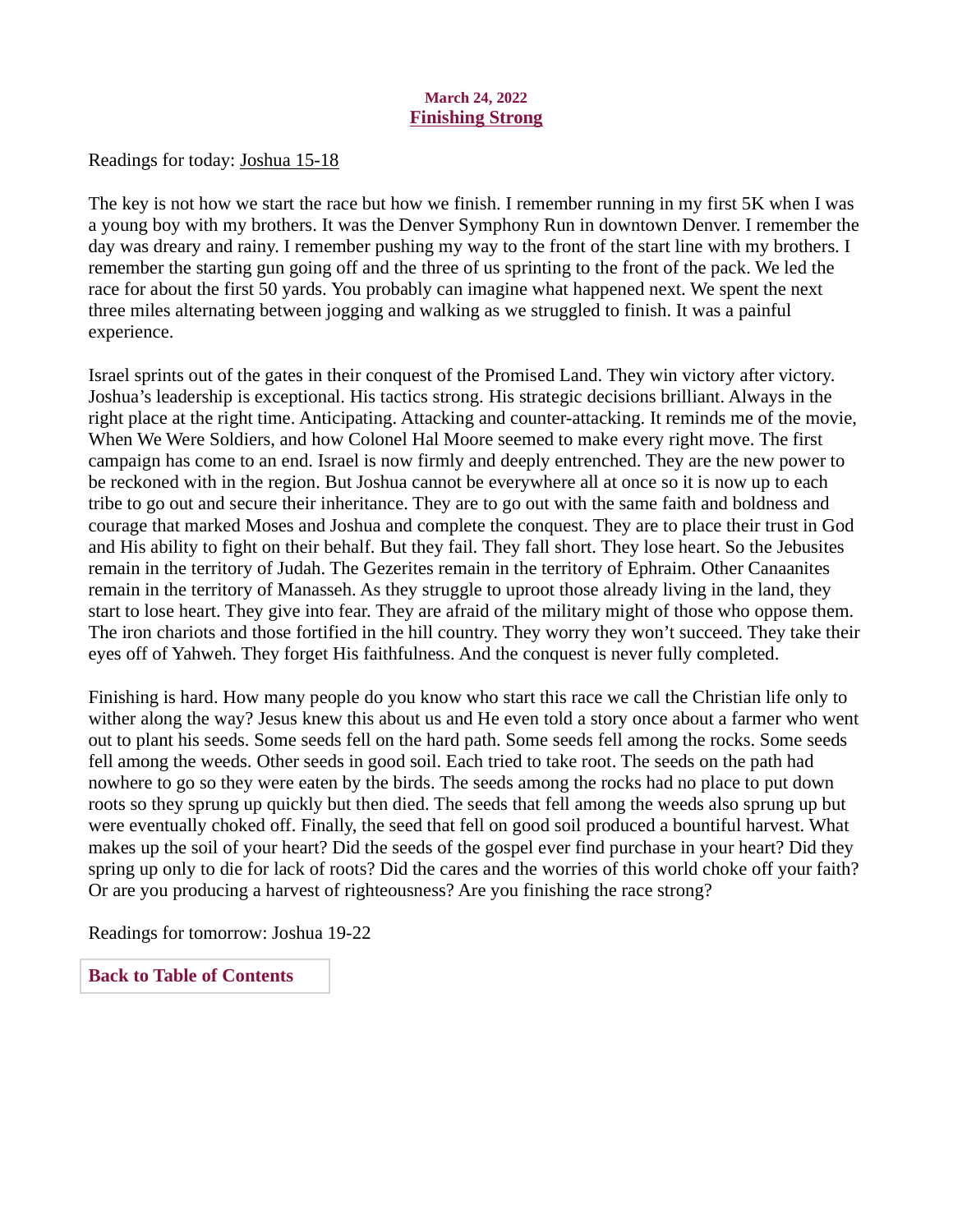### March 25, 2022 **Witness**

<span id="page-37-0"></span>Readings for toda[y: Joshua 19-22](https://www.biblegateway.com/passage/?search=Joshua+19-22&version=ESV)

"The people of Reuben and the people of Gad called the altar Witness, "For," they said, "it is a witness between us that the Lord is God." (Josh. 22:34)

What does it mean to be a witness? And what are we "witnessing" to? For the tribes of Israel, the altar by the Jordan was built to remind them they were all part of one large family. Deeply connected not only by their common kinship with Abraham but also their covenant with God Himself. The tribes of Reuben and Gad and the half-tribe of Manasseh were concerned that future generations might forget this connection and start to see the Jordan River as the boundary between God's people and the rest of the world. They didn't want to be left out so before they crossed the Jordan to take possession of their inheritance, they built a monument of "imposing size." Not for burnt offerings. Not for sacrifices. But as a witness to all of Israel that they were one people under Yahweh. Every time an Israelite would pass by the monument, it would "witness" to their shared history and deep connection.

In the Book of Acts, Jesus calls us "His witnesses." We are witnesses in our neighborhoods, cities, nations, and to the very ends of the earth. In this way, we are living memorials to all God has done. We are living monuments to a shared history. A common heritage. The deep connection we share as God's chosen people. We "witness" to the glory and goodness of God. We "witness" to the unity we share as the family of God. Anytime someone "passes us by" or interacts with us on any level, they should leave having "witnessed" the mercy and grace of God and having experienced the deep love we have for one another.

Ultimately, the Bible itself is the pre-eminent witness. I love what Joshua 21:45 says, "Not one word of all the good promises that the Lord had made to the house of Israel had failed; all came to pass." The only reason we know this statement is true is because we have an accurate record of what took place. This is why we read the Old Testament. Within its pages, God "witnesses" to us over and over again of His great faithfulness and love. Even in the face of our sin. Even in the face of our rebellion. Even in the face of our evil. Even in the face of our failures. Even in the face of all our brokenness, God pursues us. God relentlessly chases us. God never lets us go.

I know reading through the Bible in a year is not easy! It indeed is a "monument of imposing size!" But as we sit with God's Word and prayerfully reflect on all He has to say, we are shaped and formed in ways we cannot begin to imagine.

Readings for tomorrow: Joshua 23-24, Judges 1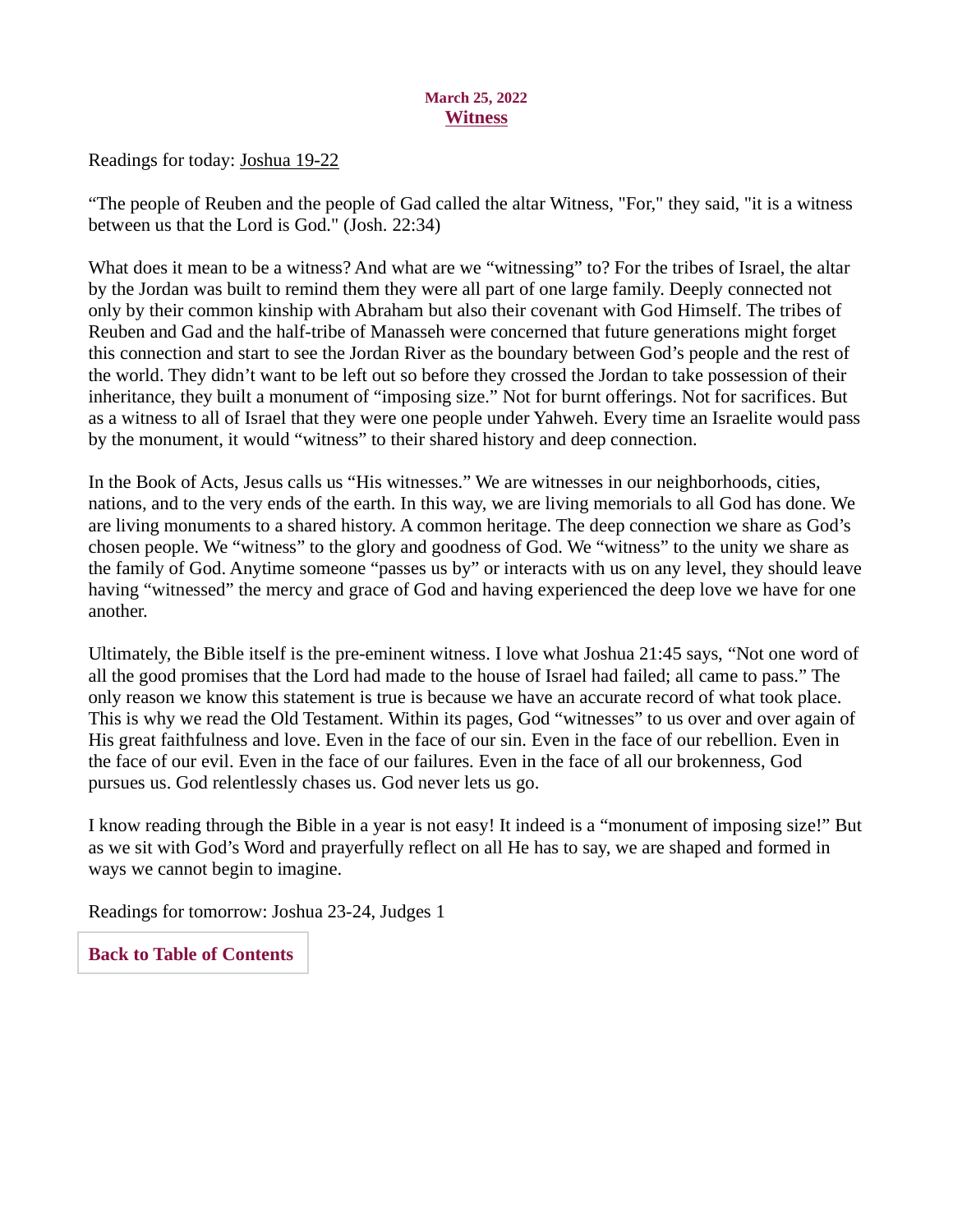### March 26, 2022 Choose this Day…

### <span id="page-38-0"></span>Readings for today: [Joshua 23-24, Judges 1](https://www.biblegateway.com/passage/?search=Joshua+23-24%2C+Judges+1&version=ESV)

My grandfather was my spiritual hero. A man who loved and served Jesus for over ninety years. He started preaching at 14. He didn't stop until he was in his late eighties. After retiring from full-time ministry and moving into a retirement community, he worked part-time at a local church and did all the visitation and pastoral care for the graduated care facility. I remember sitting with him in his living room and reading the Bible together after I became a Christian. He had read through the Bible who knows how many times over the years. It was my first time through. In the middle of our time together, he paused and said, "hmmm...never seen that before." I said, "What do you mean? Haven't you read through the Bible like a million times, granddad?" "Yes", he replied, "But there's always more to discover." When I graduated from seminary, granddad was dying. He had a few months left to live. He was living in a room with grandma who was catatonic from Alzheimer's and was suffering from some paralyzation due to a burst cyst in his ear. My mom warned me he probably wouldn't be able to talk. I walked into the room and for the next TWO HOURS he proceeded to talk my ear off about life and ministry and my future as a pastor. He was so proud. So excited. It was like he had been saving up all his words just for me. He "went the way of all the earth" just two months later. He and grandma died within two weeks of each other. It was the first funeral I performed as a pastor.

One generation rises. Another falls. But the promises of God remain the same. "Therefore, be very strong to keep and to do all that is written in the Book of the Law of Moses, turning aside from it neither to the right hand nor to the left...Be very careful, therefore, to love the Lord your God...And you know in your hearts and souls, all of you, that not one word has failed of all the good things that the Lord your God promised concerning you. All have come to pass for you; not one of them has failed." (Josh. 23:6, 11, 14) Think of all the things Joshua had seen! Slavery in Egypt. The plagues. The parting of the Red Sea. God meeting with His people on Sinai. The Ten Commandments. Manna from heaven. Wilderness wandering. Water from rocks. The parting of the Jordan. The incredible victories against Jericho and Ai. The beginning of the conquest of the Promised Land. What a life! And through it all, what marked Joshua was an unwavering commitment to serve the Lord. To love the Lord with all his heart and soul and mind and strength. Joshua was a worthy successor to Moses and led God's people well. And now at the end of his life, he challenges the people to carry on! To continue to trust God! To walk in faith and see the fulfilllment of all God had promised!

"Now therefore fear the Lord and serve him in sincerity and in faithfulness. Put away the gods that your fathers served beyond the River and in Egypt, and serve the Lord. And if it is evil in your eyes to serve the Lord, choose this day whom you will serve, whether the gods your fathers served in the region beyond the River, or the gods of the Amorites in whose land you dwell. But as for me and my house, we will serve the Lord." (Josh. 24:14-15) Choose this day whom you will serve. The question reverberates throughout history. Every generation is called upon to answer. Will we love and fear and serve the Lord? Or will we bow down to the gods of our own making? The gods of our culture? The gods we once served before coming to faith? As for me and my house...we will serve the Lord!

Readings for tomorrow: None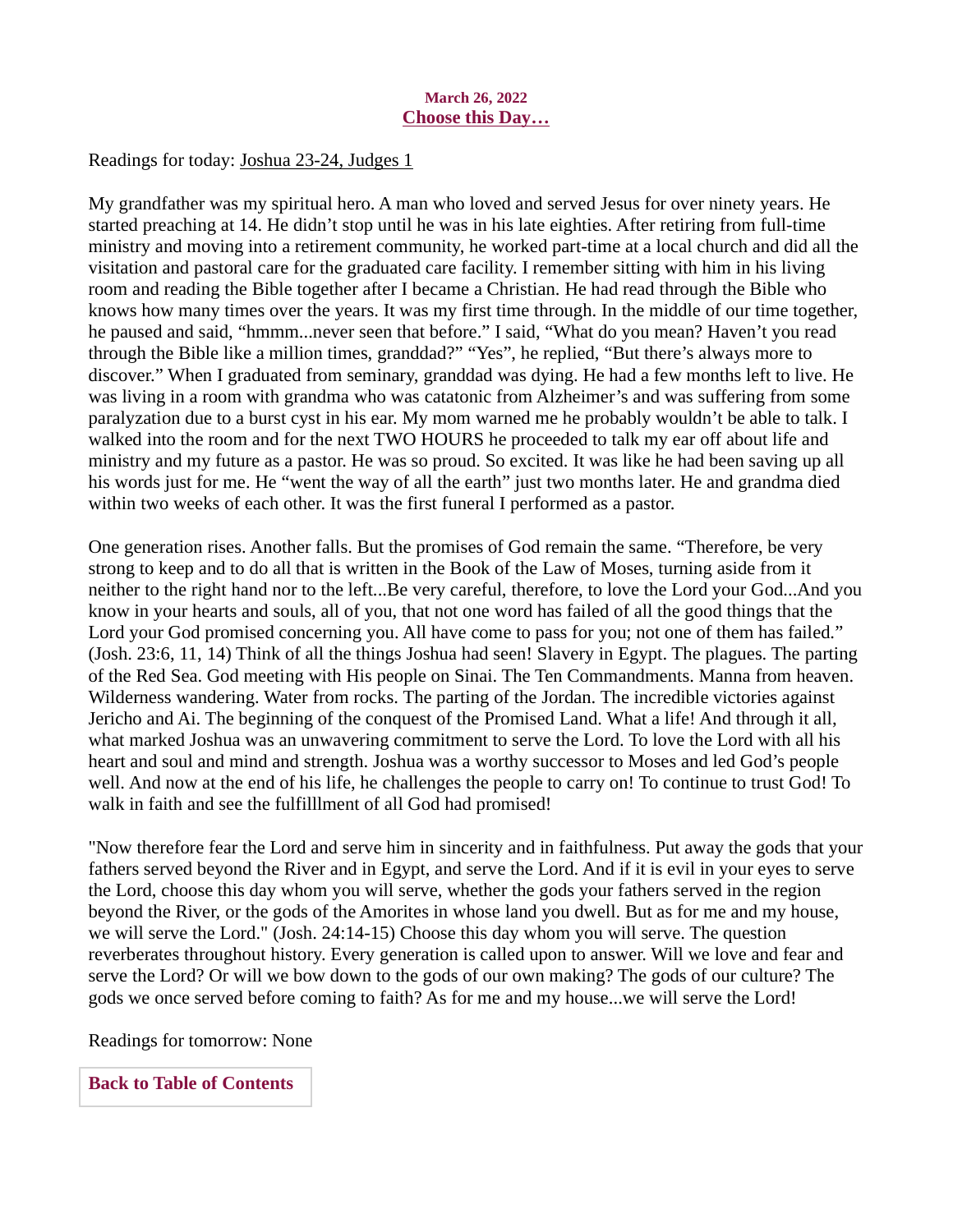### March 28, 2022 The Power of One

Readings for toda[y: Judges 2-5](https://www.biblegateway.com/passage/?search=Judges+2-5&version=ESV)

All it takes is one. That's the message I send every time I consult with a struggling church. One leader. One person of influence who is willing to seek the Lord. Willing to humble themselves before Him. Willing to walk in the fear of the Lord which is the beginning of all wisdom and strength. So many churches are struggling in America right now. According to some statistics, 80-85% of churches in the evangelical space are plateaued or declining. The numbers are worse in the mainline denominational world. It's heartbreaking. Church consultants have discerned any number of reasons. Confusion over mission. Disconnection from the local community. Unresolved conflict. Spiritual abuse and neglect. Sin in the camp. Dysfunctional leadership. The list goes on. Where to find hope?

The Book of Judges is one of the most depressing in all of Scripture. Israel suffers tremendously under the weight of sin and disobedience. God simply gives them over to the desires of their hearts and the results are devastating. However, renewal is always just one godly leader away. All it takes is one man or one woman who seeks God with all their heart. One man or one woman who has the courage to take a stand for their faith in the face of incredible odds. One man or one woman who is willing to endure hardship for the sake of a cause greater than themselves. God raises up such men and women. Makes them judges for His people. Spiritual leaders who become "saviors" of a sort. The result is repentance. Freedom. Deliverance for God's people.

I see the same dynamic in play in our day and age. It's the hope I offer every church I work with. All it takes is one leader who is willing to seek the Lord with all their heart. One leader who has the courage to stand for their faith and remain healthy and differentiated in the face of incredible odds. One leader who is willing to endure all sorts of hardship and pain for the sake of congregational renewal. Most of the time it is the pastor but it could just as easily be a key elder, key deacon, key lay leader. All congregations are emotional systems. As such, they are intimately and intrinsically connected. When one leader within the system makes the decision to pursue greater levels of emotional and spiritual health, the system is forced to respond. At first there is always pushback as the system reacts by trying to turn the leader back. All systems tend to resist healthy change. But if the leader remains courageous and perseveres, the system will eventually adjust and become more healthy itself. Ideally, of course, it's not just one leader who makes this decision but a group of leaders. Men and women who can support and encourage each other along the way.

Perhaps you belong to a struggling church. Perhaps it's your business or family that's struggling. All of us belong to emotional systems. The good news is God can use anyone to bring about spiritual and emotional renewal. All we have to do is turn to Him. All we have to do is humble ourselves before Him. All we have to do is walk in the fear of the Lord to receive wisdom and strength for the journey.

Readings for tomorrow: Judges 6-9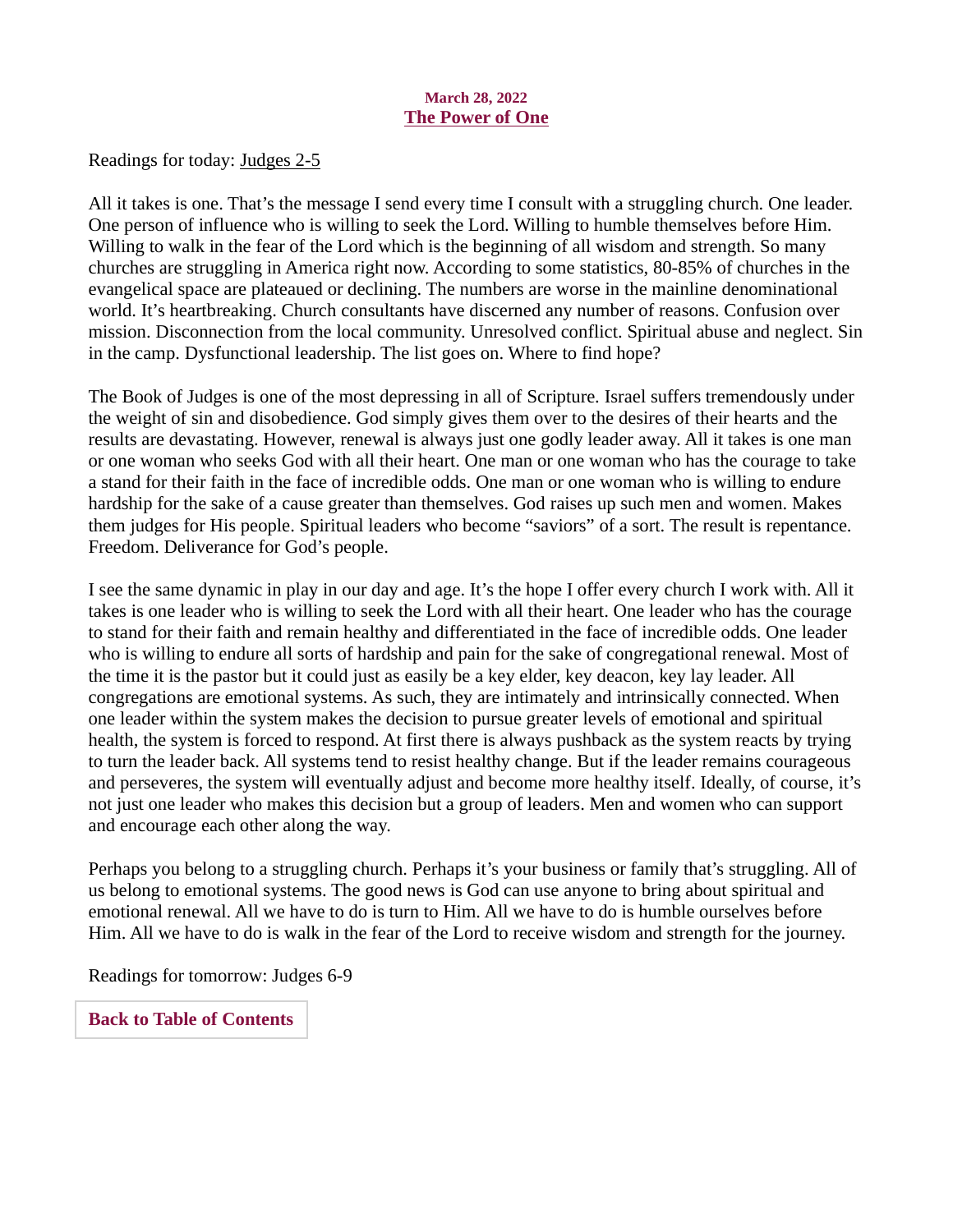# March 29, 2022 The Work of Renewal

<span id="page-40-0"></span>Readings for today[: Judges 6-9](https://www.biblegateway.com/passage/?search=Judges+6-9&version=ESV)

Renewal never comes easy. Not in my experience. Renewal in a marriage. Renewal in a family. Renewal in a congregation. Renewal in a community. It comes through hardship and suffering and a lot of pain. There is conflict to manage. Egos to assuage. Obstacles to overcome. Perhaps the biggest challenge is not external but internal. Our insecurities. Our lack of confidence. Our aversion to risk.

Gideon is the least likely of heroes. He's an insignificant son of the weakest clan in the tribe of Manasseh. He's just an ordinary guy trying to do his best to make his way in a very tough world. When the angel of the Lord first approaches him, he's threshing grain in a winepress and attempting to hide from the Midianites. When the angel addresses Gideon as a "mighty man of valor", Gideon responds by telling him he's got the wrong guy. He's showed up at the wrong house. He's in the wrong part of town. When the angel further tells Gideon he will deliver Israel, Gideon needs multiple confirmations involving a fleece before he will agree. Once the decision is made, Gideon assembles an overwhelming force of men to go with him. God strips his force down to 300. This makes Gideon fearful and anxious. Nothing about this process is easy. Nothing about it is guaranteed. God is taking Gideon beyond himself, forcing him into a place of utter dependence so he will learn to trust in God and not himself.

I see this happen all the time in the marriages, families, churches, and communities I work with. Husbands and wives come into my office at the end of their rope. They've done all they can to manage the conflict in their relationship but things have only gotten worse not better. They can't hear each other. They can't see each other. They can't understand each other. They want to call it quits. Meeting with me is often their last resort. Parents and children come into my office at each other's throats. So much anger. So much hurt. Every conversation seems to devolve into an argument. Voices are raised. Painful things are said. They wound each other deeply. They see no way out. Pastors and other church leaders email or call. They are confused. Frustrated. Hurt. Depressed. Exhausted. They've tried so hard to love their church. Tried so hard to serve their church. Tried so hard to lead their church. What have they received in return? Their motives are questioned. Their character is impugned. Their reputation is trashed. People do all they can to subvert and sabotage even their best efforts.

The work of renewal is not for the faint of heart. It requires courage to face down the forces that oppose God's work. To turn away anger with gentleness. To meet sin with grace. To be a peacemaker in the face of conflict. To persevere under the unrelenting pressure. But God can strengthen the weary heart. God can mend the broken heart. God can give courage to the faint of heart. God specializes in bringing hope in the most hopeless of situations.

Readings for tomorrow: Judges 10-13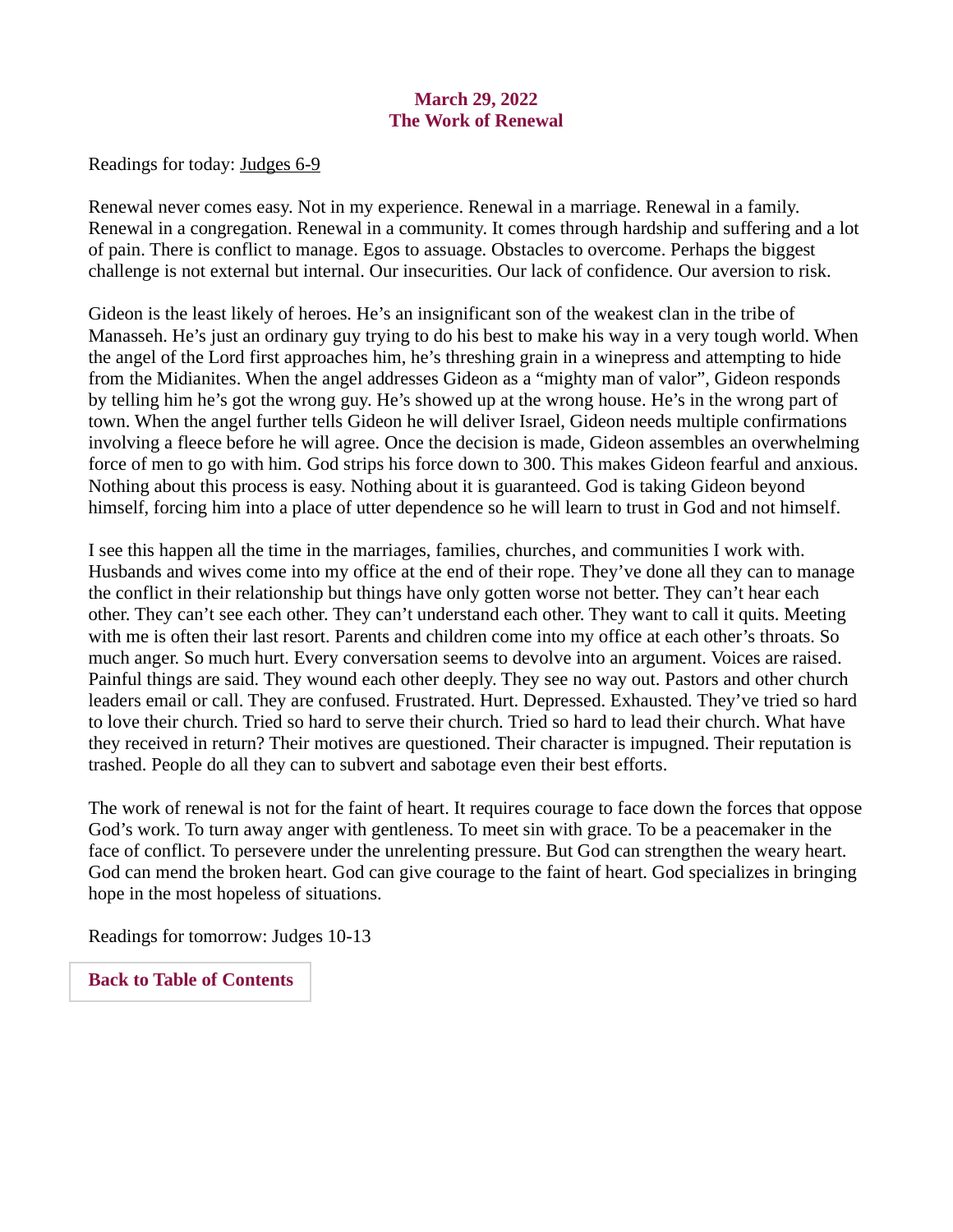### March 30, 2022 Jephthah's Vow

<span id="page-41-0"></span>Readings for today[: Judges 10-13](https://www.biblegateway.com/passage/?search=Judges+10-13&version=ESV)

When we travel to Ethiopia, we often head into the rural areas to visit village churches. As we walk along the dirt paths, we pass home after home. Most of them are mud huts surrounded by a little brush fence. In the evenings, we see children driving whatever livestock (donkeys, chickens, goats, etc.) the family owns into the enclosure. This keeps the animals safe and the house warm. It's a common custom all over the Middle East even to this day.

Hopefully, this places Jephthah's tragic vow in context. He fully expected the first thing to greet him when he returned home to be a goat or a sheep or some other animal. He most certainly did NOT expect it to be his daughter! So when she comes dancing out of the home with her tambourine, he tears his clothes. He instantly regrets the vow he made. He feels trapped. And how does his daughter respond? Her reaction is perhaps the most surprising part of this story. She willingly lays down her life for her father! She faces her fate with courage and faith. Taking two full months to say goodbye and grieve with her friends. Two full months to weep over what could have been.

It's a story that baffles us on a lot of levels. How could Jephthah sacrifice his own flesh and blood? How could Jephthah's daughter willingly lay down her life? And where is God in all of this? Is He pleased? The cultural distance between this world and our own is almost insurmountable. However, one key to understanding is Judges 11:23-24, "So then the Lord, the God of Israel, dispossessed the Amorites from before his people Israel; and are you to take possession of them? Will you not possess what Chemosh your god gives you to possess? And all that the Lord our God has dispossessed before us, we will possess." Everyone in the ancient near east believed in gods. Dagon for the Philistines. Chemosh for the Amorites. Molech for the Ammonites. Every tribe had their own deity. Make the right sacrifices and you were awarded with great wealth, military might, and political power. Make the wrong sacrifices and your deity would turn his face from you, resulting in poverty, weakness, and defeat. One some level, the same now held true for Israel. As they adopted the ways of their Canaanite neighbors, Yahweh ceased - on some level - to be the One True God and became just another tribal deity to be appeased. This helps explain Jephthah's tragic choice to sacrifice his daughter and her tragic choice to accept her fate. Most importantly, God is silent throughout. Nowhere does the Bible say God is pleased with Jephthah's decision.

What about us? We claim to worship the supreme God of the universe. We claim to know the King of kings and Lord of lords. We claim to be heirs of His eternal Kingdom. But do our lives reflect this truth? How much have we accommodated to the ways of this world? Brought God down to our level? Limited Him to our tribe? Reduced Him to our personal deity?

Readings for tomorrow: Judges 14-18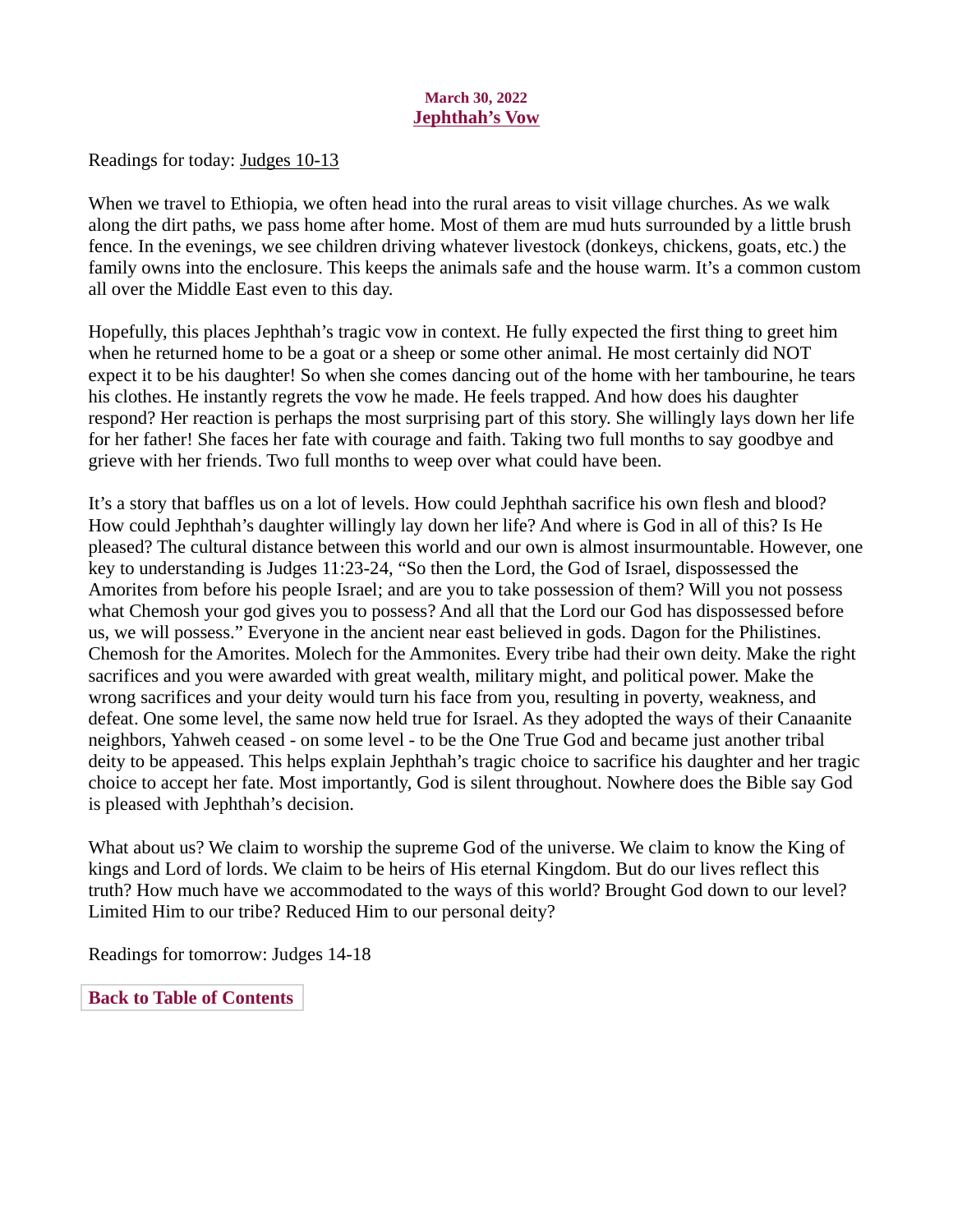# March 31, 2022 Flawed Heroes

<span id="page-42-0"></span>[Readings for today: Judges 14-18](https://www.biblegateway.com/passage/?search=Judges+14-18&version=ESV)

I grew up in church. Sunday school every weekend. Learning the Bible stories via flannel board. Adam and Eve in the Garden of Eden. Noah on his ark. Moses parting the Red Sea. Joshua and the battle of Jericho. One of my favorites was Samson. For a young boy, what's not to like? Strength. Power. One man winning victory after victory culminating in a final heroic act of self-sacrifice where Samson literally brings the roof down on his enemies!

As I got older, I began to learn about all the stuff my Sunday school teachers left out. Rightfully, by the way, as I was too young to understand. Adam and Eve's rebellion and descent into sin. Noah and his family being saved but at incredible cost. Moses parting the Red Sea but often ending up in these violent clashes that would end in entire families being wiped out. Joshua devoting entire cities to destruction. And Samson. A moral train wreck of a man. Selfish. Immature. A man who seems to use his God-given gifts for his own gain and self-gratification. What are we to make of such heroes? The Bible seems full of them. Broken, frail, sinful men and women who are subsequently enshrined in the great "Hall of Fame" of faith in Hebrews 11?

First and foremost, we are to see them as they are...not as we wish they would be. They are human beings. As such, they are sinners just like us. People whom God chooses to use despite their shortcomings and failings. By the way, this is one of the best arguments for the trustworthiness of Scripture. It paints an honest picture of God's chosen people. Putting their weaknesses on display right alongside their strengths. Compare that to the sacred writings of other major world religions where heroes are whitewashed to perfection.

Second, we are to look beyond them to the true source of their strength. The true source of their wisdom. The true source of all their miracles and great victories. It is the Spirit of the Lord that rushes on Samson and gives him the ability to tear a lion apart. Kill a bunch of Philistines with the jawbone of an ass. Trap and tie torches to hundreds of foxes. Tear off a city gate. Bring an entire building down around him. This is not Samson's doing. It has very little to do with the length of his hair. That's superstitious nonsense! Not cutting his hair was simply an outward sign of the Nazirite Vow his parents had taken on his behalf before he was even conceived. (Judges 13:2-5) Keeping the vow was a sign of his devotion and dedication to the Lord, the true source of his strength. When he treated his vow casually by allowing his wife to manipulate him, his strength left him. Again, not because of his hair but because he had despised the Lord.

Finally, the entire book of Judges is meant to lead us to despair. Each judge over Israel seems less and less capable of leading well. They are increasingly morally compromised. Increasingly they lose sight of the One True God. Increasingly they abandon the ways of the Lord and follow their own paths. In fact, the city of Dan - a major city in the Northern Kingdom of Israel - will continue to be a city known for its idolatry. Jeroboam will put one of his golden calves here in 2 Kings and 2 Chronicles. So what begins with violence and idolatry by the tribe of Dan will continue until the day God sends the Assyrians to wipe out the northern kingdom altogether.

Why drive us to such despair? To teach us yet again of our need for God. Over and over again, the same narrative is reinforced. Humanity is hopeless. From Adam and Eve to the Great Flood. From Noah to the Tower of Babel. From Abraham to slavery in Egypt. From Moses to the end of Judges.